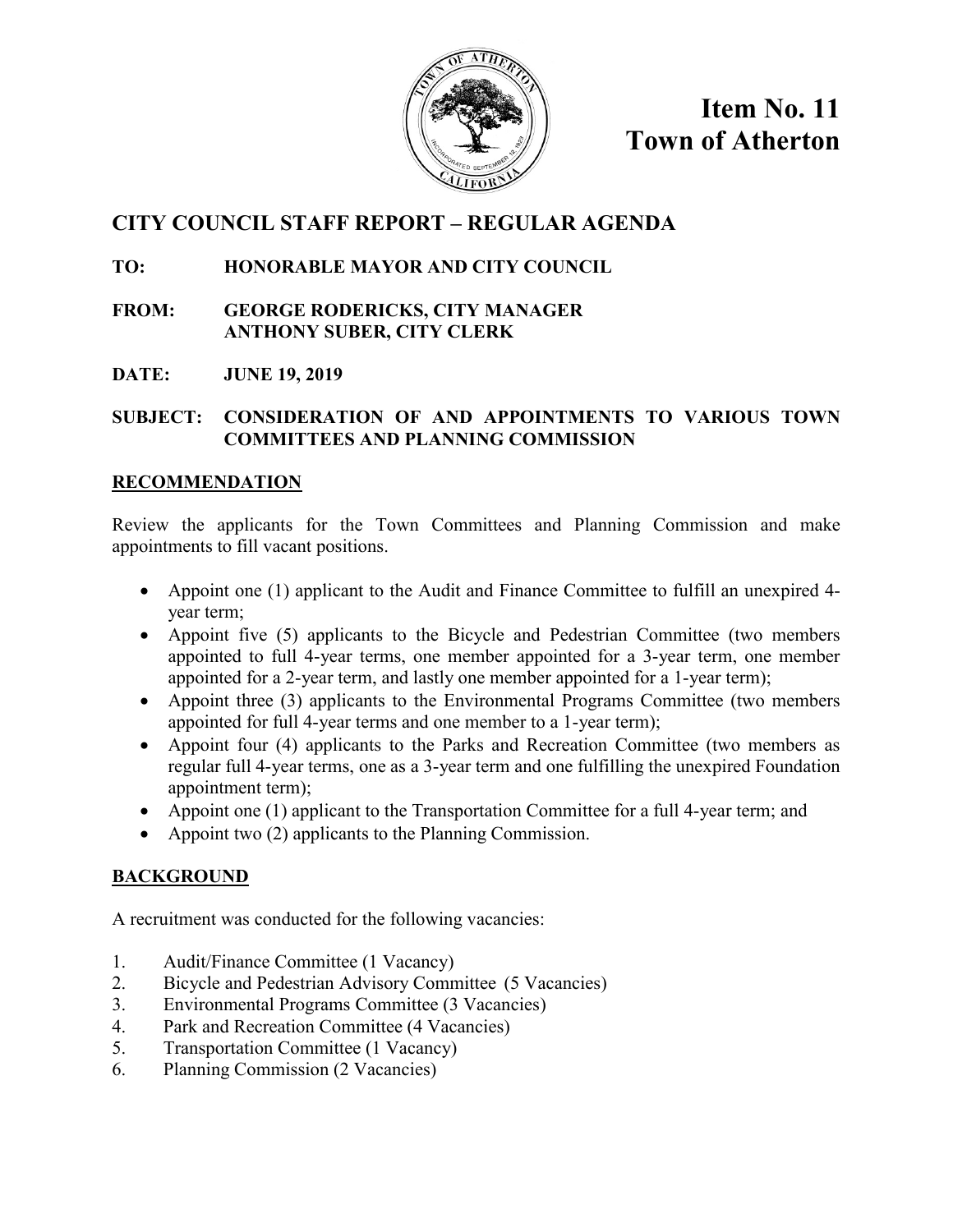### **Commissions & Committee Appointments June 19, 2019 Page 2 of 5**

Recruitment began on April 4 and continued until the extended deadline on Friday, June 14 at 5 pm.

### Audit and Finance Committee (1)

The Audit and Finance Committee has one vacancy filling an unexpired term, which will expire on June 30, 2020. This was a late notice vacancy and there was limited time for recruitment.

No applications were received.

### Bicycle and Pedestrian Advisory Committee (5)

The Bicycle and Pedestrian Advisory Committee has five vacancies that are the result of term expirations. To accommodate the staggering of terms, two of the appointments will serve full 4 year terms, one appointment will serve an initial 3-year term, one appointment will serve an initial 2-year term, and one appointment will serve an initial 1-year term.

There are four applicants for the Committee, inclusive of two incumbents.

- \* Thea Henry-Hamilton, *Incumbent*
- \* John Langbein, *Incumbent*
- \* Jerome Leugers
- \* Hilary Keller

### Environmental Programs Committee (3)

The Environmental Programs Committee has three vacancies as a result of term expirations. To accommodate the staggering of terms, two of the appointments will serve full 4-year terms, and one appointment will serve an initial 1-year term.

There are two applicants for the Committee.

- \* Kelly Davis
- \* Diane Manuelian

### Parks and Recreation Committee (4)

The Parks and Recreation Committee has four vacancies, three of which are the result of term expirations. To accommodate the staggering of terms, two of these three appointments will serve full 4-year terms and one appointment will serve an initial 3-year term.

The final vacancy for Parks and Recreation is the result of the vacated Foundation appointment set to expire June 30, 2020. Staff has reached out to the Foundation for an applicant for the Council's consideration.

There are four applicants for the Committee, inclusive of one incumbent.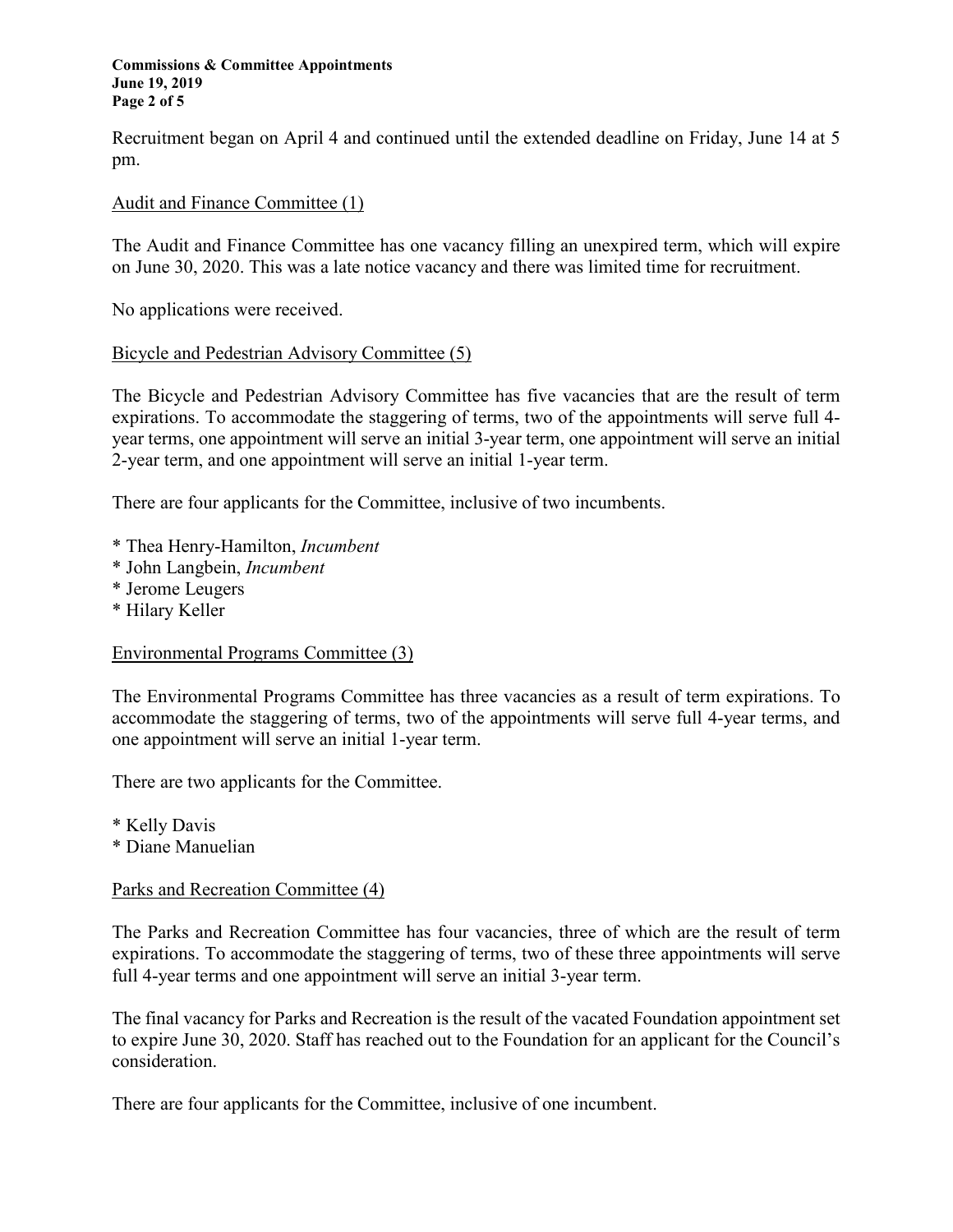**Commissions & Committee Appointments June 19, 2019 Page 3 of 5**

- \* John Davey, *Incumbent*
- \* Alex Keh
- \* Julianna Roberts
- \* Marylue Timpson, Foundation Appointee

### Transportation Committee (1)

The Transportation Committee has one vacancy due to term expiration. The appointment would serve a full 4-year term that will expire on June 30, 2023.

There are two applicants for the Committee.

- \* Randy Lamb
- \* Steve Meller

### Planning Commission (2)

The Planning Commission has two vacancies that are the result of term expirations and both appointments will serve full 4-year terms that will expire on June 30, 2023.

There are four applicants for the Commission, inclusive of one incumbent.

- \* Randy Lamb, *Incumbent*
- \* Peter Silten
- \* Walter Sleeth
- \* Perry Narancic

There are a total of 16 vacancies, 15 of which can be filled by at-large applicants. One must be filled via an applicant from the Holbrook Palmer Park Foundation. There are 16 applicants. All applicants, except applicants to the Bicycle and Pedestrian Advisory Committee must be Atherton residents. All applicants *are* residents, with the exception of John Langbein – applicant to the Bicycle and Pedestrian Advisory Committee.

There is no restriction that prevents members from serving on more than one committee.

### Appointment Process

It is recommended that the Council consider appointments to the longest term first for each vacancy as a means of assigning staggered terms to each appointment. The City Council should announce the term for which an appointment is being considered and then vote for the particular appointment for that term. The City Clerk shall assist with voting sheets and voting shall continue until an applicant is selected for the particular term.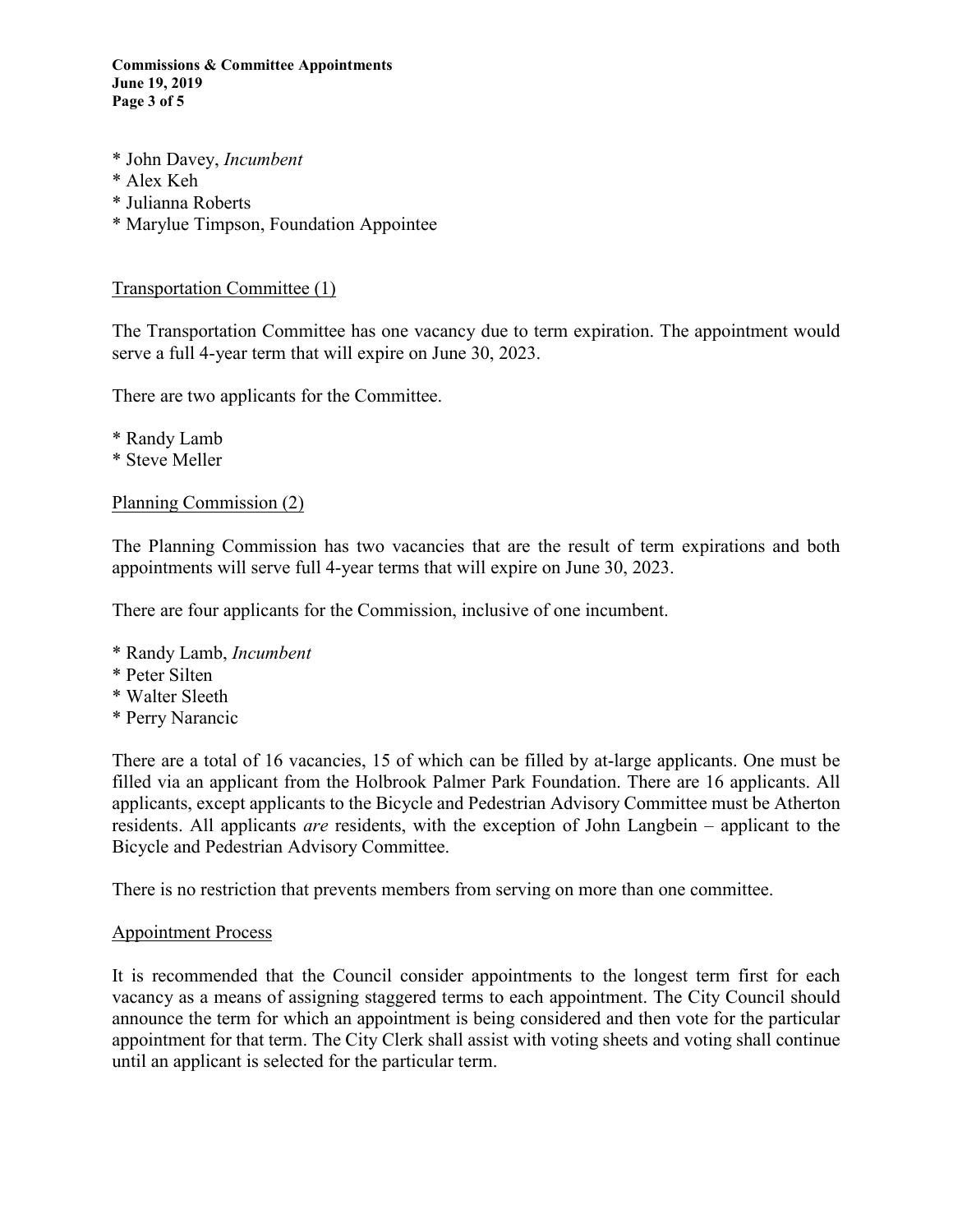With the exception of the Planning Commission, there are more vacancies than applicants. The Council could consider appointing all applicants to the various committees and then randomly assigning each to a term consistent with the suggested process for the Rail Committee below.

Appointments to the Planning Commission are for 4-year terms and would follow the standard selection and appointment process.

To assign terms to Rail Committee members, it was suggested that the City Council shall randomly select each member and assign that member to a staggered term. Staff has provided a simple solution where each Rail Committee member name is listed on an identical piece of paper and placed in a box. Each Councilmember will draw a name from the box in seating arrangement order from left to right. The first three names drawn will be appointed to 1-year terms, the next three names drawn will be appointed to 2-year terms, the next two names drawn will be appointed for 3-year terms, and the final two names drawn will be appointed for 4-year terms. Subsequent terms of appointment shall revert to the standard 4-year term.

## **POLICY FOCUS**

The Council is not obligated to appoint any of the candidates to any of the positions and may choose to extend the candidate recruitment process as it deems necessary. The Council reserves complete discretion in appointments.

Town Commissions and Committees represent a key component of civic engagement within the community. The participation of the members is a vital part of the Town's public engagement and review process. These groups have the ability to gather public input on an issue and provide feedback and recommendations to the City Council for consideration.

When evaluating applicants for Commissions and Committees, the City Council should consider the role of each committee, the amount of oversight needed, cost effectiveness, efficiency in decision-making, and the desire of the City Council for direct policy involvement on particular issues.

## **FISCAL IMPACT**

None.

## **PUBLIC NOTICE**

Public notification was achieved by posting the agenda, with this agenda item being listed, at least 72 hours prior to the meeting in print and electronically. Information about the project is also disseminated via the Town's electronic News Flash and Atherton Online. There are approximately 1,200 subscribers to the Town's electronic News Flash publications. Subscribers include residents as well as stakeholders – to include, but be not limited to, media outlets, school districts, Menlo Park Fire District, service provides (water, power, and sewer), and regional elected officials.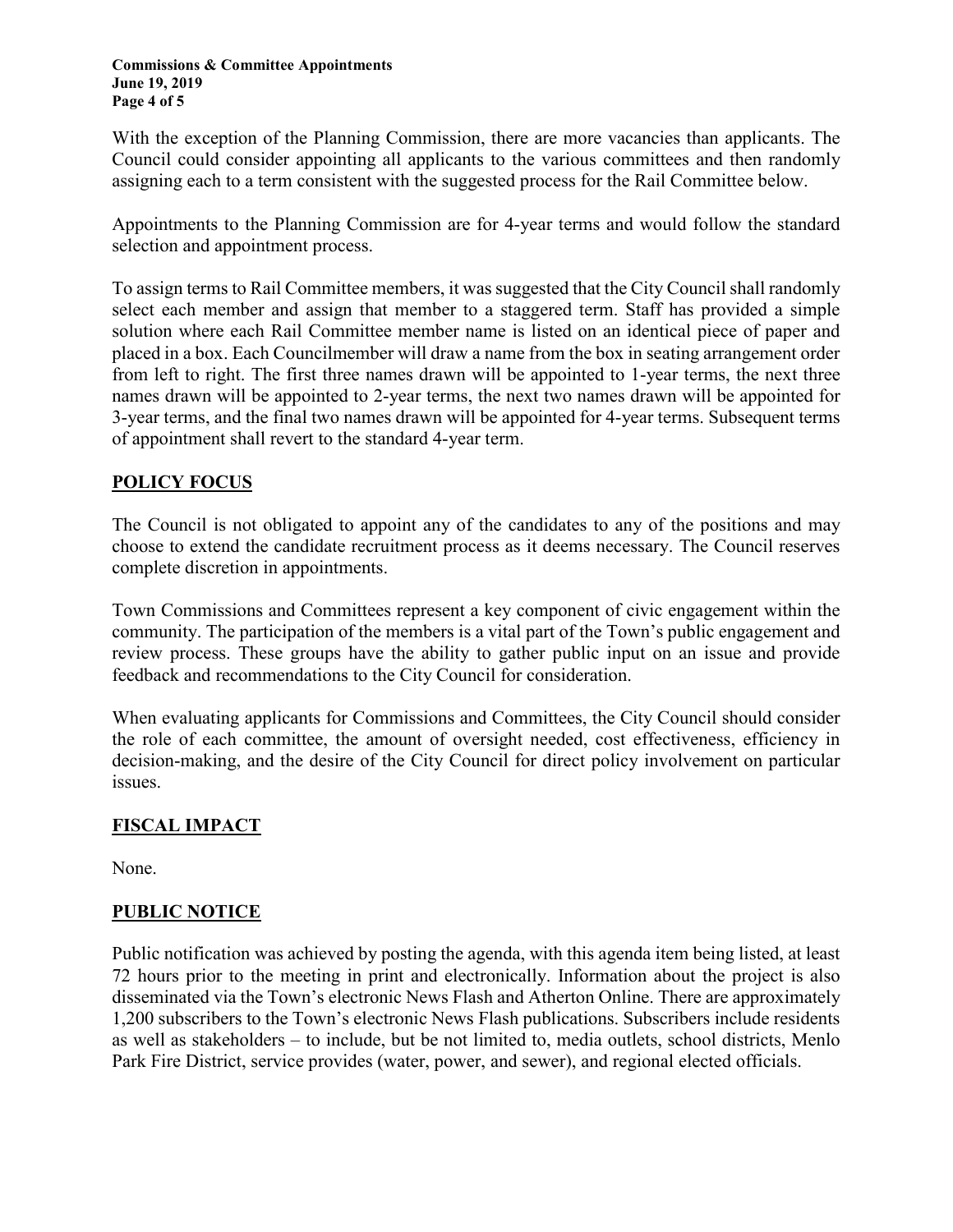### **COMMISSION/COMMITTEE FEEDBACK/REFERRAL**

This item has or X has not been before a Town Committee or Commission.

- Audit/Finance Committee (meets every other month)
- Bicycle/Pedestrian Committee (meets as needed)
- Civic Center Advisory Committee (meets as needed)
- Environmental Programs Committee (meets every other month)
- Park and Recreation Committee (meets each month)
- Planning Commission (meets each month)
- Rail Committee (meets every other month)
- Transportation Committee (meets every other month)

## **ATTACHMENTS**

- 1. Commission and Committee Applicants
- 2. Commission and Committee Roster
- 3. Resolution No 19-07 Governing Committees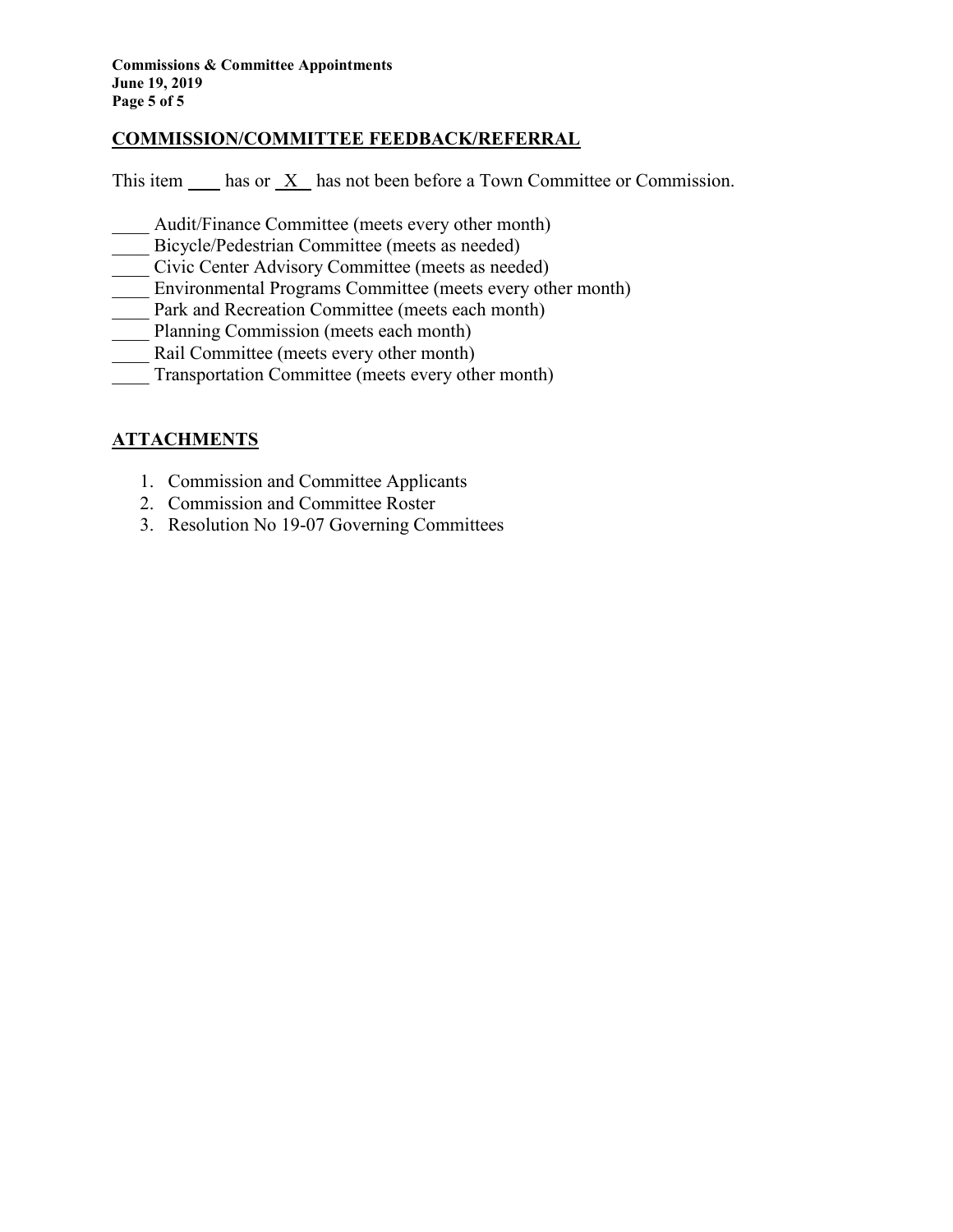# **Commissions & Committees Roster**

## **Audit and Finance Committee - 4 Year Term - 1 Vacancy**

| <b>Name</b>                      | Appointment | Expiration | <b>Notes</b>                                        |
|----------------------------------|-------------|------------|-----------------------------------------------------|
| <b>Yogesh Amle</b>               | 6/2018      | 6/2020     | Serving 1st 4-year term - Removed due to inactivity |
| Jeffrey Lee                      | 7/2018      | 6/2022     | Serving 2nd 4-year term                             |
| Devinka Pateil                   | 7/2018      | 6/2021     | Serving 1st 4-year term                             |
| <b>Bob Polito</b>                | 7/2018      | 6/2020     | Serving 2nd 4-year term                             |
| Ann Yvonne Walker                | 7/2018      | 6/2021     | Serving 1st 4-year term                             |
| <b>Applicants</b>                |             |            |                                                     |
| None at this time                |             |            |                                                     |
| <b>Incumbents Not Reapplying</b> |             |            |                                                     |
| None at this time                |             |            |                                                     |

## **Bicycle and Pedestrian Committee - 4-year Term - 5 Vacancies**

| <b>Name</b>                      | Appointment | <b>Expiration</b> | <b>Notes</b>                                      |
|----------------------------------|-------------|-------------------|---------------------------------------------------|
| <b>John Lillie</b>               | 7/2015      | 6/2019            | Serving 1st 4-year term                           |
| <b>Thea Henry-Hamilton</b>       | 11/2018     | 6/2019            | To fill remaining term of vacated seat (McCarthy) |
| <b>Marylue Timpson</b>           | 7/2015      | 6/2019            | Serving 1st 4-year term                           |
| <b>Peter Buhl</b>                | 7/2015      | 6/2019            | Serving 1st 4-year term                           |
| John Langbein                    | 7/2015      | 6/2019            | Serving 1st 4-year term                           |
| <b>Applicants</b>                |             |                   |                                                   |
| Thea Henry-Hamilton              |             |                   | Incumbent                                         |
| John Langbein                    |             |                   | Incumbent                                         |
| Jerome Leugers                   |             |                   |                                                   |
| <b>Hilary Keller</b>             |             |                   |                                                   |
| <b>Incumbents Not Reapplying</b> |             |                   |                                                   |
| <b>Peter Buhl</b>                |             |                   |                                                   |
| Marylue Timpson                  |             |                   |                                                   |
| John Lillie                      |             |                   |                                                   |

## **Environmental Programs Committee - 4 -Year Term - 3 Vacancies**

| <b>Name</b>          | Appointment | Expiration | <i><b>Notes</b></i>                         |
|----------------------|-------------|------------|---------------------------------------------|
| <b>Holly Joseph</b>  | 7/2015      | 6/2021     | Vacated seat/2015; re-appointed 4-year term |
| <b>William Grove</b> | 7/2018      | 6/2022     | Serving 1st 4-year term                     |
| Janet Larson         | 7/2015      | 6/2019     | Serving 1st 4-year term                     |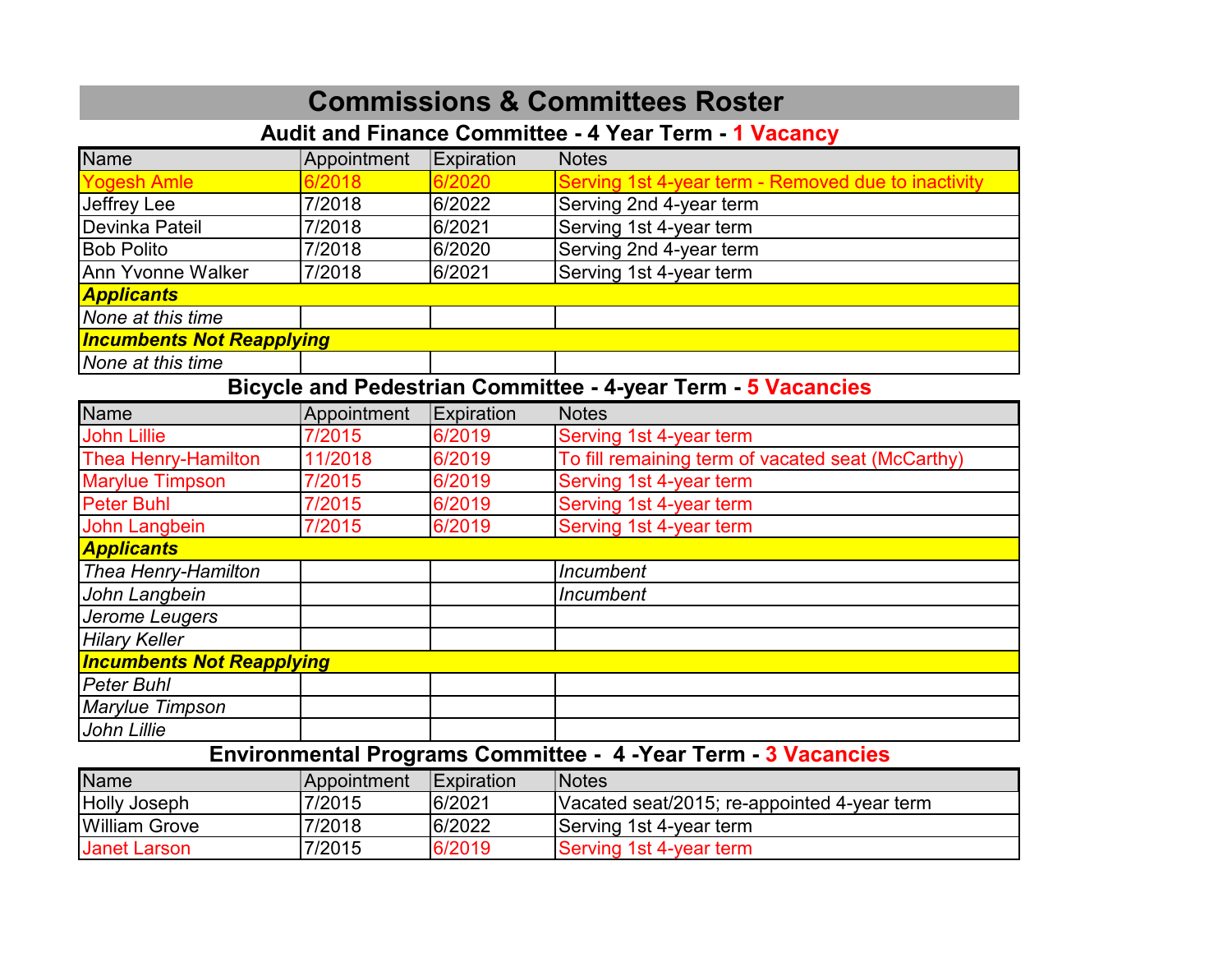| <b>Jasenka Rakas</b>                                                            | 7/2015      | 6/2019     | Serving 1st 4-year term                                      |
|---------------------------------------------------------------------------------|-------------|------------|--------------------------------------------------------------|
| <b>Valerie Gardner</b>                                                          | 7/2015      | 6/2019     | Serving 1st 4-year term                                      |
| <b>Applicants</b>                                                               |             |            |                                                              |
| <b>Kelly Davis</b>                                                              |             |            |                                                              |
| Diane Manuelian                                                                 |             |            |                                                              |
| <b>Incumbents Not Reapplying</b>                                                |             |            |                                                              |
| Janet Larson                                                                    |             |            |                                                              |
| Jasenka Rakas                                                                   |             |            |                                                              |
| <b>Valerie Gardner</b>                                                          |             |            |                                                              |
|                                                                                 |             |            | <b>Park and Recreation Committee - 4 Years - 4 Vacancies</b> |
| <b>Name</b>                                                                     | Appointment | Expiration | <b>Notes</b>                                                 |
| <b>Bob Roeser</b>                                                               | 7/2016      | 6/2020     | Serving 2nd 4-year term                                      |
| <b>Christine David</b>                                                          | 7/2017      | 6/2021     | Serving 1st 4-year term                                      |
| John Davey                                                                      | 7/2015      | 6/2019     | Serving 1st 4-year term                                      |
| <b>Perry Narancic</b>                                                           | 7/2015      | 6/2019     | Serving 1st 4-year term                                      |
| <b>Marylue Timpson</b>                                                          | 7/2015      | 6/2019     | To fill remaining term of vacated seat (Kupperman)           |
| Foundation Appointments (Formerly Friends of Holbrok Palmer Park - 2-Year Term) |             |            |                                                              |
| <b>Frank Merrill</b>                                                            | 7/2018      | 6/2020     | Serving 1st 2-year term                                      |
| <b>VACANCY</b>                                                                  | 7/2018      | 6/2020     | Seat vacated April, 2019 (Bakowski)                          |
| <b>Applicants</b>                                                               |             |            |                                                              |
| John Davey                                                                      |             |            | Incumbent                                                    |
| <b>Alex Keh</b>                                                                 |             |            |                                                              |
| Julianna Roberts                                                                |             |            |                                                              |
| Marylue Timpson                                                                 |             |            | <b>Foundation Appointee</b>                                  |
| <b>Incumbents Not Reapplying</b>                                                |             |            |                                                              |
| <b>Perry Narancic</b>                                                           |             |            | <b>Termed Out</b>                                            |
| <b>Valerie Gardner</b>                                                          |             |            |                                                              |
|                                                                                 |             |            | <b>Planning Commission - 4 Years - 2 Vacancies</b>           |
| <b>Name</b>                                                                     | Appointment | Expiration | <b>Notes</b>                                                 |
| <b>Eric Lane</b>                                                                | 7/2016      | 6/2020     | Serving 2nd 4-year term                                      |
| Nancy Lemer                                                                     | 7/2016      | 6/2020     | Serving 1st 4-year term                                      |
| <b>Paul Tonelli</b>                                                             | 7/2017      | 6/2021     | Serving 2nd 4-year term                                      |
| <b>Randy Lamb</b>                                                               | 7/2015      | 6/2019     | Serving 1st 4-year term                                      |
| <b>JoAnn Bryne-Sockolov</b>                                                     | 7/2015      | 6/2019     | Serving 1st 4-year term                                      |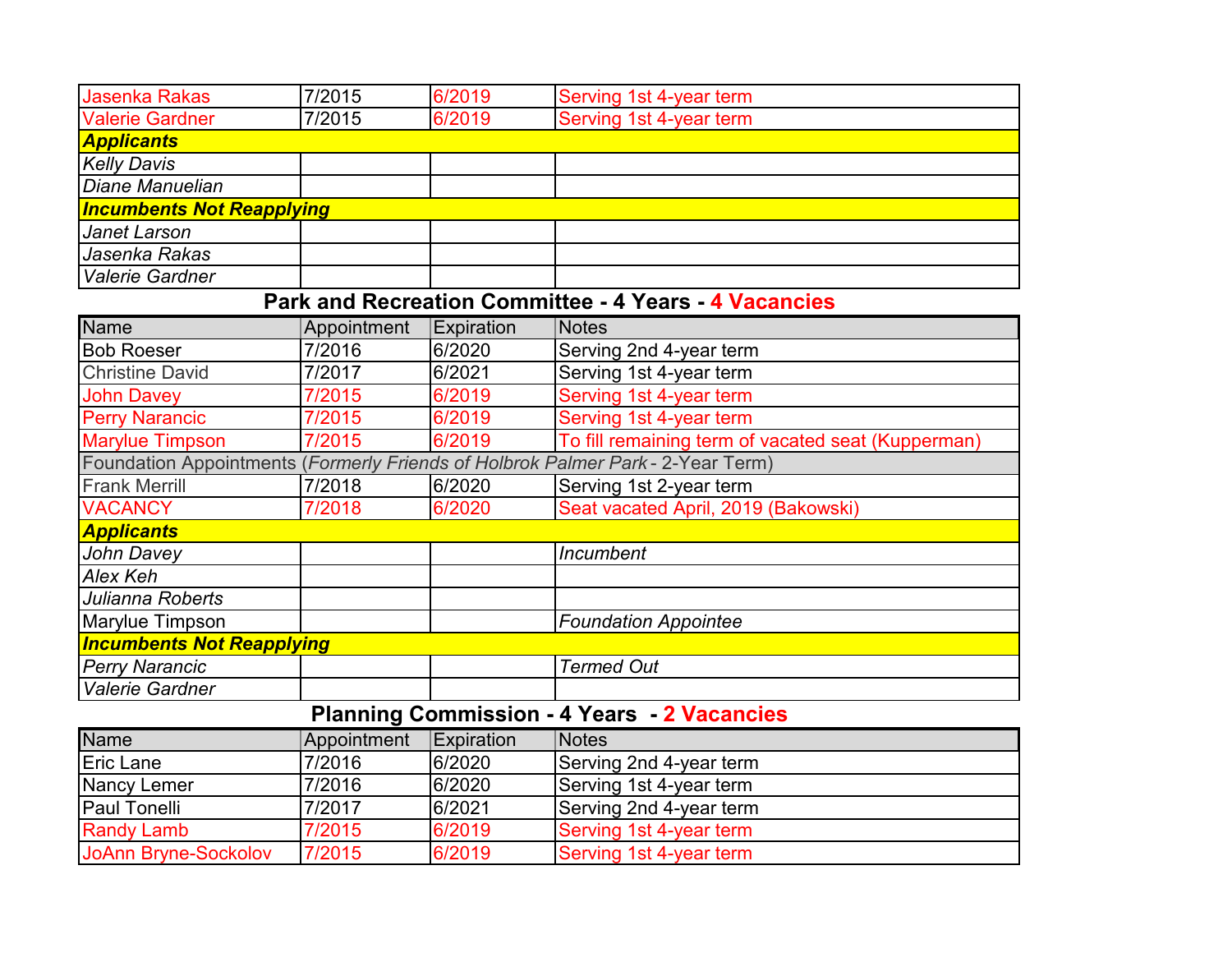| <b>Applicants</b>                |                      |            |                                                       |
|----------------------------------|----------------------|------------|-------------------------------------------------------|
| <b>Randy Lamb</b>                |                      |            | <b>Incumbent</b>                                      |
| <b>Peter Silten</b>              |                      |            |                                                       |
| <b>Walter Sleeth</b>             |                      |            |                                                       |
| <b>Perry Narancic</b>            |                      |            |                                                       |
| <b>Incumbents Not Reapplying</b> |                      |            |                                                       |
| JoAnn Bryne-Sockolov             |                      |            |                                                       |
|                                  |                      |            | Rail Committee - No Term Expiration                   |
| <b>Name</b>                      | Appointment          | Expiration | <b>Notes</b>                                          |
| Alex Keh                         | 6/1/2016             | N/A        |                                                       |
| Ellen Jamason                    | 2/1/2015             | N/A        |                                                       |
| <b>Greg Conlon</b>               | 2/1/2004             | N/A        |                                                       |
| Jack Ringham                     | 12/1/2003            | N/A        |                                                       |
| Jim Janz                         | 4/1/2009             | N/A        |                                                       |
| <b>Malcolm Dudley</b>            | 12/1/2003            | N/A        |                                                       |
| Nerissa Dexter                   | 6/1/2014             | N/A        |                                                       |
| Paul Jones                       | $\frac{1}{7}$ 1/2009 | N/A        |                                                       |
| <b>Scott Lane</b>                | 8/1/2012             | N/A        |                                                       |
| <b>Anthony Wayne</b>             | 7/1/2017             | N/A        |                                                       |
|                                  |                      |            | <b>Transportation Committee - 4 Years - 1 Vacancy</b> |
| <b>Name</b>                      | Appointment          | Expiration | <b>Notes</b>                                          |
| <b>Gary Lauder</b>               | 7/2016               | 6/2020     | Serving 2nd 4-year term                               |
| <b>Joseph Davis</b>              | 7/2016               | 6/2020     | Serving 1st 4-year term                               |
| Sriram Lyer                      | 7/2016               | 6/2020     | Serving 1st 4-year term                               |
| <b>Carol Collins</b>             | 7/2016               | 6/2020     | Seat vacated, filling unexpired term                  |
| <b>VACANCY</b>                   |                      | 6/2019     | Seat vacated January, 2019 (McLaughlin)               |
| <b>Applicants</b>                |                      |            |                                                       |
| <b>Randy Lamb</b>                |                      |            |                                                       |
| <b>Steve Meller</b>              |                      |            |                                                       |
| <b>Incumbents Not Reapplying</b> |                      |            |                                                       |
| None at this time                |                      |            |                                                       |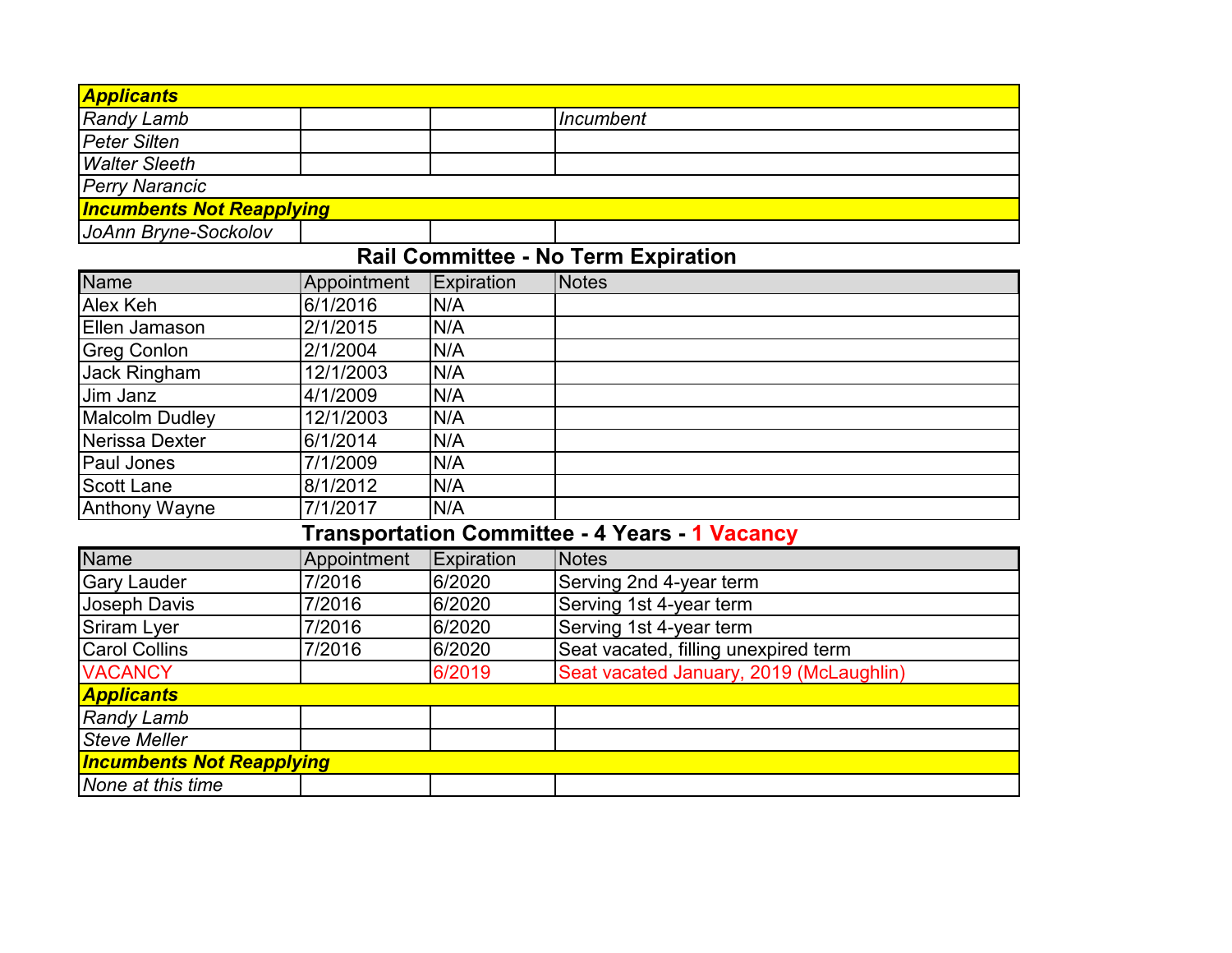| From:    | Thea Henry-Hamilton              |
|----------|----------------------------------|
| To:      | Rick DeGolia, Theresa DellaSanta |
| Cc:      | Thea Henry-Hamilton              |
| Subject: | Re: Bike Ped Committee           |
| Date:    | Monday, May 6, 2019 3:40:43 PM   |
|          |                                  |

Oh gosh, I didn't even realize that my term was so short or that I needed to renew and reapply.

I do indeed wish to continue. I'm cc'ing Theresa, although I know she's leaving soon…

Theresa, do you have a link you can send me? Thanks, Thea

On May 5, 2019, at  $11:30$  AM, Rick DeGolia  $\leq$  wrote:

Hi Thea:

I believe that your term on this committee is ending and up for renewal. I don't believe that you have applied to continue on the committee. I haven't talked to you since you joined and I wonder how it's going and if you intend to continue. I hope that you will.

Thanks, Rick

Rick DeGolia Atherton, CA 94027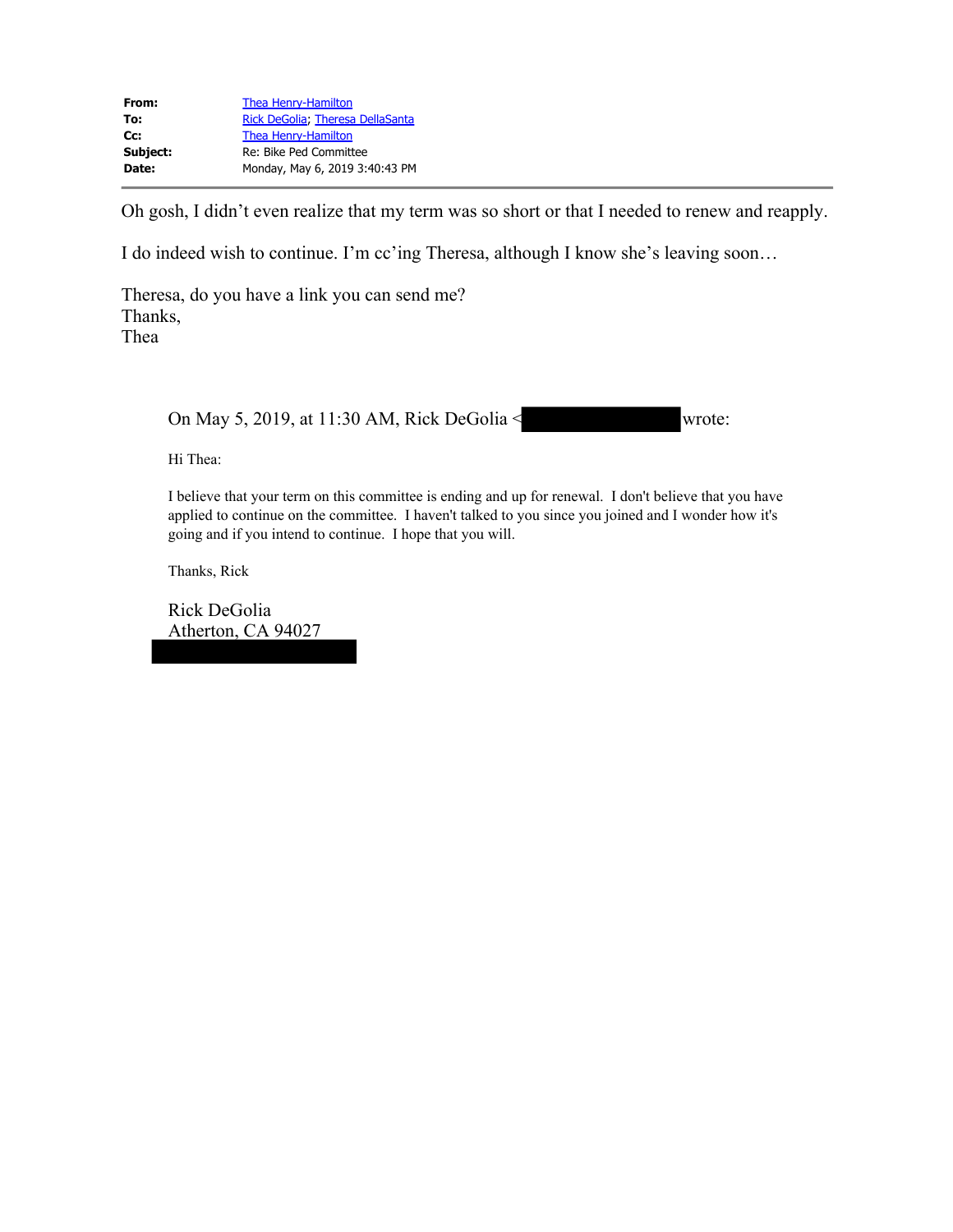| From:    | noreply@civicplus.com                                            |
|----------|------------------------------------------------------------------|
| To:      | Theresa DellaSanta; Francesca Reyes                              |
| Subiect: | Online Form Submittal: Application for Town Committee/Commission |
| Date:    | Tuesday, May 14, 2019 2:42:24 PM                                 |

If you are having problems viewing this HTML email, click to view a **Text version**.

### **Application for Town Committee/Commission**

| Name*                                                                                                                                                                                                                                                                                                                            |
|----------------------------------------------------------------------------------------------------------------------------------------------------------------------------------------------------------------------------------------------------------------------------------------------------------------------------------|
| Address*                                                                                                                                                                                                                                                                                                                         |
| <b>Phone Number*</b>                                                                                                                                                                                                                                                                                                             |
| <b>Email Address*</b>                                                                                                                                                                                                                                                                                                            |
| <b>Commission/Committee of Interest*</b>                                                                                                                                                                                                                                                                                         |
| <b>Education</b>                                                                                                                                                                                                                                                                                                                 |
|                                                                                                                                                                                                                                                                                                                                  |
| List your civic affiliations and community activities,<br>including service on other commissions and<br>committees?*                                                                                                                                                                                                             |
| Describe your understanding of the responsibilities<br>of the commission or committee that you are<br>applying for and how your personal, community or<br>professional experience relate to these<br>responsibilities?*<br>Describe why you want to serve on this<br>commission and what you hope to accomplish as a<br>member?* |
| Additional Information you would like to add?*                                                                                                                                                                                                                                                                                   |
|                                                                                                                                                                                                                                                                                                                                  |
|                                                                                                                                                                                                                                                                                                                                  |

\* indicates required fields.

View any uploaded files by [signing in](file:////c/www.ci.atherton.ca.us/MyAccount) and then proceeding to the link below: http://www.ci.atherton.ca.us/Admin/FormHistory.aspx?SID=1009

The following form was submitted via your website: Application for Town Committee/Commission

Name: Hilary Keller

| Address:       | , Atherton |
|----------------|------------|
| Phone Number:  |            |
| Email Address: |            |

Commission/Committee of Interest: Bike & Pedestrian Advisory Committee

Education: Stanford BA 1997 Stanford MBA 2003

List your civic affiliations and community activities, including service on other commissions and committees?: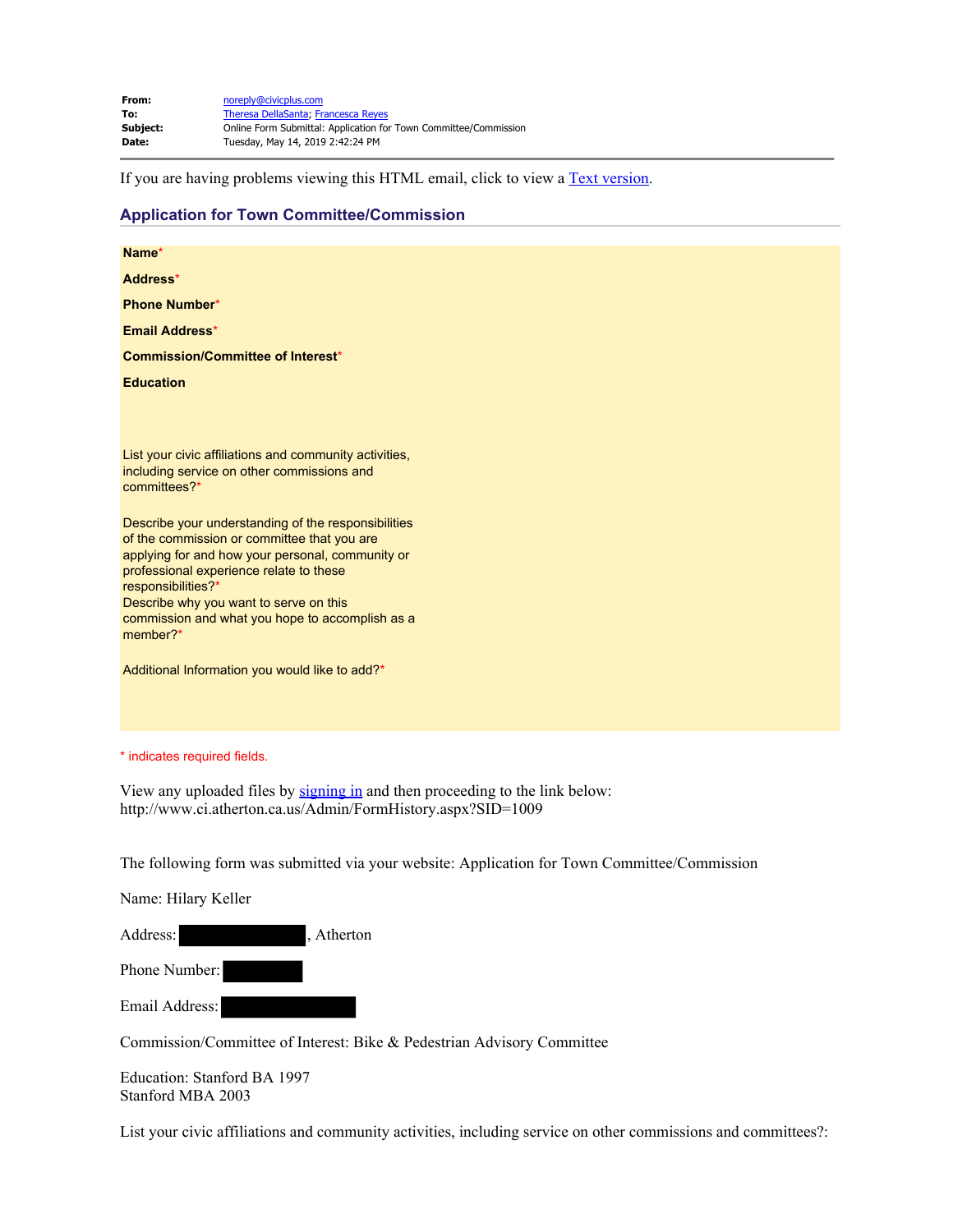Currently, parent volunteer at Sacred Heart Schools Atherton and Phillips Brooks School in Menlo Park. Previously, Board of Directors for Windmill Preschool. Many other non-profit volunteering experiences.

Describe your understanding of the responsibilities of the commission or committee that you are applying for and how your personal, community or professional experience relate to these responsibilities?: This committee will provide recommendations to the town regarding pedestrian and bicycle safety and meets every other month. I have personal experience trying to navigate our streets on bike with my children and as an avid runner, so I have suggestions about specific intersections and streets where safety can be increased. I also witnessed a pedestrian fatality on at Almendral and El Camino a few years ago, so I want to be sure we think about El Camino traffic and how it impacts pedestrian and bicycle safety.

Describe why you want to serve on this commission and what you hope to accomplish as a member?: I am a life-long resident of our community (Woodside and Atherton) and am currently a parent of a 6th grade student who lives in Atherton and attends school (Sacred Heart) in our town, and yet it is not safe for him to ride his bike to and from school. I want to work towards making our streets safe for bicyclists and pedestrians, and I believe this is especially important as the traffic along our main thoroughfares (El Camino, Middlefield, and Alameda increase with the growth that our town and county are currently experiencing.

Additional Information you would like to add?: This would be my first foray into volunteering for our town. I look forward to bringing my professional experience in Venture Capital and in technology companies to improve our town's safety!

Additional Information: Form submitted on: 5/14/2019 2:42:16 PM Submitted from IP Address: 76.21.1.192 Referrer Page: No Referrer - Direct Link Form Address:<http://www.ci.atherton.ca.us/Forms.aspx?FID=90>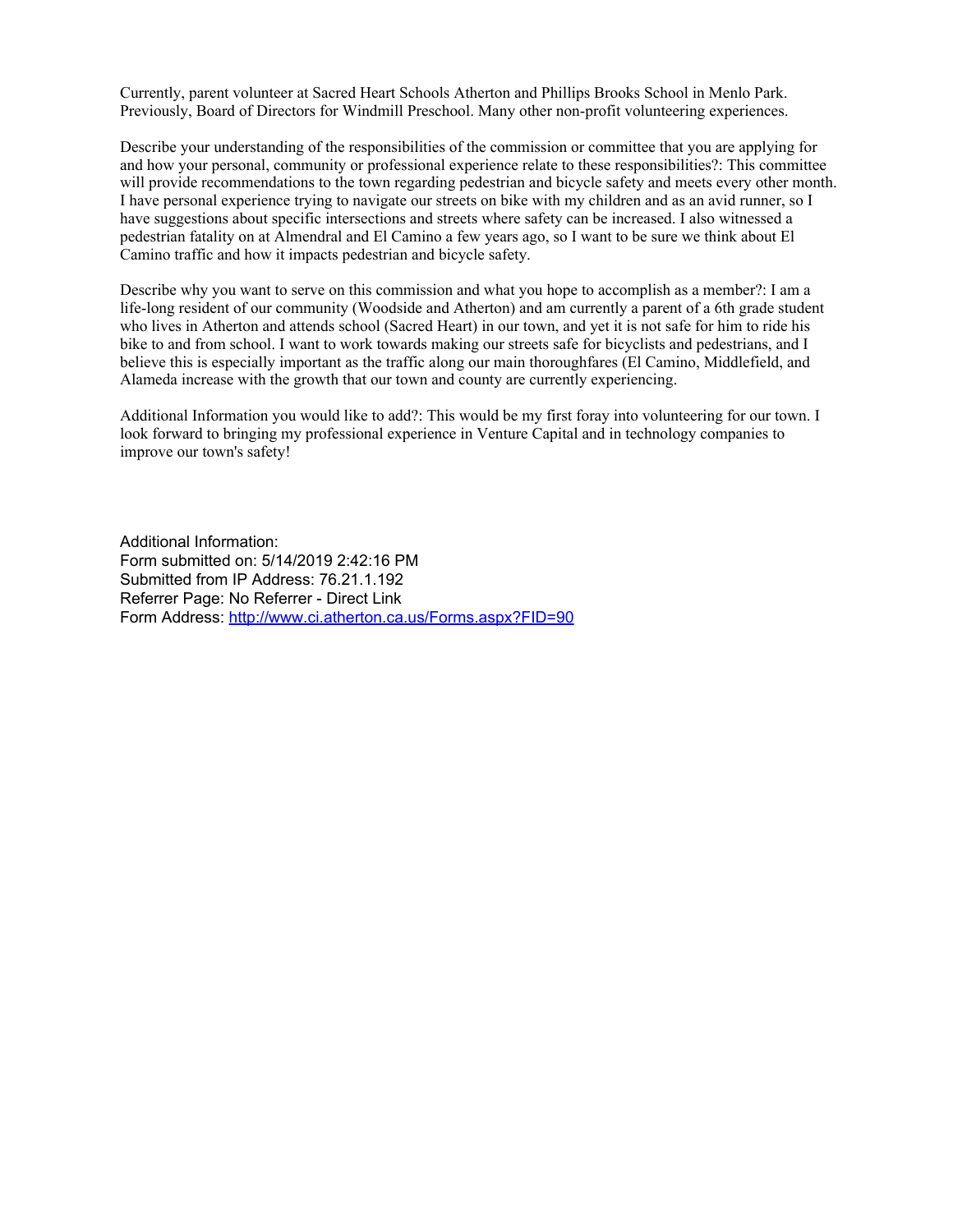Theresa and David

I am interested in serving for another 4 year term on the Bike and Ped Advisory committee.

Do I need to resubmit the formal application?

It would seem to me that the BPAC should also be involved with transportation issues as it relates to walking and cycling. In particular, I noted that the transportation committee has been discussing:

5b. [Local Traffic Flow/Long Range Planning Solutions Study](https://www.ci.atherton.ca.us/DocumentCenter/View/6188/021219-TC-Staff-Report_-Local-Traffic-Flow_Long-Range-Planning-Solutions-Study) Robert Ovadia

*The Transportation Committee will continue the presentation from the last special meeting held February 12, 2019 on the Local Traffic Flow / Long Range Planning Solutions Study. The Study evaluated existing traffic operations and origin-destination patterns within the town and recommends short and long term measures for efficient circulation, improved operations and safety for all modes of transportation. The recommendations include: updating street functional classifications and describing their roles in serving key modes of travel: bicycle, motor vehicle, pedestrian and transit; updating general street design standards to incorporate complete streets components; suggested language for regarding impact criteria related to determining the significance of environmental impacts under CEQA; turning restrictions at key intersections along Alameda de las Pulgas, Valparaiso Avenue, and Middlefield Road; signalization and other improvements at the Alameda de las Pulgas/Atherton Avenue intersection, Middlefield Road at Fair Oaks Lane and Watkins, signal timing and other improvements. The Committee will discuss [the report](https://www.ci.atherton.ca.us/DocumentCenter/View/6189/Report_Jan-01252019) and provide comments and feedback.*

Thank you,

John Langbein

- **From:** Theresa **To:** Theresa DellaSanta **Cc:** David Huynh **Sent:** Thursday, March 7, 2019, 11:19:05 AM PST **Subject:** FW: Town Committee & Planning Commission Recruitment

BPAC Members,

Your term with the Committee expires this June 30. The Town is currently underway for its annual recruitment (see below). Please indicate if you would like to be reconsidered for another 4 year term on the BPAC by replying to this email.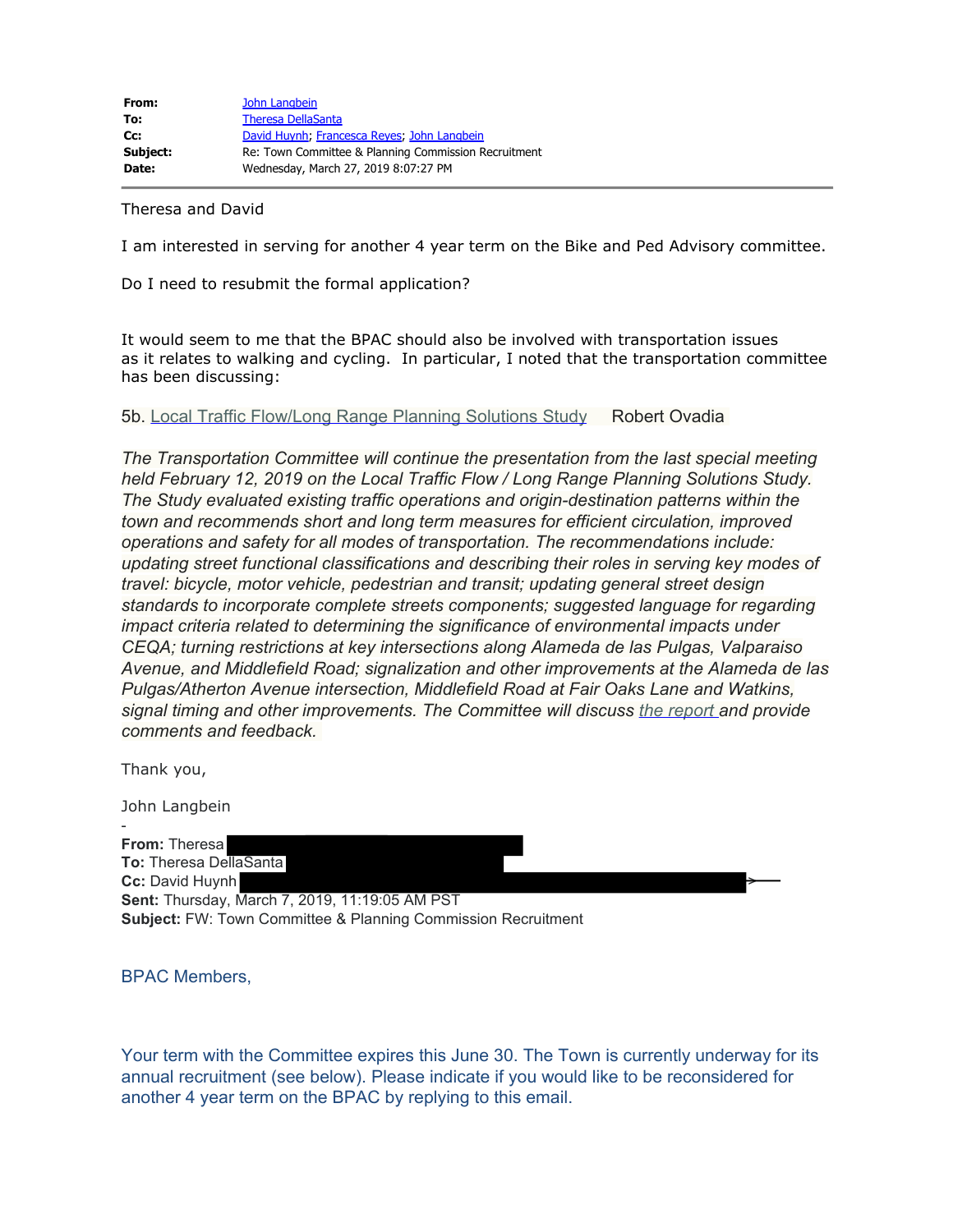We thank you for your service to the Town and look forward to hearing from you.

Thanks,

### **Theresa N. DellaSanta**

Deputy City Manager/City Clerk

650-752-0529

**From:** Theresa DellaSanta, Deputy City Manager / City Clerk [\[mailto:listserv@civicplus.com](mailto:listserv@civicplus.com)] **Sent:** Thursday, March 7, 2019 10:37 AM To: Theresa DellaSanta [<tdellasanta@ci.atherton.ca.us](mailto:tdellasanta@ci.atherton.ca.us)> **Subject:** Town Committee & Planning Commission Recruitment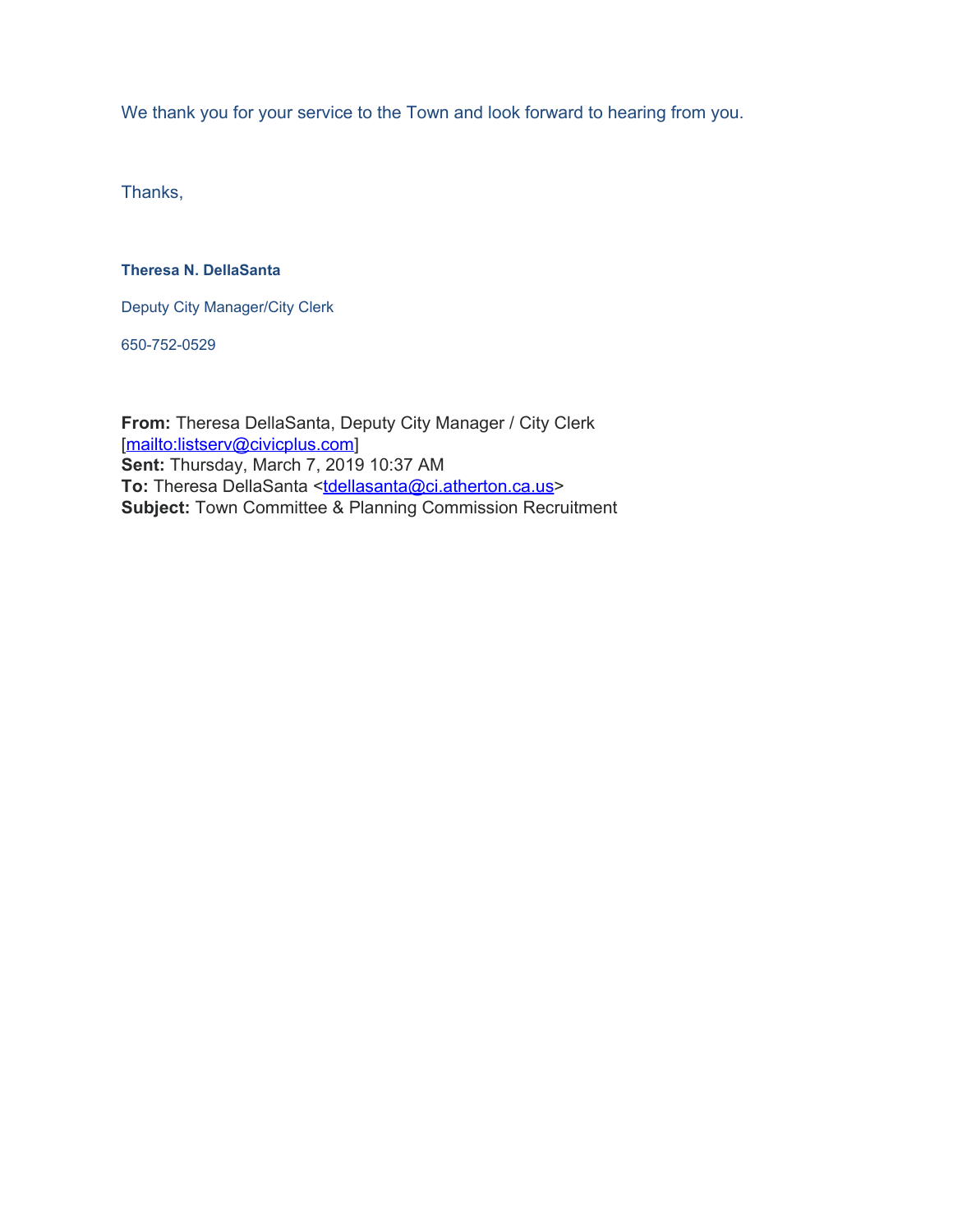| From:    | noreply@civicplus.com                                            |
|----------|------------------------------------------------------------------|
| To:      | Theresa DellaSanta; Francesca Reyes                              |
| Subiect: | Online Form Submittal: Application for Town Committee/Commission |
| Date:    | Friday, April 5, 2019 11:01:54 AM                                |

If you are having problems viewing this HTML email, click to view a **Text version**.

### **Application for Town Committee/Commission**

| Name*                                                                                                                                                                                                                                                                                                                            |
|----------------------------------------------------------------------------------------------------------------------------------------------------------------------------------------------------------------------------------------------------------------------------------------------------------------------------------|
| Address*                                                                                                                                                                                                                                                                                                                         |
| <b>Phone Number*</b>                                                                                                                                                                                                                                                                                                             |
| <b>Email Address*</b>                                                                                                                                                                                                                                                                                                            |
| <b>Commission/Committee of Interest*</b>                                                                                                                                                                                                                                                                                         |
| <b>Education</b>                                                                                                                                                                                                                                                                                                                 |
|                                                                                                                                                                                                                                                                                                                                  |
| List your civic affiliations and community activities,<br>including service on other commissions and<br>committees?*                                                                                                                                                                                                             |
| Describe your understanding of the responsibilities<br>of the commission or committee that you are<br>applying for and how your personal, community or<br>professional experience relate to these<br>responsibilities?*<br>Describe why you want to serve on this<br>commission and what you hope to accomplish as a<br>member?* |
| Additional Information you would like to add?*                                                                                                                                                                                                                                                                                   |
| * indicates required fields.                                                                                                                                                                                                                                                                                                     |

View any uploaded files by [signing in](file:////c/www.ci.atherton.ca.us/MyAccount) and then proceeding to the link below: http://www.ci.atherton.ca.us/Admin/FormHistory.aspx?SID=971

The following form was submitted via your website: Application for Town Committee/Commission

<span id="page-13-0"></span>Name: Jerome Leugers

| Address:       |  |
|----------------|--|
| Phone Number:  |  |
| Email Address: |  |

Commission/Committee of Interest: Bicycle/Pedestrian

Education: BSBA Accounting MS Taxation

List your civic affiliations and community activities, including service on other commissions and committees?: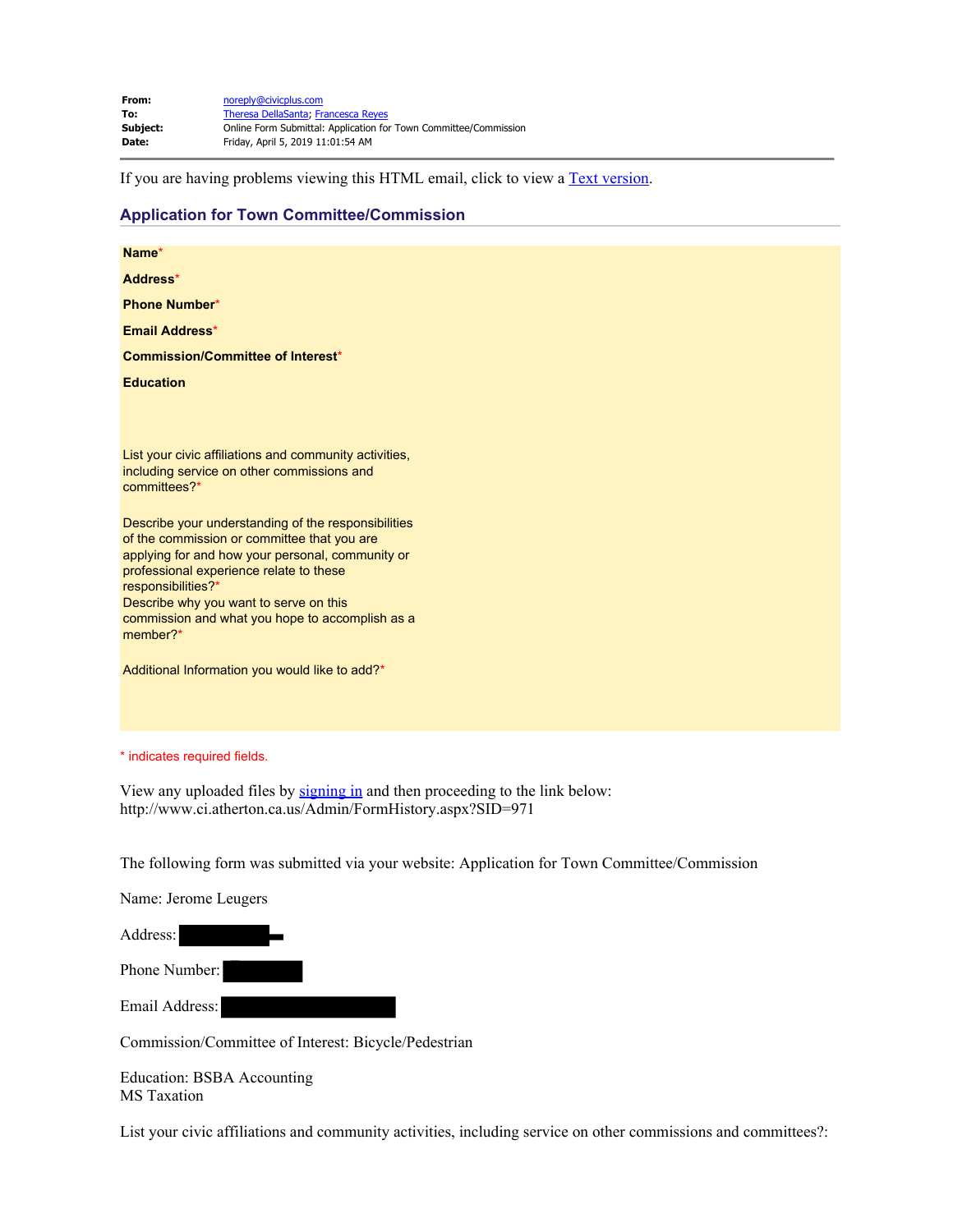Current Board Member Alto Velo Bicycle Club Past Board Member Lindenwood Homes Assoc.

Describe your understanding of the responsibilities of the commission or committee that you are applying for and how your personal, community or professional experience relate to these responsibilities?: I am a retired commercial airline pilot which has given me a keen understanding of safety issues. I have been riding in this area (5-7000 miles/year) for 30 years

Describe why you want to serve on this commission and what you hope to accomplish as a member?: Make Atherton safer for cyclists and pedestrians through infrastructure and education.

Additional Information you would like to add?: -

Additional Information: Form submitted on: 4/5/2019 11:01:46 AM Submitted from IP Address: 73.231.190.142 Referrer Page: No Referrer - Direct Link Form Address:<http://www.ci.atherton.ca.us/Forms.aspx?FID=90>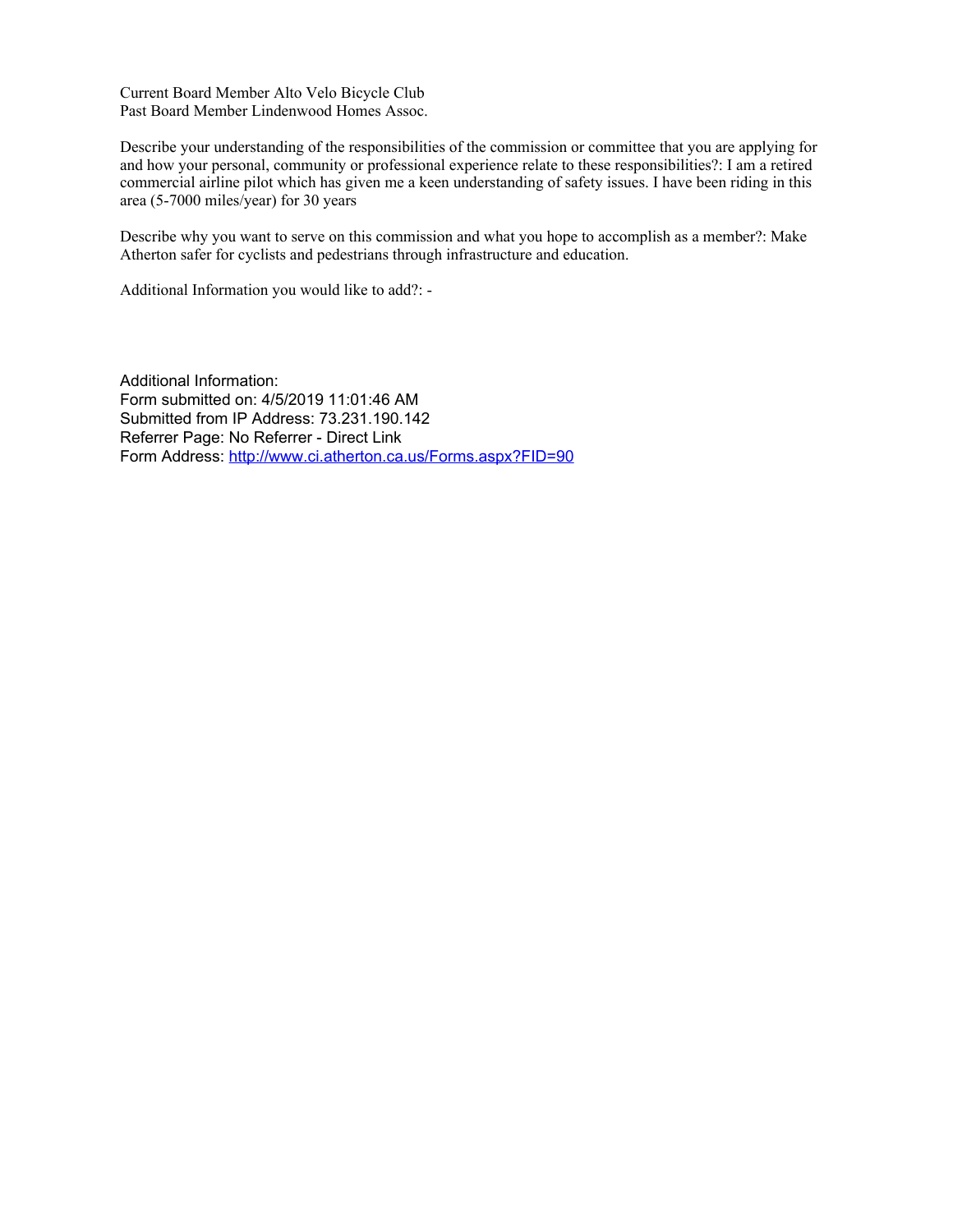| noreply@civicplus.com                                            |
|------------------------------------------------------------------|
| Theresa DellaSanta; Francesca Reyes                              |
| Online Form Submittal: Application for Town Committee/Commission |
| Wednesday, April 24, 2019 7:06:56 PM                             |
|                                                                  |

If you are having problems viewing this HTML email, click to view a **Text version**.

### **Application for Town Committee/Commission**

| Name*                                                                                                                                                                                                                                                                                                                            |
|----------------------------------------------------------------------------------------------------------------------------------------------------------------------------------------------------------------------------------------------------------------------------------------------------------------------------------|
| Address*                                                                                                                                                                                                                                                                                                                         |
| <b>Phone Number*</b>                                                                                                                                                                                                                                                                                                             |
| <b>Email Address*</b>                                                                                                                                                                                                                                                                                                            |
| <b>Commission/Committee of Interest*</b>                                                                                                                                                                                                                                                                                         |
| <b>Education</b>                                                                                                                                                                                                                                                                                                                 |
|                                                                                                                                                                                                                                                                                                                                  |
|                                                                                                                                                                                                                                                                                                                                  |
| List your civic affiliations and community activities,<br>including service on other commissions and<br>committees?*                                                                                                                                                                                                             |
| Describe your understanding of the responsibilities<br>of the commission or committee that you are<br>applying for and how your personal, community or<br>professional experience relate to these<br>responsibilities?*<br>Describe why you want to serve on this<br>commission and what you hope to accomplish as a<br>member?* |
| Additional Information you would like to add?*                                                                                                                                                                                                                                                                                   |
| * indicates required fields.                                                                                                                                                                                                                                                                                                     |
|                                                                                                                                                                                                                                                                                                                                  |

View any uploaded files by [signing in](file:////c/www.ci.atherton.ca.us/MyAccount) and then proceeding to the link below: http://www.ci.atherton.ca.us/Admin/FormHistory.aspx?SID=995

The following form was submitted via your website: Application for Town Committee/Commission

<span id="page-15-0"></span>Name: Kelly Davis

Address: , Atherton, CA 94027

Phone Number: Email Address:

Commission/Committee of Interest: Environmental Programs Committee

Education: NYU - M.A. European Politics and Policy (Sept. 2017) NYU - B.A. European & Mediterranean Studies (May 2016)

List your civic affiliations and community activities, including service on other commissions and committees?: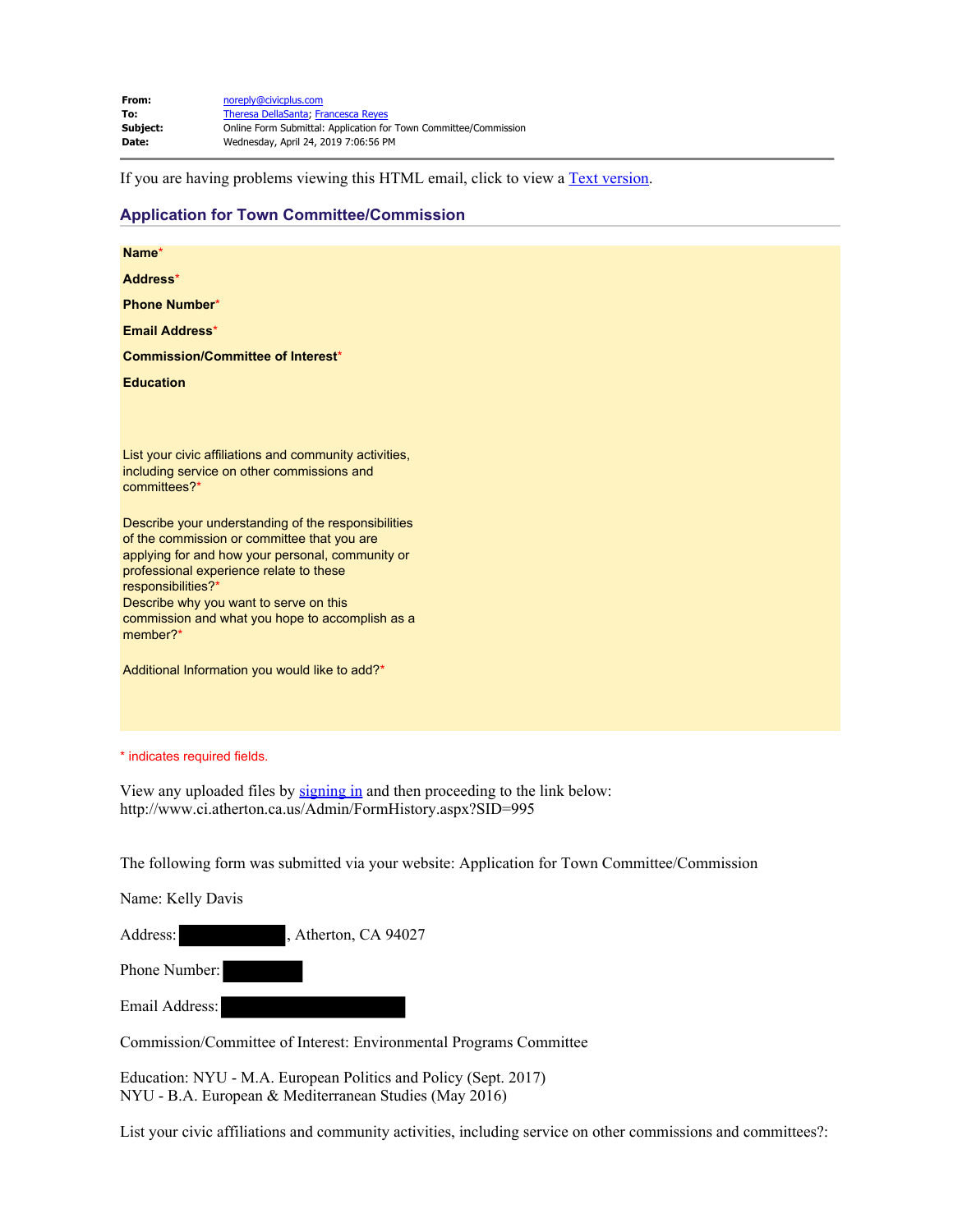Mentor, Boys and Girls Club of the Peninsula, Redwood City Clubhouse | June 2018 - Present

Describe your understanding of the responsibilities of the commission or committee that you are applying for and how your personal, community or professional experience relate to these responsibilities?: The EPC serves to advise the Town Council on the environmental impact of policy and planning through proposing policy changes, advocating in support of or against

county and state policy changes, and developing methods of engaging the Atherton community in environmental education. As a student at NYU, I participated in a number of on-campus environmental initiatives ranging from educating the student population on NYU recycling to organizing a Sustainability Summit. I currently work as an administrator at Menlo College where my colleagues and I are putting energy into developing programming for students to engage in environmental topics and issues. I have a vast amount of research experience in the area of education policy, which I will apply to increasing my attention to environmental policy for the sake of being an engaged and informed member of the EPC.

Describe why you want to serve on this commission and what you hope to accomplish as a member?: I first and foremost would like to serve my community in a manner that holds me accountable to listening to community members. Environmental policy at the town level is on my mind almost every day, whether it's noting the lack of accessible public transportation or use of gas-powered leaf blowers. Data supports the fact that climate change is a problem, and I hope to contribute the energy I feel when seeing the data to pushing Atherton's environmental policy into a place that will better serve its community members. I am also a passionate supporter of education, and hope to expand and/or develop education-focused community initiatives that target all ages.

Additional Information you would like to add?: Current role at Menlo College: Assistant Director of Career Services & Study Abroad

I believe in interdisciplinary approaches when it comes to research, and collaborative approaches when it comes to organization and implementation of programs. I have landed in Career Services because I am able to make the right connections in order to bring the right people and resources together to make an impact.

Additional Information: Form submitted on: 4/24/2019 7:06:44 PM Submitted from IP Address: 107.207.38.241 Referrer Page: No Referrer - Direct Link Form Address:<http://www.ci.atherton.ca.us/Forms.aspx?FID=90>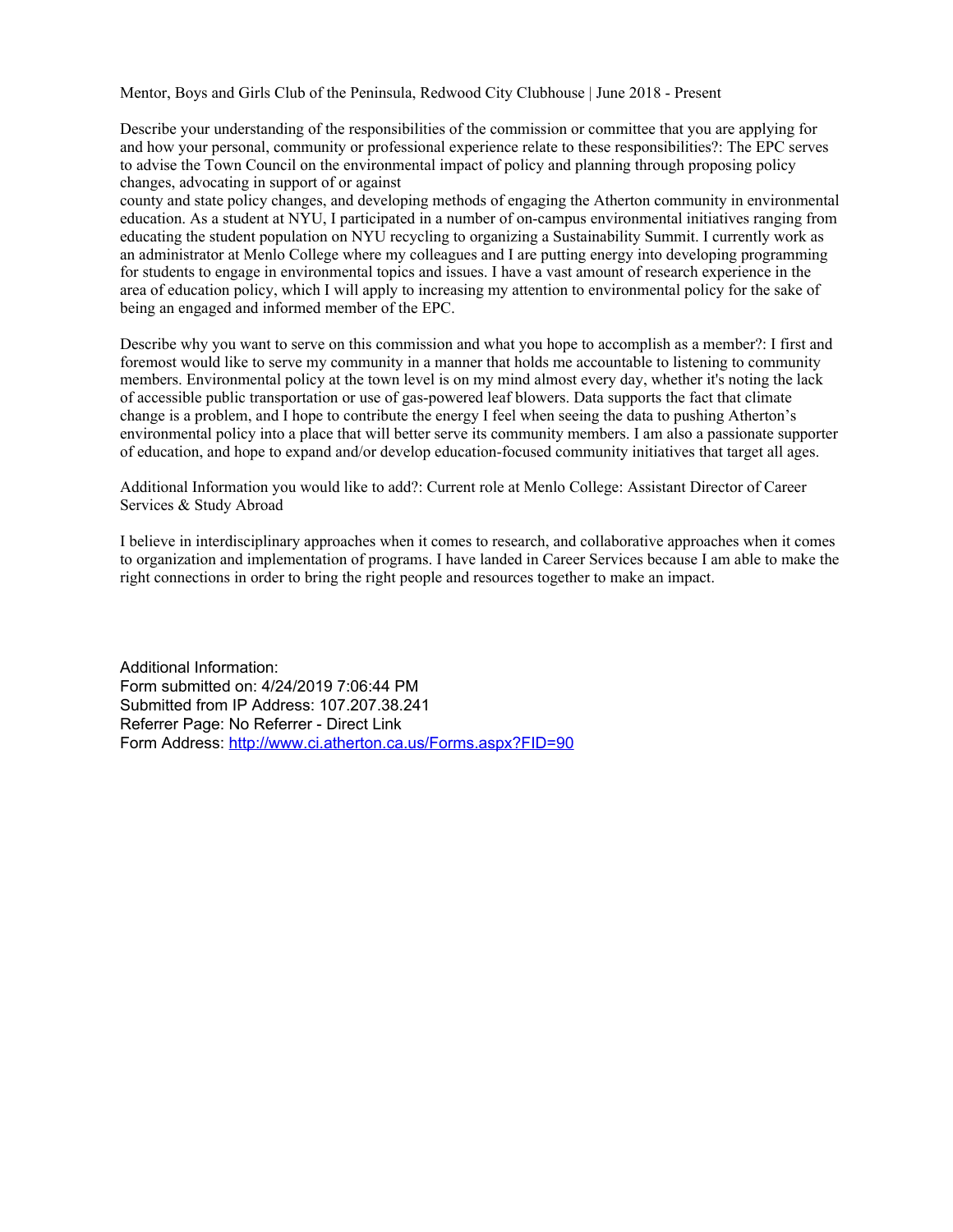| From:           | noreply@civicplus.com                                            |
|-----------------|------------------------------------------------------------------|
| To:             | Theresa DellaSanta; Francesca Reyes                              |
| <b>Subject:</b> | Online Form Submittal: Application for Town Committee/Commission |
| Date:           | Wednesday, March 13, 2019 9:55:55 AM                             |

If you are having problems viewing this HTML email, click to view a [Text version](#page-17-0).

### **Application for Town Committee/Commission**

| Name*                                                                                                                                                                                                                                                                                                                            |  |
|----------------------------------------------------------------------------------------------------------------------------------------------------------------------------------------------------------------------------------------------------------------------------------------------------------------------------------|--|
| Address*                                                                                                                                                                                                                                                                                                                         |  |
| <b>Phone Number*</b>                                                                                                                                                                                                                                                                                                             |  |
| <b>Email Address*</b>                                                                                                                                                                                                                                                                                                            |  |
| <b>Commission/Committee of Interest*</b>                                                                                                                                                                                                                                                                                         |  |
| <b>Education</b>                                                                                                                                                                                                                                                                                                                 |  |
|                                                                                                                                                                                                                                                                                                                                  |  |
| List your civic affiliations and community activities,<br>including service on other commissions and<br>committees?*                                                                                                                                                                                                             |  |
| Describe your understanding of the responsibilities<br>of the commission or committee that you are<br>applying for and how your personal, community or<br>professional experience relate to these<br>responsibilities?*<br>Describe why you want to serve on this<br>commission and what you hope to accomplish as a<br>member?* |  |
| Additional Information you would like to add?*                                                                                                                                                                                                                                                                                   |  |

\* indicates required fields.

View any uploaded files by [signing in](file:////c/www.ci.atherton.ca.us/MyAccount) and then proceeding to the link below: http://www.ci.atherton.ca.us/Admin/FormHistory.aspx?SID=952

The following form was submitted via your website: Application for Town Committee/Commission

<span id="page-17-0"></span>Name: Diana Hawkins Manuelian

Address: Atherton 94027

Phone Number:

Email Address:

Commission/Committee of Interest: environmental

Education: EdD Harvard Graduate School of Education Post Doc MIT Media Lab

List your civic affiliations and community activities, including service on other commissions and committees?: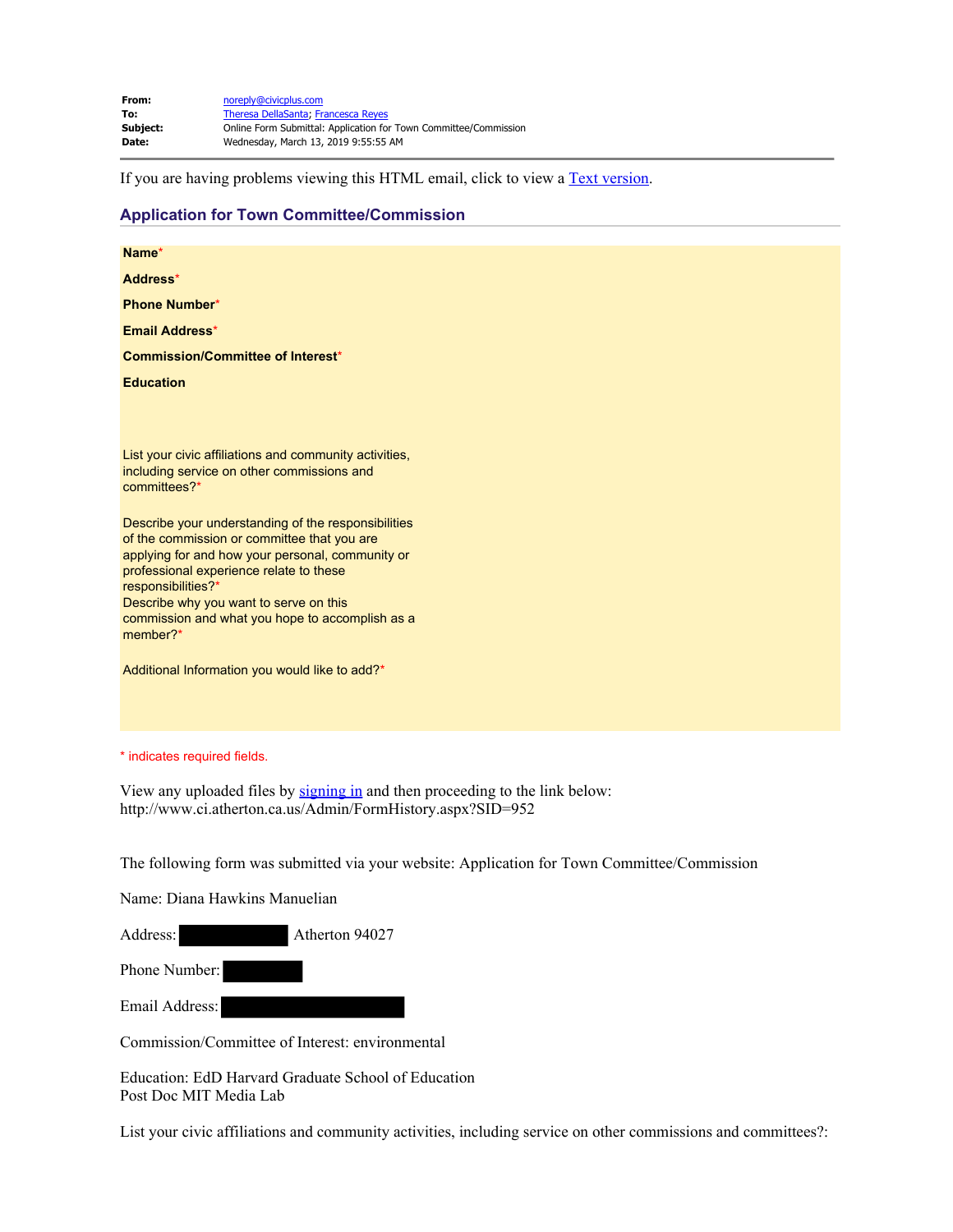#### League of Women Voters

Describe your understanding of the responsibilities of the commission or committee that you are applying for and how your personal, community or professional experience relate to these responsibilities?: I am interested in sustainability, air quality, water quality, and environmental & climate management. I am on the board of a conversation organization.

Describe why you want to serve on this commission and what you hope to accomplish as a member?: I would like to work to ensure that Atherton provides optimum air & water quality for its residents as well as providing information and notification systems. With fires, air quality alerts and excessive weather as the new norm, I would like to see Atherton play a bigger role in environmental issues, education and policy.

Additional Information you would like to add?: I am not an environmental scientist but I am an active, educated and engaged citizen who has lived in Atherton for about 23 years.

Additional Information: Form submitted on: 3/13/2019 9:55:49 AM Submitted from IP Address: 76.21.3.102 Referrer Page: No Referrer - Direct Link Form Address:<http://www.ci.atherton.ca.us/Forms.aspx?FID=90>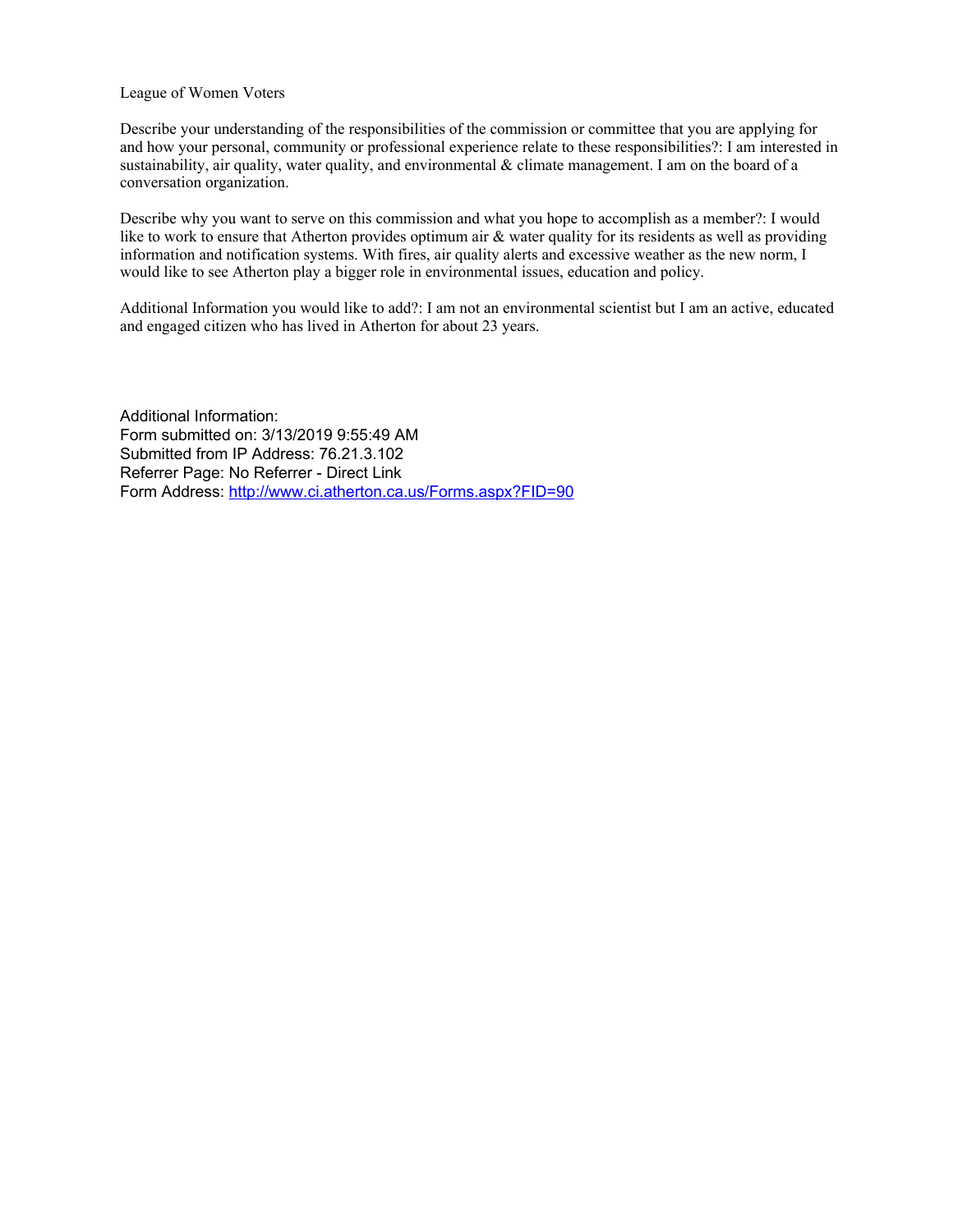| From:    | <b>John Davey</b>                                    |
|----------|------------------------------------------------------|
| To:      | <b>Theresa DellaSanta</b>                            |
| Subject: | Re: Town Committee & Planning Commission Recruitment |
| Date:    | Tuesday, April 9, 2019 1:28:32 PM                    |

### WHAT?

Hopefully you are leaving for the right reasons? You will be sincerely missed as you have done a fantastic job for the town. The answer to your question is yes, I am interested in re-applying. Regards, John Davey

On Tue, Apr 9, 2019 at 9:01 AM Theresa DellaSanta [<tdellasanta@ci.atherton.ca.us](mailto:tdellasanta@ci.atherton.ca.us)> wrote:

Hi John

Just checking in on my note below. I was hoping to find out if you had interest in re-applying. Sooner the better… my last day with the Town is May 15 so I would like to get this put together before then,

Thanks so much!

Theresa

#### **Theresa N. DellaSanta**

Deputy City Manager/City Clerk

650-752-0529

**From:** Theresa DellaSanta **Sent:** Thursday, March 7, 2019 11:21 AM To: Theresa DellaSanta <[tdellasanta@ci.atherton.ca.us](mailto:tdellasanta@ci.atherton.ca.us)> Cc: Sally Bentz <[sbentz@ci.atherton.ca.us>](mailto:sbentz@ci.atherton.ca.us); Francesca Reyes <[freyes@ci.atherton.ca.us](mailto:freyes@ci.atherton.ca.us)> **Subject:** FW: Town Committee & Planning Commission Recruitment

Marylue, John, and Perry-

Your term with the Committee expires this June 30. The Town is currently underway for its annual recruitment (see below). Please indicate if you would like to be reconsidered for another 4 year term on the Park & Rec by replying to this email.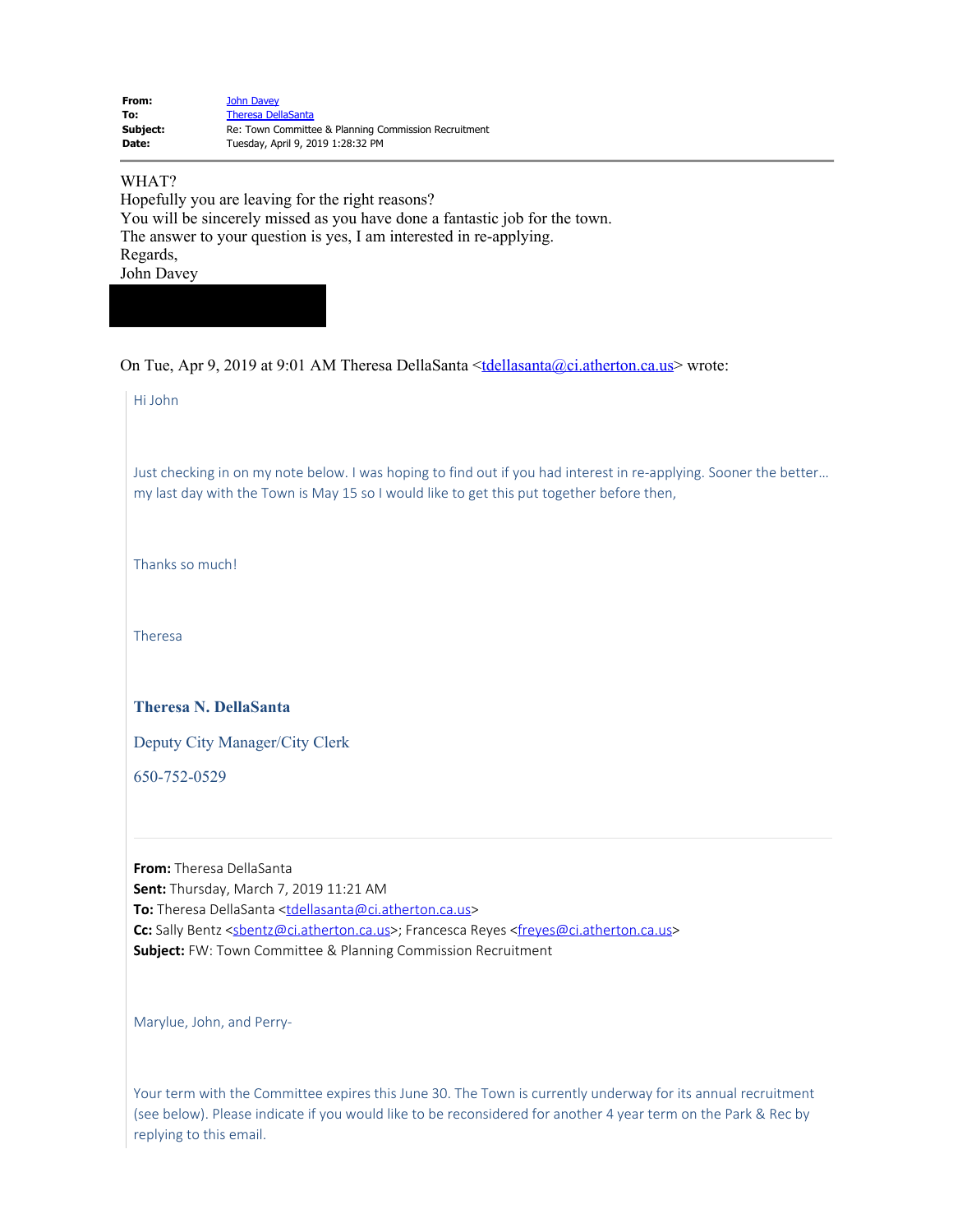We thank you for your service to the Town and look forward to hearing from you.

Thanks,

### **Theresa N. DellaSanta**

Deputy City Manager/City Clerk

650-752-0529

**From:** Theresa DellaSanta, Deputy City Manager / City Clerk [\[mailto:listserv@civicplus.com](mailto:listserv@civicplus.com)] **Sent:** Thursday, March 7, 2019 10:37 AM To: Theresa DellaSanta <[tdellasanta@ci.atherton.ca.us](mailto:tdellasanta@ci.atherton.ca.us)> **Subject:** Town Committee & Planning Commission Recruitment

## **Annual Recruitment**

*Citizen involvement is the hallmark of Atherton government, and the Town encourages all residents to participate.*

Each year around this time the Town begins recruitment for its various committees and commission for terms that expire on June 30 of each year. Notice of openings and requests for applications for committees and commissions are posted and published on the town [website](https://www.ci.atherton.ca.us/138/Committees-Commissions), through email blasts, and in this newsletter. Vacancies are advertised for approximately 30-60 days with a specific filing deadline. Deadlines may be extended.

## **Current Openings**

The Town is now accepting applications for openings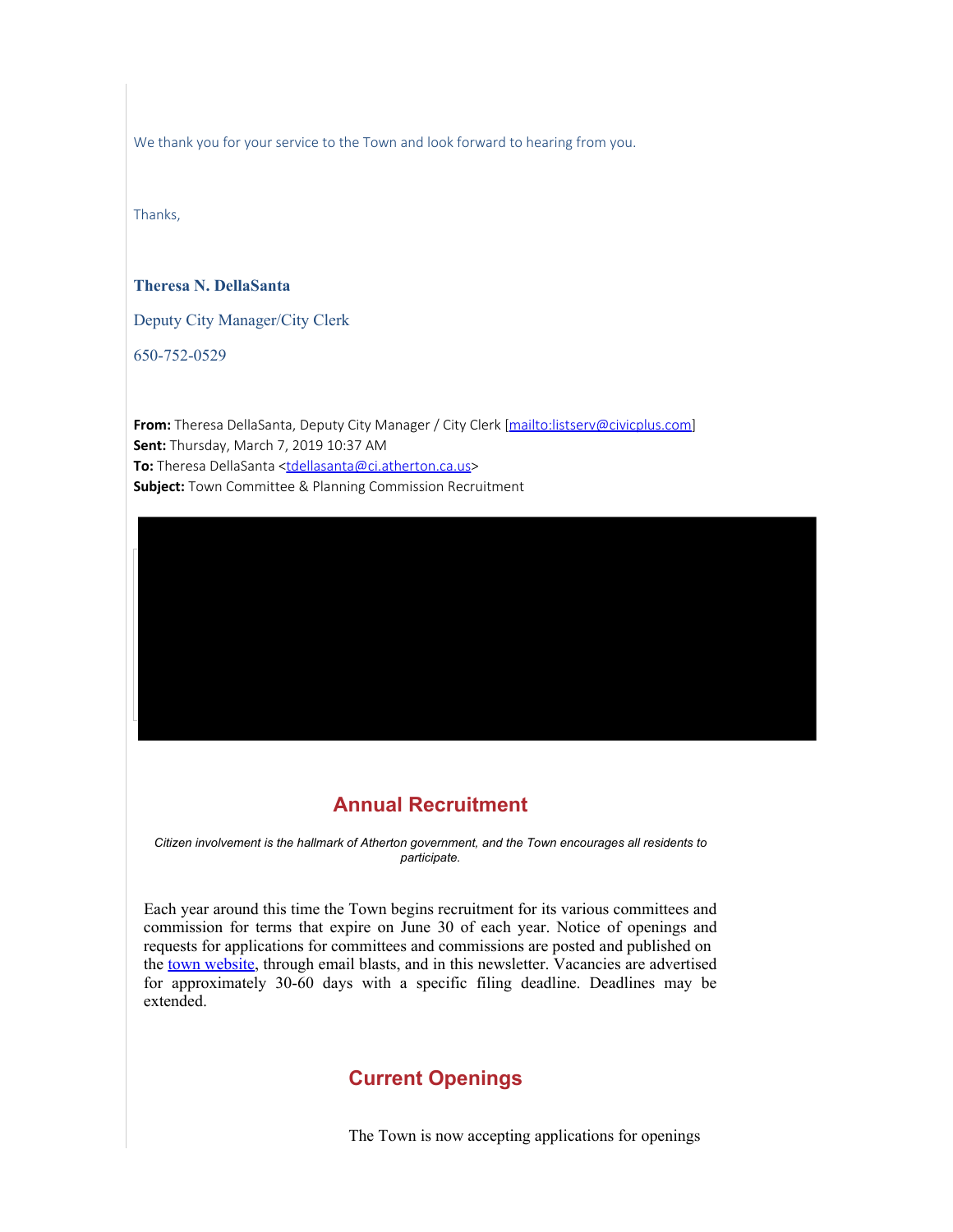| volunteers                                                                                      |                                                                                                                                                                        |                 |
|-------------------------------------------------------------------------------------------------|------------------------------------------------------------------------------------------------------------------------------------------------------------------------|-----------------|
|                                                                                                 | on Town Committees and the Planning Commission.                                                                                                                        |                 |
|                                                                                                 | Deadline to submit an application is April 26, 2019.                                                                                                                   |                 |
|                                                                                                 | List of Vacancies that expire on June 30, 2019:                                                                                                                        |                 |
| <b>Bike Pedestrian Advisory Committee</b><br>5 Vacancies - 4 Year Terms                         |                                                                                                                                                                        |                 |
| <b>Environmental Programs Committee</b><br>3 Vacancies - 4 Year Terms                           |                                                                                                                                                                        |                 |
| <b>Park &amp; Recreation Committee</b><br>3 Vacancies - 4 Year Terms                            |                                                                                                                                                                        |                 |
| <b>Planning Commission</b><br>2 Vacancies - 4 Year Terms                                        |                                                                                                                                                                        |                 |
| <b>Transportation Committee</b><br>1 vacancy - (Term to be decided)                             |                                                                                                                                                                        |                 |
| <b>Committee and Commission Web page.</b>                                                       | For additional information about the above-mentioned committees visit the Atherton                                                                                     |                 |
| <b>Filling Out an Application</b>                                                               |                                                                                                                                                                        | ΠD              |
| The Town is accepting applications until Friday, April<br>26, 2019.                             |                                                                                                                                                                        |                 |
| or contact Theresa DellaSanta.                                                                  | To fill out an application you visit our <b>ONLINE FORM</b>                                                                                                            |                 |
| applications to sit on our committees<br>and commissions.                                       | Find Upcoming and Past Meeting Agendas by visiting the Town's Archives Center.<br>We invite you to attend meetings of our public bodies and get involved by submitting |                 |
| Share on Facebook                                                                               | Share on Twitter                                                                                                                                                       | Share via Email |
| Copyright © 2017 Town of Atherton. All Rights Reserved.<br>91 Ashfield Road, Atherton, CA 94027 |                                                                                                                                                                        | Powered by      |
|                                                                                                 | If you no longer wish to receive emails from us, you may <b>Unsubscribe</b> .                                                                                          |                 |
|                                                                                                 |                                                                                                                                                                        |                 |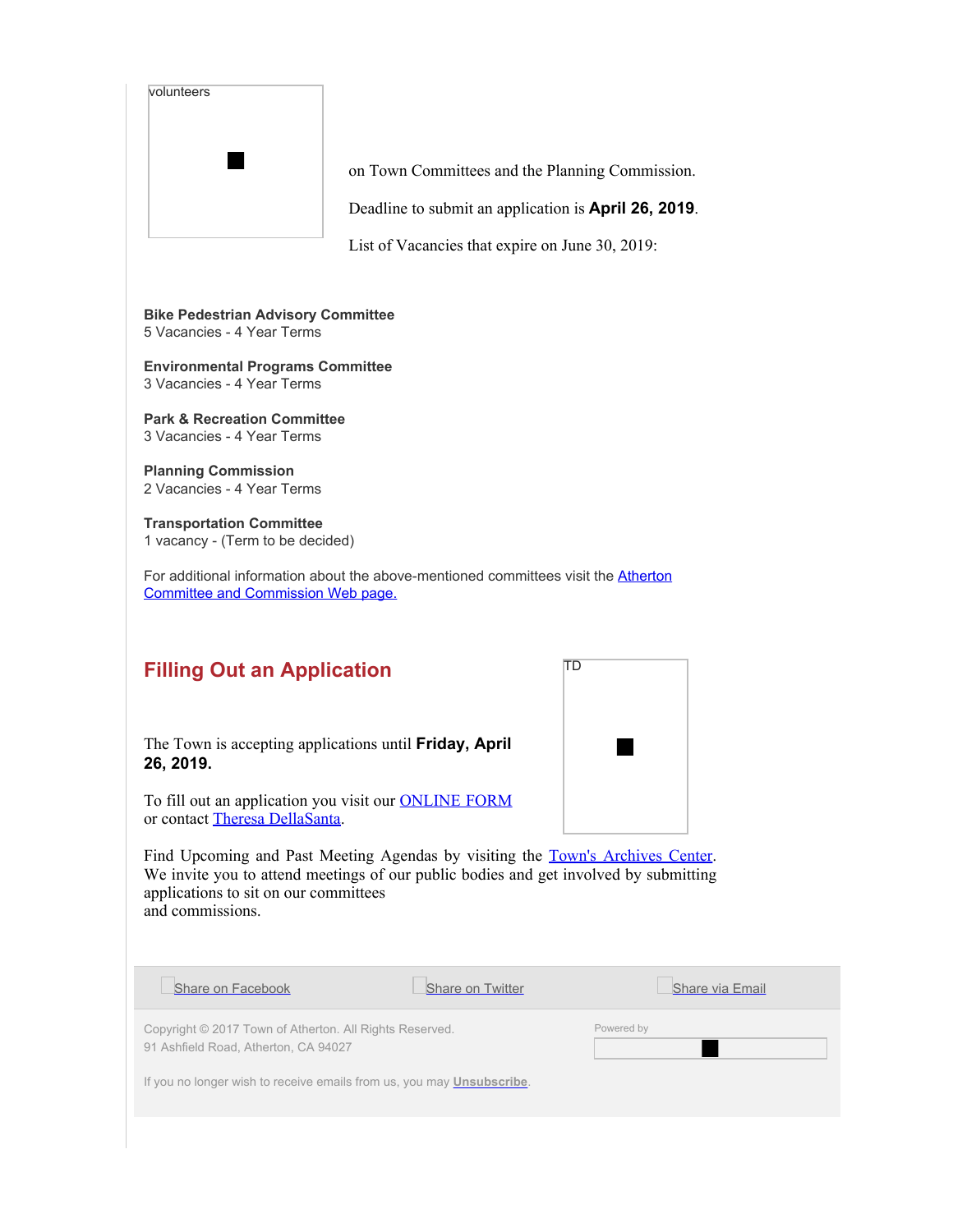| From:    | noreply@civicplus.com                                            |
|----------|------------------------------------------------------------------|
| To:      | <b>Anthony Suber: Francesca Reyes</b>                            |
| Subject: | Online Form Submittal: Application for Town Committee/Commission |
| Date:    | Friday, June 7, 2019 4:02:19 PM                                  |

If you are having problems viewing this HTML email, click to view a [Text version](#page-22-0).

### **Application for Town Committee/Commission**

| Name*                                                                                                                                                                                                                                                                                                                |
|----------------------------------------------------------------------------------------------------------------------------------------------------------------------------------------------------------------------------------------------------------------------------------------------------------------------|
| Address*                                                                                                                                                                                                                                                                                                             |
| <b>Phone Number*</b>                                                                                                                                                                                                                                                                                                 |
| <b>Email Address*</b>                                                                                                                                                                                                                                                                                                |
| <b>Commission/Committee of Interest*</b>                                                                                                                                                                                                                                                                             |
| <b>Education</b>                                                                                                                                                                                                                                                                                                     |
|                                                                                                                                                                                                                                                                                                                      |
|                                                                                                                                                                                                                                                                                                                      |
| List your civic affiliations and community activities,<br>including service on other commissions and<br>committees?*                                                                                                                                                                                                 |
| Describe your understanding of the responsibilities<br>of the commission or committee that you are<br>applying for and how your personal, community or<br>professional experience relate to these<br>responsibilities?*<br>Describe why you want to serve on this<br>commission and what you hope to accomplish as a |
| member?*                                                                                                                                                                                                                                                                                                             |
| Additional Information you would like to add?*                                                                                                                                                                                                                                                                       |
|                                                                                                                                                                                                                                                                                                                      |
|                                                                                                                                                                                                                                                                                                                      |
| * indicates required fields.                                                                                                                                                                                                                                                                                         |

View any uploaded files by [signing in](file:////c/www.ci.atherton.ca.us/MyAccount) and then proceeding to the link below: http://www.ci.atherton.ca.us/Admin/FormHistory.aspx?SID=1026

The following form was submitted via your website: Application for Town Committee/Commission

<span id="page-22-0"></span>Name: Alex Keh

Address: Phone Number: Email Address:

Commission/Committee of Interest: Park and Recreation Committee

Education: BSE from Duke University

List your civic affiliations and community activities, including service on other commissions and committees?: Atherton Rail Committee member since 2016, Yes on Atherton Measure A Campaign co-chair (2017)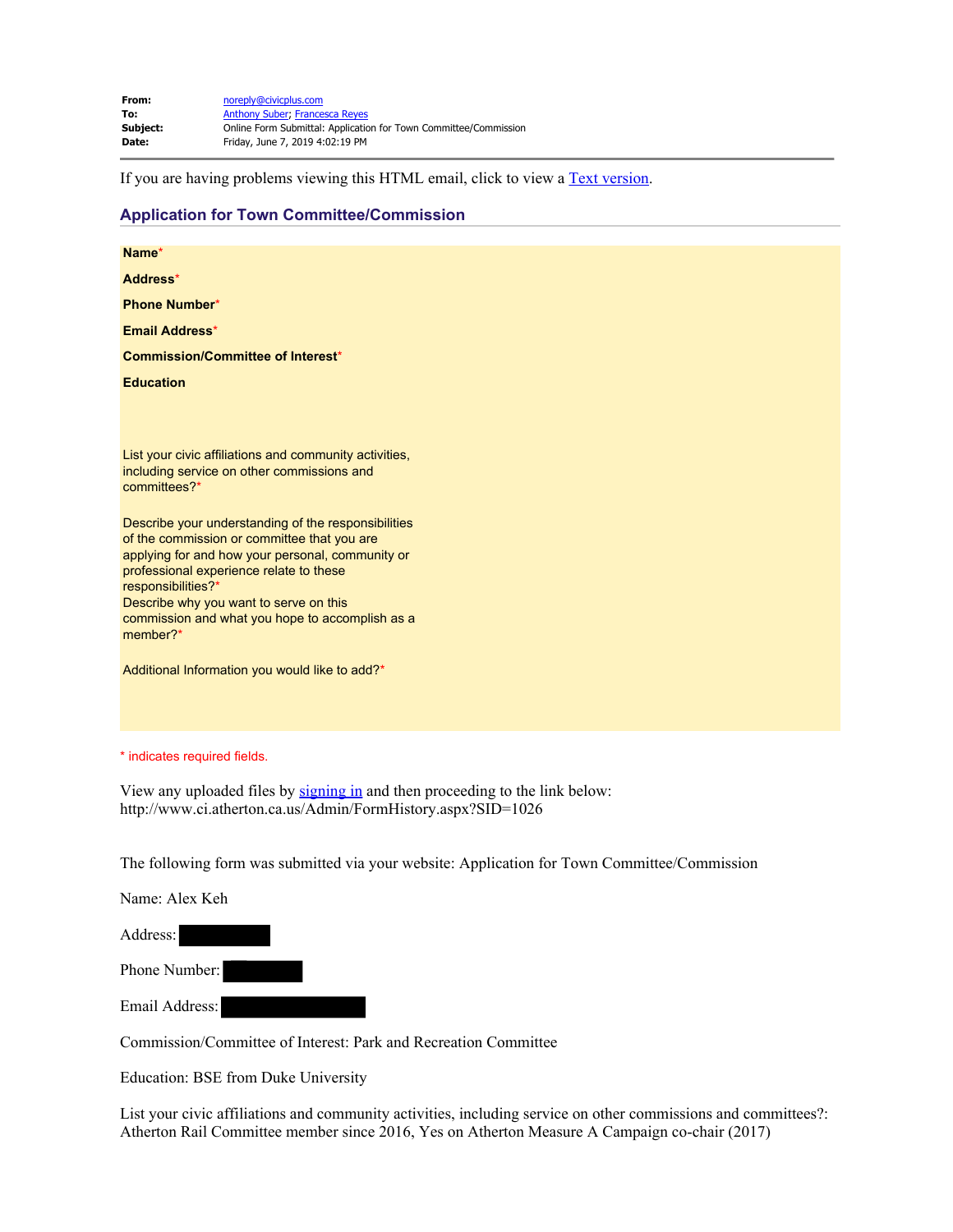Describe your understanding of the responsibilities of the commission or committee that you are applying for and how your personal, community or professional experience relate to these responsibilities?: This committee advises the town council on park and recreation-related affairs in Atherton. My family is a frequent user of Holbrook-Palmer Park and love it. I am excited to see the transformation of Reading Park as Atherton develops the civic center and library area.

Describe why you want to serve on this commission and what you hope to accomplish as a member?: Reading Park improvements have been deferred for a long time as they were tied to the larger civic center project. Now that construction has begun, I'm excited to see the area transform into more of a park and less of an asphalt ocean. On the committee, I hope to help keep HPP a gem for our town and bring Reading Park up to a similar level.

Additional Information you would like to add?: Thank you for your consideration.

Additional Information: Form submitted on: 6/7/2019 4:02:10 PM Submitted from IP Address: 148.87.23.15 Referrer Page: http://www.ci.atherton.ca.us/138/Committees-Commissions Form Address:<http://www.ci.atherton.ca.us/Forms.aspx?FID=90>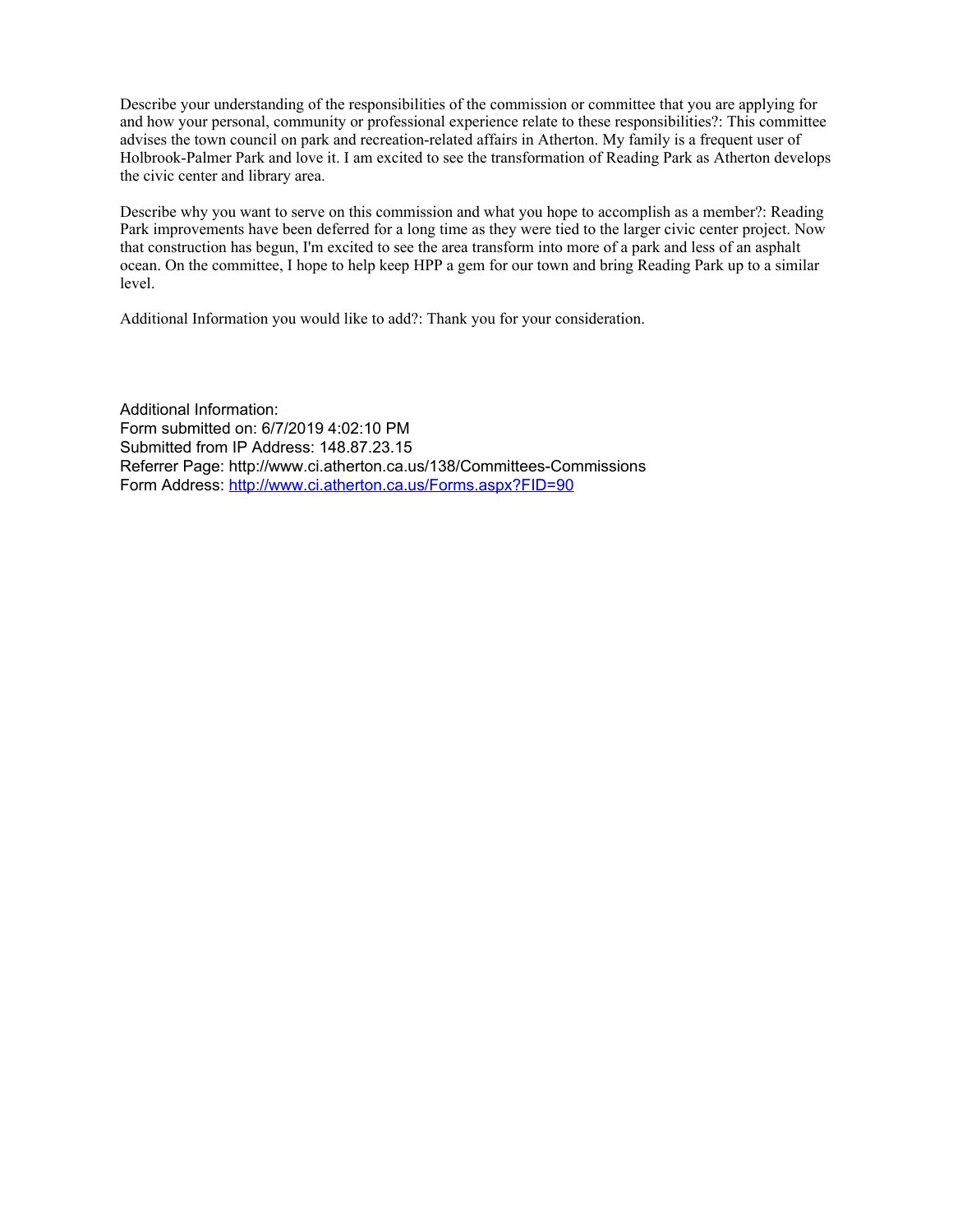| From:    | noreply@civicplus.com                                            |
|----------|------------------------------------------------------------------|
| To:      | <b>Anthony Suber: Francesca Reyes</b>                            |
| Subject: | Online Form Submittal: Application for Town Committee/Commission |
| Date:    | Friday, June 7, 2019 5:03:14 PM                                  |

If you are having problems viewing this HTML email, click to view a [Text version](#page-24-0).

### **Application for Town Committee/Commission**

| Name*                                                                                                                                                                                                                                                                                                                                |  |
|--------------------------------------------------------------------------------------------------------------------------------------------------------------------------------------------------------------------------------------------------------------------------------------------------------------------------------------|--|
| Address*                                                                                                                                                                                                                                                                                                                             |  |
| <b>Phone Number*</b>                                                                                                                                                                                                                                                                                                                 |  |
| Email Address*                                                                                                                                                                                                                                                                                                                       |  |
| <b>Commission/Committee of Interest*</b>                                                                                                                                                                                                                                                                                             |  |
| <b>Education</b>                                                                                                                                                                                                                                                                                                                     |  |
|                                                                                                                                                                                                                                                                                                                                      |  |
| List your civic affiliations and community activities,<br>including service on other commissions and<br>committees?*                                                                                                                                                                                                                 |  |
| Describe your understanding of the responsibilities<br>of the commission or committee that you are<br>applying for and how your personal, community or<br>professional experience relate to these<br>responsibilities?*<br>Describe why you want to serve on this<br>commission and what you hope to accomplish as a<br>member $2^*$ |  |
| Additional Information you would like to add?*                                                                                                                                                                                                                                                                                       |  |

\* indicates required fields.

View any uploaded files by [signing in](file:////c/www.ci.atherton.ca.us/MyAccount) and then proceeding to the link below: http://www.ci.atherton.ca.us/Admin/FormHistory.aspx?SID=1027

The following form was submitted via your website: Application for Town Committee/Commission

<span id="page-24-0"></span>Name: Julianna Robertson

| Address:       |  |
|----------------|--|
| Phone Number:  |  |
| Email Address: |  |

Commission/Committee of Interest: Parks and Recreation

Education: Bachelor of Business Administration; Marketing major Advertising minor in Journalism school Stanford Continuing Education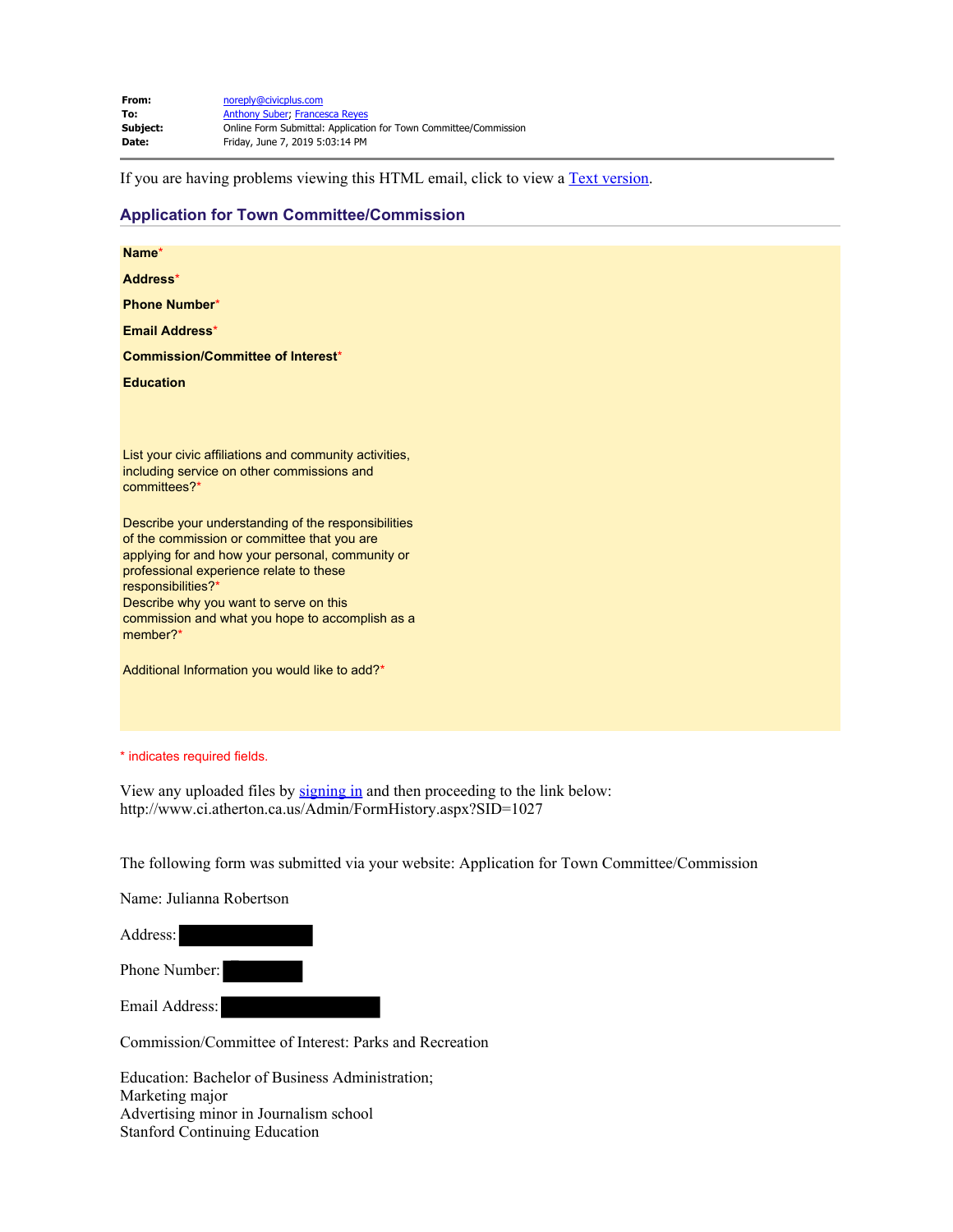Center for Creative Leadership Kellogg Servant Leadership Program

List your civic affiliations and community activities, including service on other commissions and committees?: I moved to Atherton in 2018, plan to make it my home, and want to contribute to the community in a meaningful way. My recent community experience includes serving on my HOA's Board of Directors in Reston, VA and as an officer in the Reston Runner's Club, and I have been an active member for decades in the American Marketing Association. I have been a volunteer branding consultant for Civity.org in Palo Alto (a nonprofit working to bridge divides in communities) and have been approached to work on a re-branding effort for BART.

Describe your understanding of the responsibilities of the commission or committee that you are applying for and how your personal, community or professional experience relate to these responsibilities?: As a multi-sport athlete I appreciate the value that quality recreational activities and facilities represents to a city's social fabric and health of its citizens. The Committee's advisory function on these matters is exciting and relevant to me. I would bring to the table a career long history of involvement and dedication to every community in which I have lived and worked, including Manhattan, Washington DC, Los Angeles, Miami, Austin and Dallas (the Bay Area was my 7th corporate move). I have worked in strategic marketing for Fortune 100 companies as well as startups, and my career has been focused on understanding the consumer and what drives decision making and customer satisfaction with expertise in 'Kids and Family' marketing. I believe these skills would contribute to the goals and responsibilities of the Atherton Parks and Recreation Committee.

Describe why you want to serve on this commission and what you hope to accomplish as a member?: I care deeply about my community and know how important our public spaces are to its residents. I would like to contribute to the cities efforts to optimize the recreational services provided to its citizens to strengthen the sense of community and the overall level of satisfaction people feel about living in Atherton.

Additional Information you would like to add?: Diversity of thinking is a critical component of any organization which is often achieved by welcoming new voices with a fresh approach. So although I have not served on a Parks and Rec Committee, I would hope I could make significant contributions by combining an ability to work collaboratively in a group, having an open mind, my love of sports and community service, and deep experience in providing excellence in consumer experiences.

Additional Information: Form submitted on: 6/7/2019 5:03:00 PM Submitted from IP Address: 108.18.149.18 Referrer Page: No Referrer - Direct Link Form Address:<http://www.ci.atherton.ca.us/Forms.aspx?FID=90>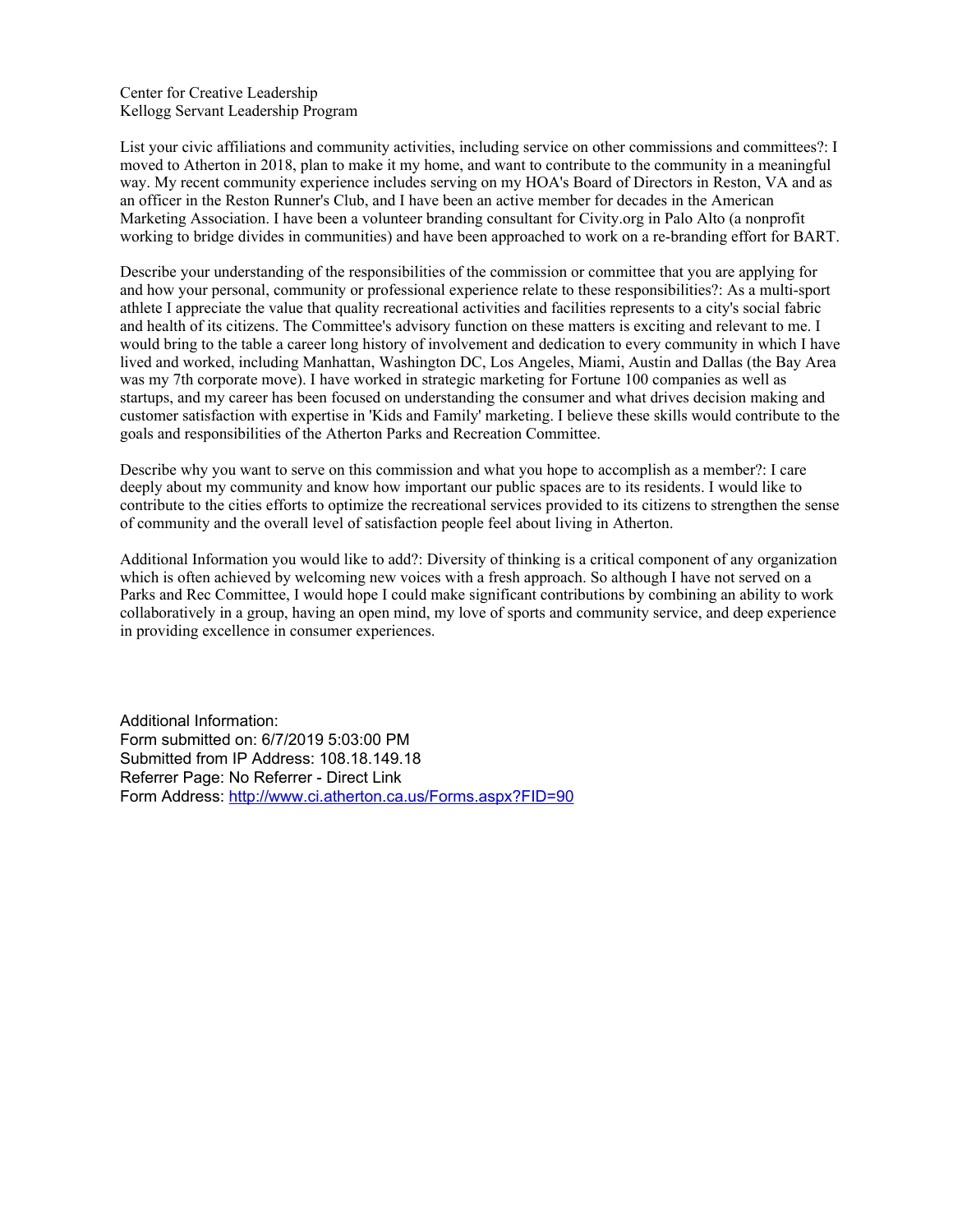I am interested in the position but am currently on Boston.

### Sent from my iPhone

On Jun 14, 2019, at 1:44 PM, Anthony Suber <**asuber**@ci.atherton.ca.us> wrote:

Good Afternoon Ms. Timpson,

I have taken over here in Atherton as the City Clerk. Mayor Widmer confirmed for me that you are interested in serving on the Town of Atherton's Parks and Recreation Committee as the Foundation appointment. I wanted to thank you for your interest in serving. I also wanted to get a confirming email to serve as your application.

The Council is scheduled to make appointments to Commissions and Committee's from the most recent recruitment at the June 19, 2019 Council meeting. We encourage applicants to attend the meeting, although it is not required. The Council may present you with an opportunity to speak to your interest and qualifications for joining the Committee. If you have any questions feel free to reach out to me or Francesca Reyes, copied on this email.

Thank you again and hope to meet you next week Wednesday.

Anthony Suber Deputy City Manager/City Clerk [asuber@ci.atherton.ca.us](mailto:asuber@ci.atherton.ca.us) | 650.752.0529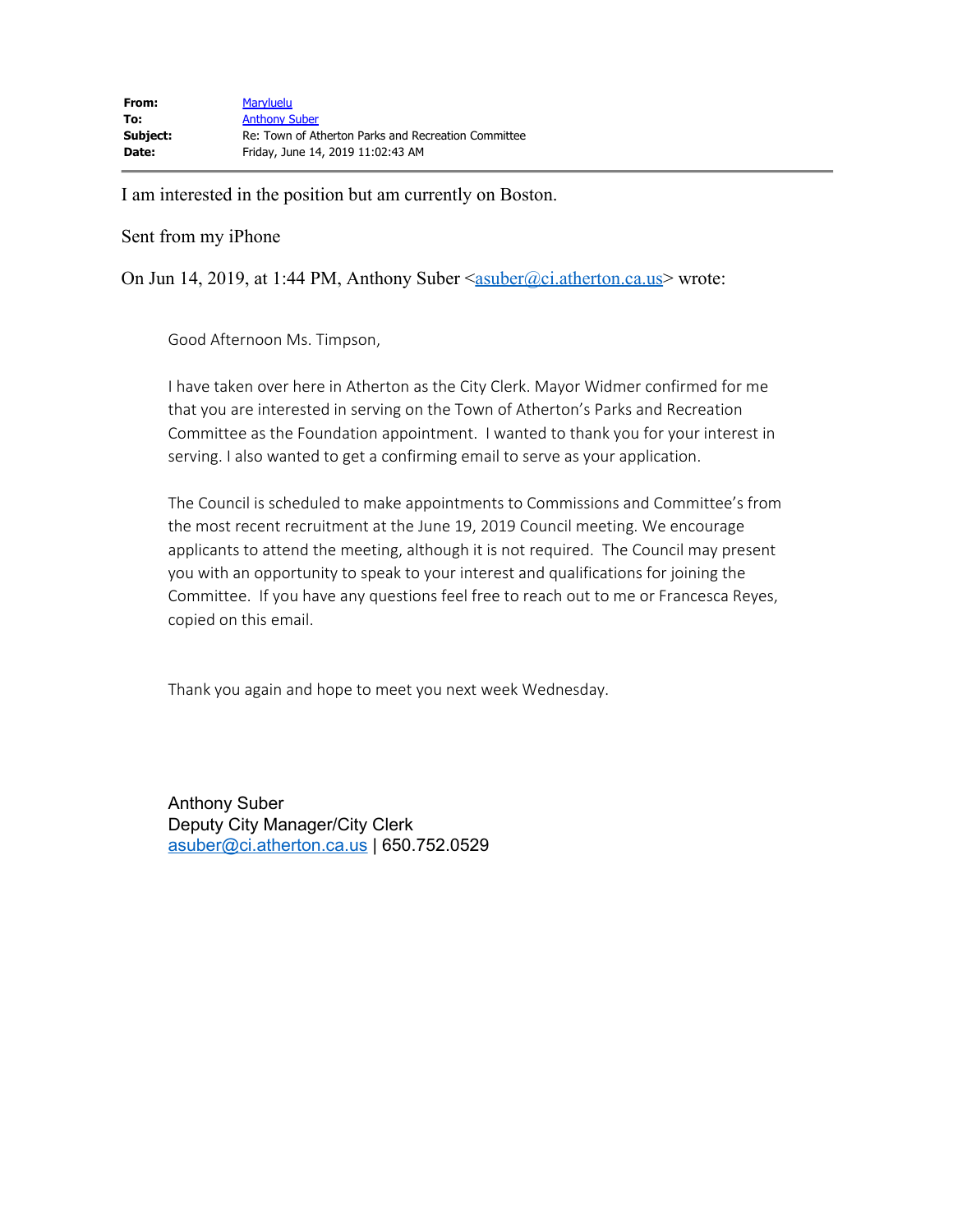

## **COMMISSION/COMMITTEE APPLICATION**

### *Please type or print clearly. You may attach additional pages, if necessary. Page 1 and 2 are a public document.*

Date: June 12, 2019

Commission/Committee of Interest: Planning Commission

Name: Perry J. Narancic

Education: LL.B,. B.C.L. (law degrees from McGill); LL.M. (Master of Laws from Berkeley)

Civic affiliations and community activities, including service on other commissions or committees:

Parks and Recreation Committee (termed out June 2019)

Board Member, St. John Orthodox Church, San Francisco

Adjunct Professor of Law, Securities, Stanford Law School, 2006

Describe your understanding of the responsibilities of the commission that you are applying for and how your personal, community or professional experience relate to these responsibilities:

The responsibilities of the Planning Commission are set forth in the Government Code, and Town practice, which include a mandate to "promote the public interest" relating to Town planning and the General Plan. I think that one of the goals of the Commission is to continue to work closely with Town residents to elicit feed-back on any planning issues – including residents' views on the possible subdivision of lots within the Town. Through the General Plan, the Planning Commission has a lead role in helping to advance the environmental, social and economic values that bond our community. I think my experience as a trial lawyer is well-suited to listen to, and engage with, stakeholders in order to build and maintain consensus around such planning issues. As someone deeply involved in my Church, I also appreciate the commitment that leadership positions require in order to build a strong community comprised of different individuals with sometimes conflicting views.

\_\_\_\_\_\_\_\_\_\_\_\_\_\_\_\_\_\_\_\_\_\_\_\_\_\_\_\_\_\_\_\_\_\_\_\_\_\_\_\_\_\_\_\_\_\_\_\_\_\_\_\_\_\_\_\_\_\_\_\_\_\_\_\_\_\_\_\_\_\_\_\_\_\_\_\_

\_\_\_\_\_\_\_\_\_\_\_\_\_\_\_\_\_\_\_\_\_\_\_\_\_\_\_\_\_\_\_\_\_\_\_\_\_\_\_\_\_\_\_\_\_\_\_\_\_\_\_\_\_\_\_\_\_\_\_\_\_\_\_\_\_\_\_\_\_\_\_\_\_\_\_\_

Describe why you want to serve on this commission and what you hope to accomplish as a member:

I think that the final draft of the 2019 General Plan is very thorough and well thought-out. As noted there, the Town is "essentially fully developed and desires to retain its current character" (Introduction, p. 4). I am interested in a position with the Planning Commission because I had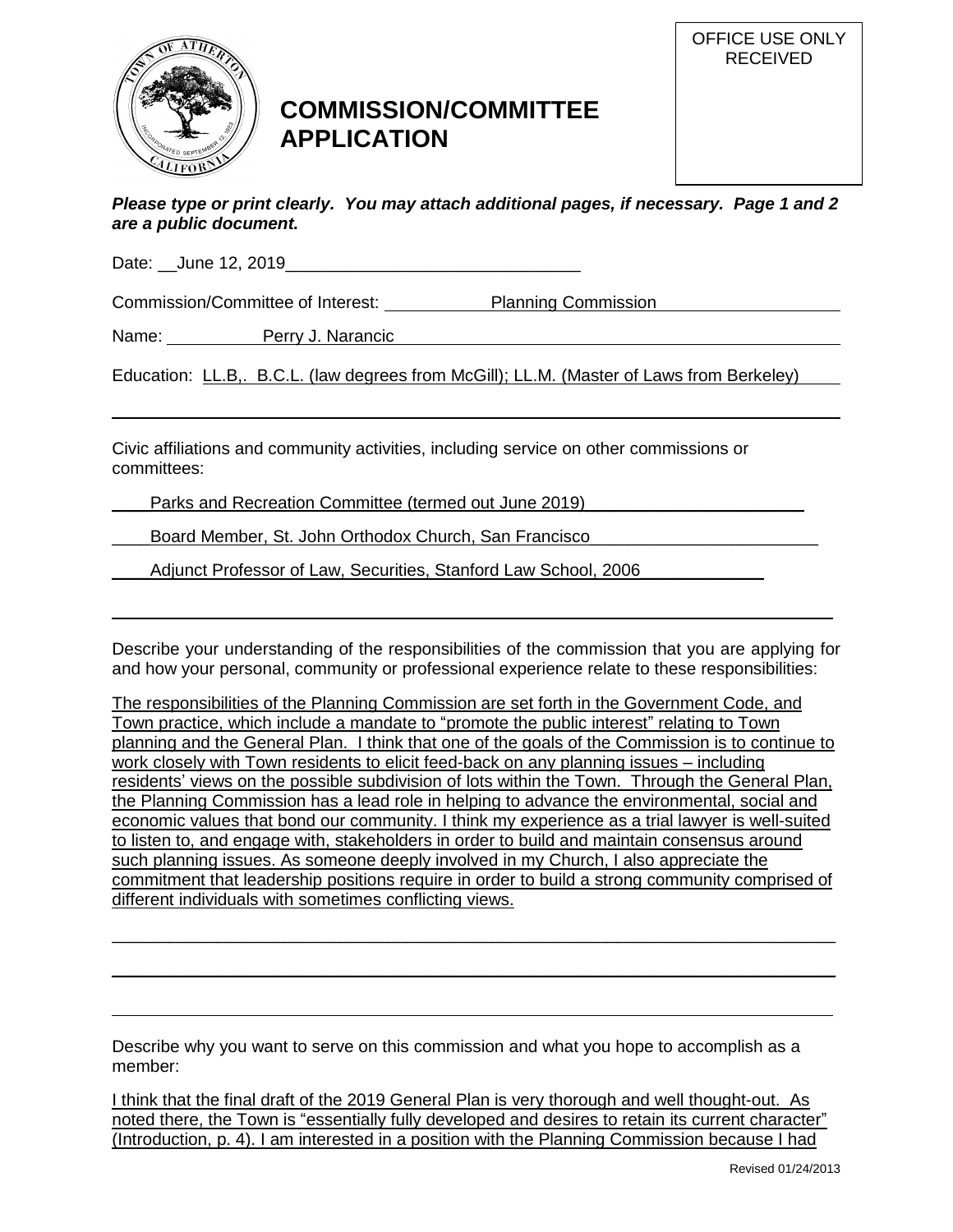such a fulfilling experience serving the Town on the Parks and Recreation Committee. During my tenure, there were a number of issues on the agenda that required serious thought – such as the water treatment proposal at HP Park. It felt good to contribute to the discussion of such weighty issues. I also think my legal experience would help me be vigilant against any State legislative efforts, such as SB 50-like efforts, that would injure our community.

\_\_\_\_\_\_\_\_\_\_\_\_\_\_\_\_\_\_\_\_\_\_\_\_\_\_\_\_\_\_\_\_\_\_\_\_\_\_\_\_\_\_\_\_\_\_\_\_\_\_\_\_\_\_\_\_\_\_\_\_\_\_\_\_\_\_\_\_\_\_\_\_\_\_\_\_

 $\mathcal{L}_\mathcal{L} = \mathcal{L}_\mathcal{L} = \mathcal{L}_\mathcal{L} = \mathcal{L}_\mathcal{L} = \mathcal{L}_\mathcal{L} = \mathcal{L}_\mathcal{L} = \mathcal{L}_\mathcal{L} = \mathcal{L}_\mathcal{L} = \mathcal{L}_\mathcal{L} = \mathcal{L}_\mathcal{L} = \mathcal{L}_\mathcal{L} = \mathcal{L}_\mathcal{L} = \mathcal{L}_\mathcal{L} = \mathcal{L}_\mathcal{L} = \mathcal{L}_\mathcal{L} = \mathcal{L}_\mathcal{L} = \mathcal{L}_\mathcal{L}$ 

\_\_\_\_\_\_\_\_\_\_\_\_\_\_\_\_\_\_\_\_\_\_\_\_\_\_\_\_\_\_\_\_\_\_\_\_\_\_\_\_\_\_\_\_\_\_\_\_\_\_\_\_\_\_\_\_\_\_\_\_\_\_\_\_\_\_\_\_\_\_ \_\_\_\_\_\_\_\_\_\_\_\_\_\_\_\_\_\_\_\_\_\_\_\_\_\_\_\_\_\_\_\_\_\_\_\_\_\_\_\_\_\_\_\_\_\_\_\_\_\_\_\_\_\_\_\_\_\_\_\_\_\_\_\_\_\_\_\_\_\_\_\_\_\_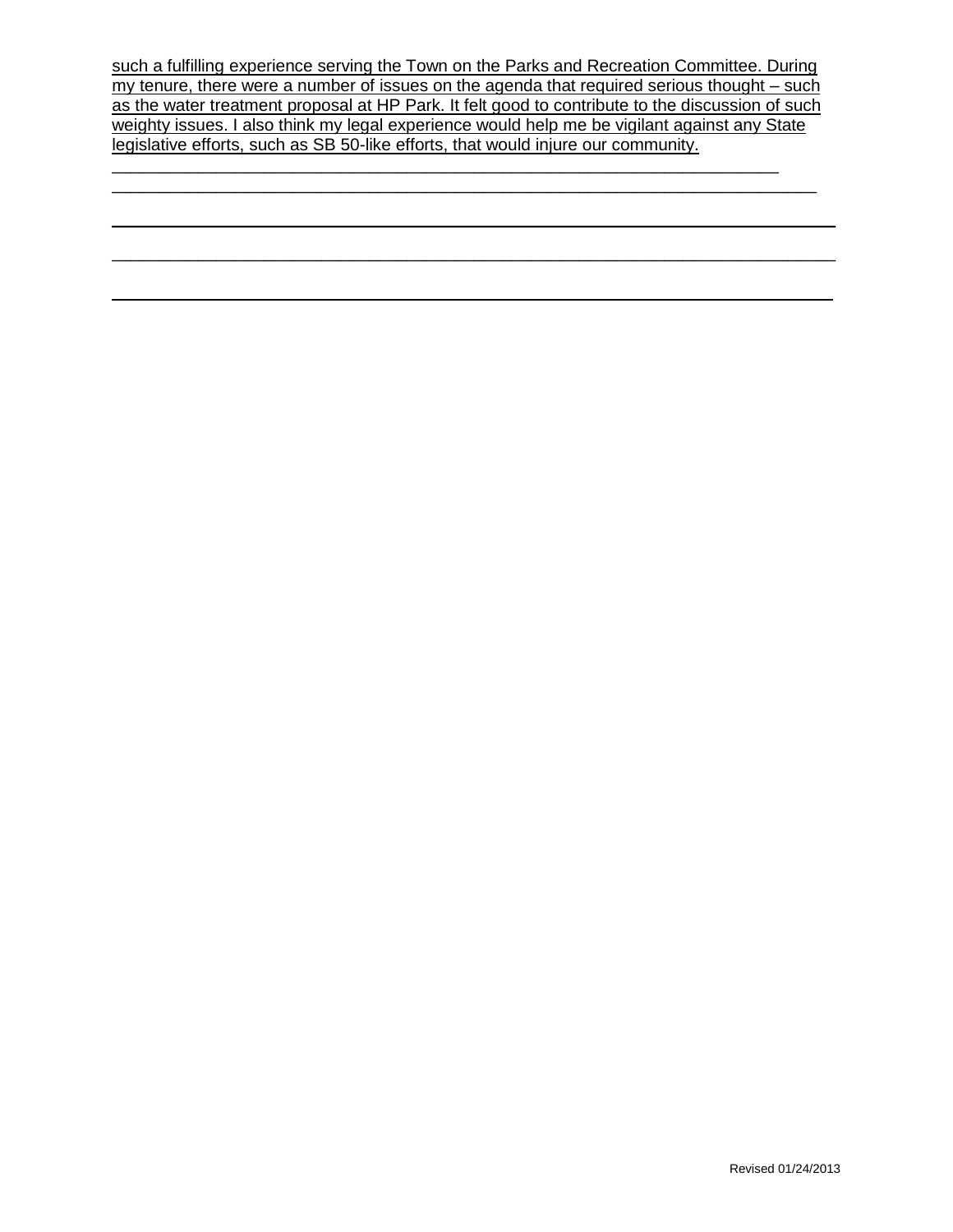### **Terms**

Term expiration dates end on June 30<sup>th</sup> of each year. However certain Committee may be set up for specific purposes with no expiration dates. Appointed committee/commission members shall serve no more than two full consecutive terms on the committee or commission to which they are appointed. A member may be reappointed to the committee or commission following a minimum two (2) year hiatus. However, if a seat is vacant and no one applies, City Council may grant an exemption.

### **Specific Information**

Serving on a commission or committee may require occasional attendance at night meetings. You may also be asked to serve on additional subcommittees. Members are expected to attend all meetings. Unexcused absences of members, other than City Council Members, from two or more consecutively scheduled meetings shall result in the automatic vacation of the member's office. Members are not paid for their volunteer service. General information related to the rules, procedures and charge of the commissions and committees and their schedules are shown in the City Council approved Resolution attached. Further information may be obtained by viewing the Towns Official Roster of Committees and Commissions on its website at [www.ci.atherton.ca.us](http://www.ci.atherton.ca.us/) and/or by contacting the staff liaison.

### **Information about the Appointment Process**

The application process may take from six weeks to two months. Vacancies are advertised for approximately 30 days with a specific filing deadline. Deadlines may be extended. Please return your application, along with any attachments, to the City Clerk, at the address listed below. Applications are kept on file for one year. The City Council will review all applications, may contact you individually or may decide to hold interviews. In some cases, City Council may appoint a subcommittee to screen applications before they are brought to the entire Council. All appointments will be made by nomination and vote of the City Council at a Council meeting. Questions about the application process should be directed to Anthony Suber, City Clerk, at (650) 752-0529 or by e-mail at [asuber@ci.atherton.ca.us](mailto:asuber@ci.atherton.ca.us)

| <b>Applicant's Signature</b>                                                                                                                    | June 12, 2019<br>Date                                                 |  |
|-------------------------------------------------------------------------------------------------------------------------------------------------|-----------------------------------------------------------------------|--|
| Return to the City Clerk, Town of Atherton,<br>91 Ashfield Road, CA 94027<br>(Phone: (650) 752-0529 or e-mail at tdellasanta@ci.atherton.ca.us) |                                                                       |  |
| <b>OFFICE USE ONLY</b>                                                                                                                          |                                                                       |  |
| 6.12.2019<br><b>Application Received:</b>                                                                                                       | <b>AWS</b><br>Address Verified in Town Limits: By:<br><b>Initials</b> |  |
| <b>Considered by City Council:</b>                                                                                                              | Appointed: Yes $\Box$ No $\Box$                                       |  |
| <b>Considered by City Council:</b>                                                                                                              | Appointed: Yes   No                                                   |  |
| <b>Considered by City Council:</b>                                                                                                              | Appointed: Yes  <br>No II                                             |  |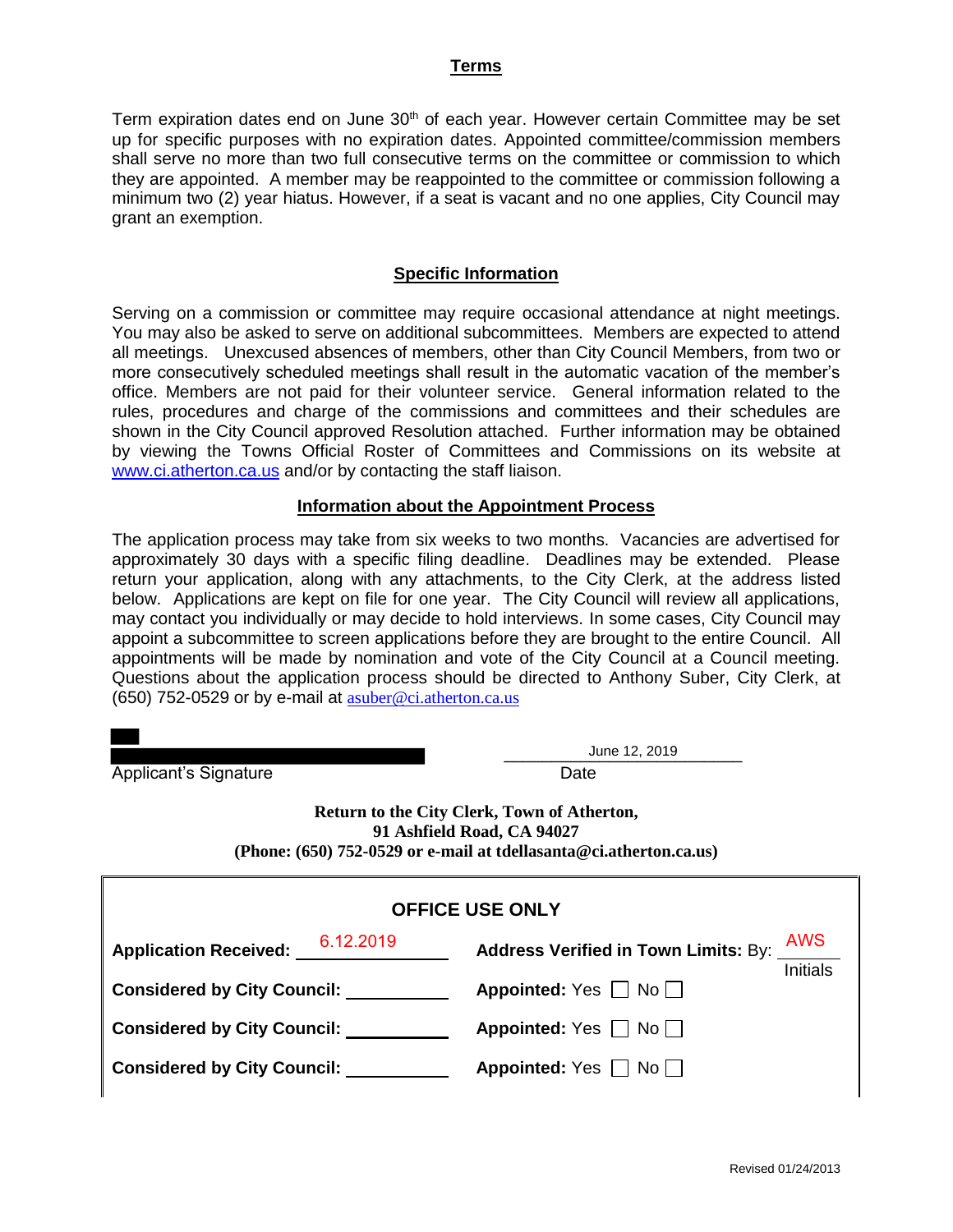## **PERSONAL INFORMATION**

|        | Name: Perry J. Narancic                                                                                                                                                                                                                                                                 |
|--------|-----------------------------------------------------------------------------------------------------------------------------------------------------------------------------------------------------------------------------------------------------------------------------------------|
|        | Residence Address: Nessler<br>, Atherton<br>(Note: Residency within the Town limits is required)                                                                                                                                                                                        |
|        | Telephone No: Number of years as an Atherton resident: 5                                                                                                                                                                                                                                |
|        |                                                                                                                                                                                                                                                                                         |
|        | Email address: No. 1996. The Contract of the Contract of The Contract of The Contract of The Contract of The Contract of The Contract of The Contract of The Contract of The Contract of The Contract of The Contract of The C<br><u> 1989 - Johann Stein, fransk politik (d. 1989)</u> |
| 94303, | Business Address/Telephone No:<br>l, Palo Alto, CA                                                                                                                                                                                                                                      |
|        | <b>Internet Posting</b><br>If I am appointed, the City is authorized to post the following information on the City's website:                                                                                                                                                           |

YES NO Home Address:  $\boxtimes$  $\Box$ E-mail: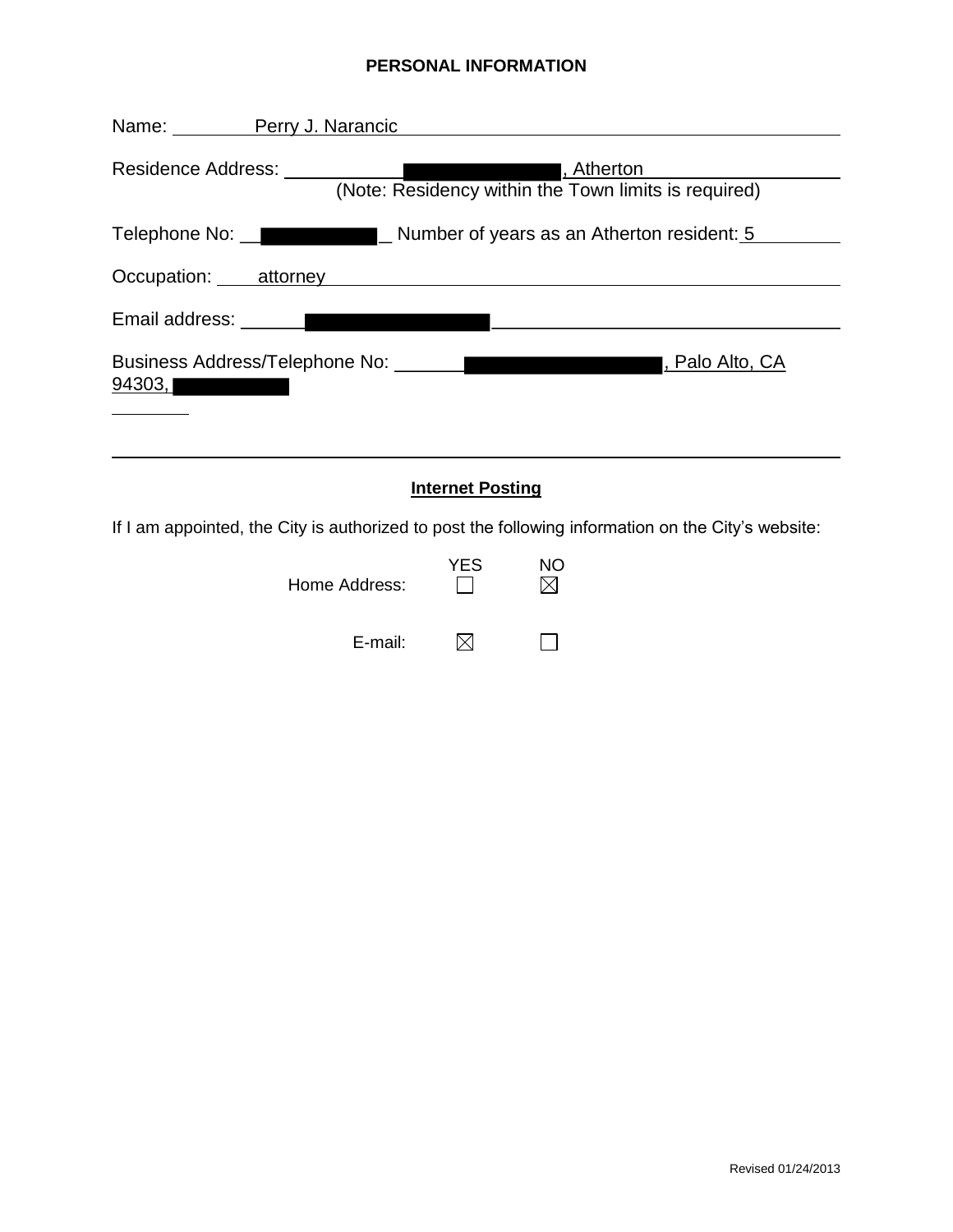| From:               | Randy Lamb                                                                |
|---------------------|---------------------------------------------------------------------------|
| To:                 | <b>Theresa DellaSanta</b>                                                 |
| Cc:                 | Lisa Costa Sanders; Stephanie Bertollo-Davis; Francesca Reyes; Randy Lamb |
| Subject:            | Re: Town Committee & Planning Commission Recruitment                      |
| Date:               | Tuesday, April 9, 2019 11:32:36 AM                                        |
| <b>Attachments:</b> | 1BFBC87D-CA17-421D-804E-FEC3A8A6E1F9[1].png                               |
|                     |                                                                           |

We talked about this by phone several weeks ago.... I had sent an email as well responding to the very first request. I am a yes, if the TC wants me to serve again.

I had also applied online for transportation, if the TC has interest….

Is there anything else needed or online that I need to fill out?

Randy



**From:** Theresa DellaSanta **Date:** Tuesday, April 9, 2019 at 9:00 AM **To:** " Randy Lamb **Cc:** Lisa Costa Sanders, Stephanie Bertollo-Davis, Francesca Reyes **Subject:** RE: Town Committee & Planning Commission Recruitment

Joann, Randy-

Just a reminder regarding the below. I have not heard back from either of you that I am aware of. If I missed something I apologize.. I have received one other application for Planning from a nonincumbent.

Thank you.

**Theresa N. DellaSanta** Deputy City Manager/City Clerk 650-752-0529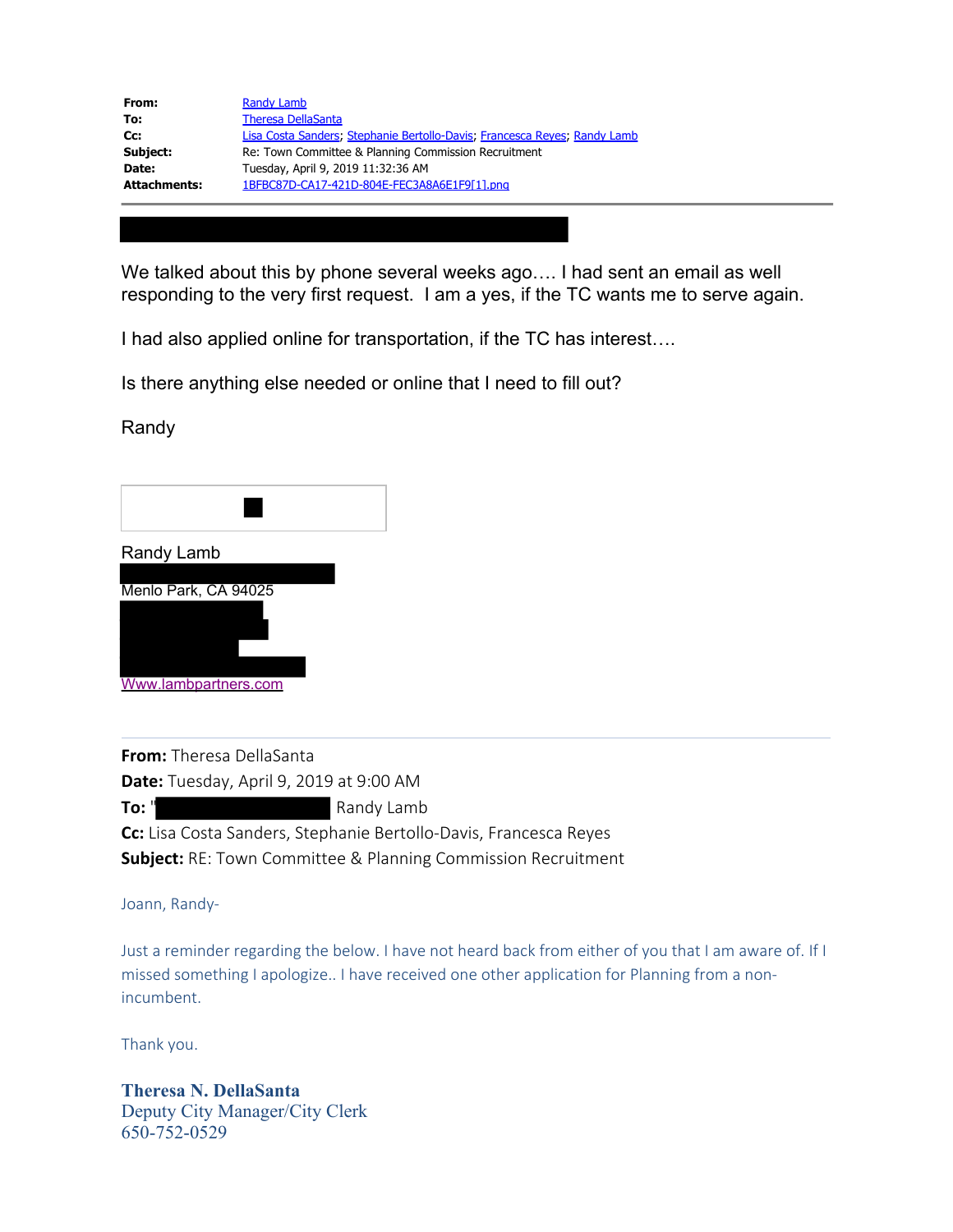**From:** Theresa DellaSanta **Sent:** Thursday, March 7, 2019 11:23 AM To: Theresa DellaSanta <[tdellasanta@ci.atherton.ca.us](mailto:tdellasanta@ci.atherton.ca.us)> Cc: Lisa Costa Sanders <<u>lcostasanders@ci.atherton.ca.us</u>>; Stephanie Bertollo-Davis <[SBertollo-](mailto:SBertollo-Davis@ci.atherton.ca.us)[Davis@ci.atherton.ca.us](mailto:SBertollo-Davis@ci.atherton.ca.us)> **Subject:** FW: Town Committee & Planning Commission Recruitment

JoAnn and Randy-

Your term with the Planning Commission expires this June 30. The Town is currently underway for its annual recruitment (see below). Please indicate if you would like to be reconsidered for another 4 year term on the Planning Commission by replying to this email.

We thank you for your service to the Town and look forward to hearing from you.

Thanks,

**Theresa N. DellaSanta** Deputy City Manager/City Clerk 650-752-0529

**From:** Theresa DellaSanta, Deputy City Manager / City Clerk [\[mailto:listserv@civicplus.com\]](mailto:listserv@civicplus.com) **Sent:** Thursday, March 7, 2019 10:37 AM **To:** Theresa DellaSanta <[tdellasanta@ci.atherton.ca.us](mailto:tdellasanta@ci.atherton.ca.us)> **Subject:** Town Committee & Planning Commission Recruitment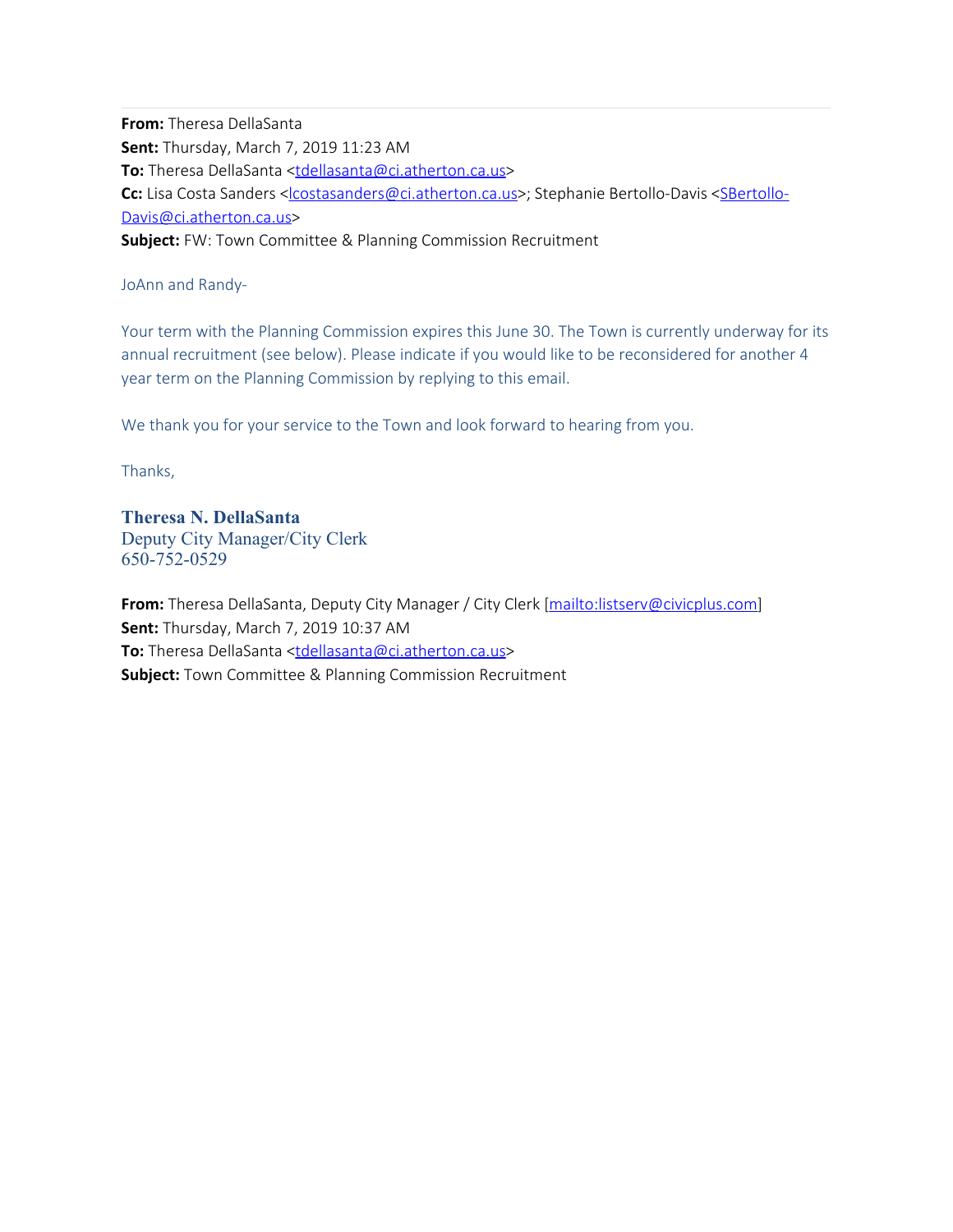| From:    | noreply@civicplus.com                                            |
|----------|------------------------------------------------------------------|
| To:      | <b>Theresa DellaSanta: Francesca Reves</b>                       |
| Subject: | Online Form Submittal: Application for Town Committee/Commission |
| Date:    | Monday, April 22, 2019 11:09:03 AM                               |

If you are having problems viewing this HTML email, click to view a [Text version](#page-33-0).

### **Application for Town Committee/Commission**

| Name*                                                                                                                                                                                                                                                                                                                            |  |
|----------------------------------------------------------------------------------------------------------------------------------------------------------------------------------------------------------------------------------------------------------------------------------------------------------------------------------|--|
| Address*                                                                                                                                                                                                                                                                                                                         |  |
| <b>Phone Number*</b>                                                                                                                                                                                                                                                                                                             |  |
| <b>Email Address*</b>                                                                                                                                                                                                                                                                                                            |  |
| <b>Commission/Committee of Interest*</b>                                                                                                                                                                                                                                                                                         |  |
| <b>Education</b>                                                                                                                                                                                                                                                                                                                 |  |
|                                                                                                                                                                                                                                                                                                                                  |  |
| List your civic affiliations and community activities,<br>including service on other commissions and<br>committees?*                                                                                                                                                                                                             |  |
| Describe your understanding of the responsibilities<br>of the commission or committee that you are<br>applying for and how your personal, community or<br>professional experience relate to these<br>responsibilities?*<br>Describe why you want to serve on this<br>commission and what you hope to accomplish as a<br>member?* |  |
| Additional Information you would like to add?*                                                                                                                                                                                                                                                                                   |  |
|                                                                                                                                                                                                                                                                                                                                  |  |

\* indicates required fields.

View any uploaded files by [signing in](file:////c/www.ci.atherton.ca.us/MyAccount) and then proceeding to the link below: http://www.ci.atherton.ca.us/Admin/FormHistory.aspx?SID=993

The following form was submitted via your website: Application for Town Committee/Commission

<span id="page-33-0"></span>Name: Peter Silten

Address: , Atherton, CA 94027

Phone Number: Email Address:

Commission/Committee of Interest: Planning

Education: U.C. Santa Cruz (1970) A.B. in History; A.B. in Government U.C, Hastings College of Law (1974) J.D. I also took classes for credit at U.C. Berkeley School of Law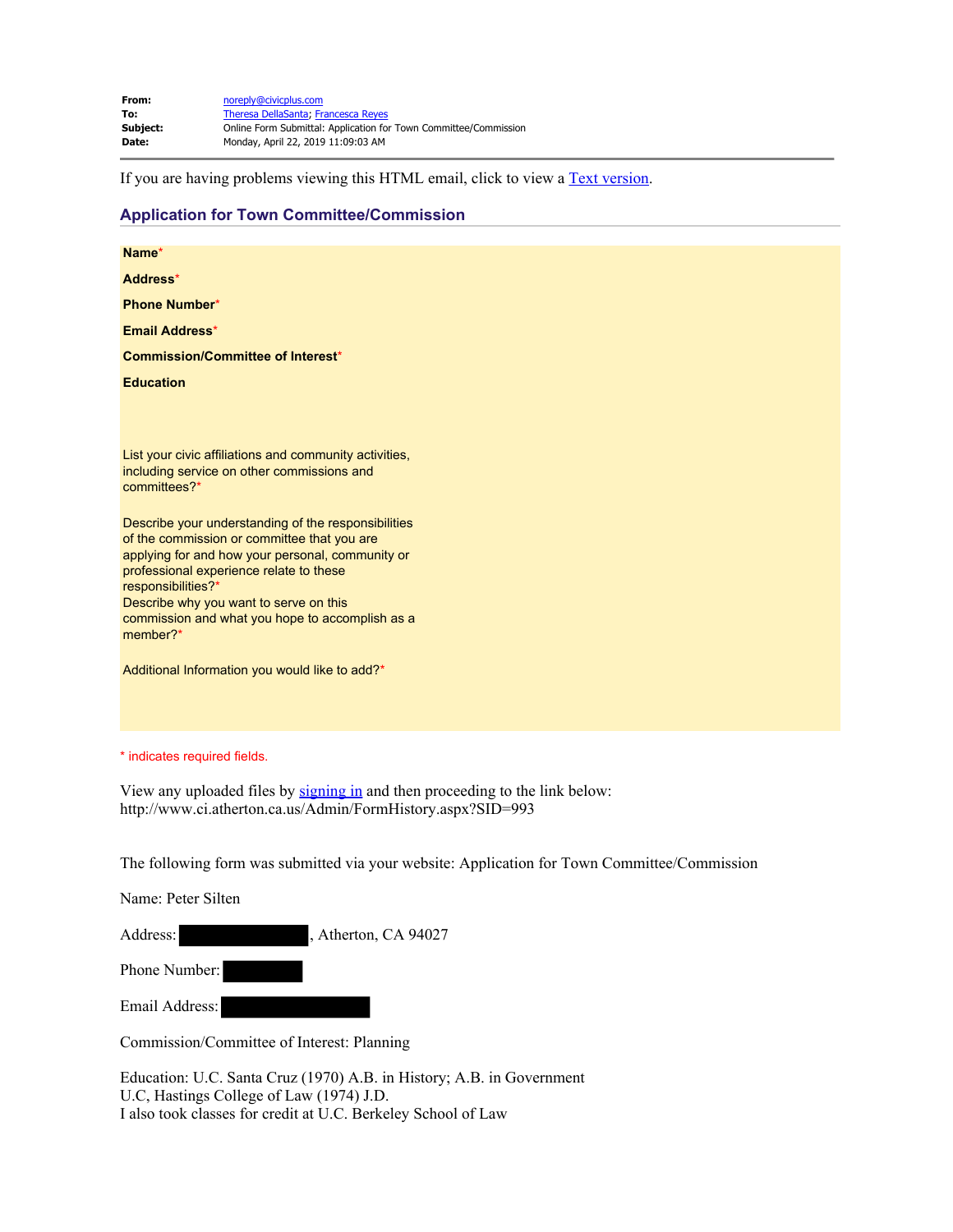List your civic affiliations and community activities, including service on other commissions and committees?: Since moving back to Atherton last July, I have participated in the memorial tree planting honoring Kathy Hughes Anderson as well as the tree planting.that followed.

Describe your understanding of the responsibilities of the commission or committee that you are applying for and how your personal, community or professional experience relate to these responsibilities?: My understanding of the role played by the Town's Planning Commission is that it acts as an advisory body to the City Council relating to the administration of the Town's general planning laws and policies. The Planning Commission also conducts necessary public hearings to administer those planning laws and policies and acts upon applications for zoning amendments, conditional use permits, variances, heritage tree removal applications, and other related functions as may be assigned by the City Council.

I am applying for one of the open positions on the Planning Commission because I believe that I have a unique set of skills and experiences as someone who has recently completed building a new home in Atherton and as a lawyer.

I inherited the family home in Atherton following the passing of my father in 2011. The home, which was built in 1955, needed significant seismic upgrading and general repairs. My wife and I decided the best course of action was to build a new house on the property, and we began the design process in 2012.

During the course of the planning and construction phases, I worked directly with our design professionals, builders, engineers (soils, civil, structural (one for the house and one for the pool), and HVAC) and various vendors as well as members of the Planning Department, Public Works, the Town's past and present arborists, the Building Department and the Menlo Park Fire Department. I am, therefore, well-versed in all the various aspects of new home construction as well as the rules and regulations, both state and local, governing new construction in Atherton.

I also have direct experience with the Planning Commission itself as I appeared before it regarding our application to obtain a variance and to remove several heritage. I also made two appearances before the City Council on two appeals filed by one of our neighbors.

In terms of my work experience, I graduated from law school in 1974. While I was in law school, I worked for a land planning firm (Overview) that prepared a confidential study regarding the acquisition of park land in the East Bay. I also worked for a year and a half for the Land Law Section in the California Attorney General's Office on the "Save the Bay" litigation. I joined the Attorney General's Office as a Deputy Attorney General in 1974 and worked there for a little over two years. In 1976, I went to work for the then newly established State Public Defender's Office. As a deputy in that office I have handled both trial and appellate cases. For the past 40 years, I have spent the bulk of my time representing persons sentenced to death before the California Supreme Court. I formally retired from the State Public Defender's Office in April 2016. However, for the past three years, I have continued to work there on a part-time basis.

In the mid-80s, I worked directly with my attorney on a construction-defect lawsuit that concerned the faulty construction of my first home. This gave me first-hand experience re the dos and don'ts of new home construction.

Describe why you want to serve on this commission and what you hope to accomplish as a member?: I was born in Palo Alto (Hoover Pavilion on the Stanford campus) in 1949 and spent the first decade of my life in the San Carlos hills in a home built by my father. My family moved to 38 Sutherland Drive in Atherton when I was ten years old and the property has been in my family ever since. While I went away for college and law school, and eventually settled in Berkeley, I have regularly visited my parents in Atherton and witnessed the change on the Peninsula as Silicon Valley and the tech industry reshaped this community. I have long-admired the thoughtful planning in Atherton which has helped maintain a balance of progress while maintaining the summer retreat-like quality for which the community was originally imagined. While many of the new homes are now much bigger, grander and somewhat showier than they were in the 1960s, I value that the Town has worked hard to maintain the lot size minimums, set backs and heritage tree standards. As a candidate for the Atherton Planning Commission, I hope to bring progress to our community balanced with the quality of life that makes Atherton a truly unique place in the Bay Area.

Additional Information you would like to add?: Thank you for your consideration of my application.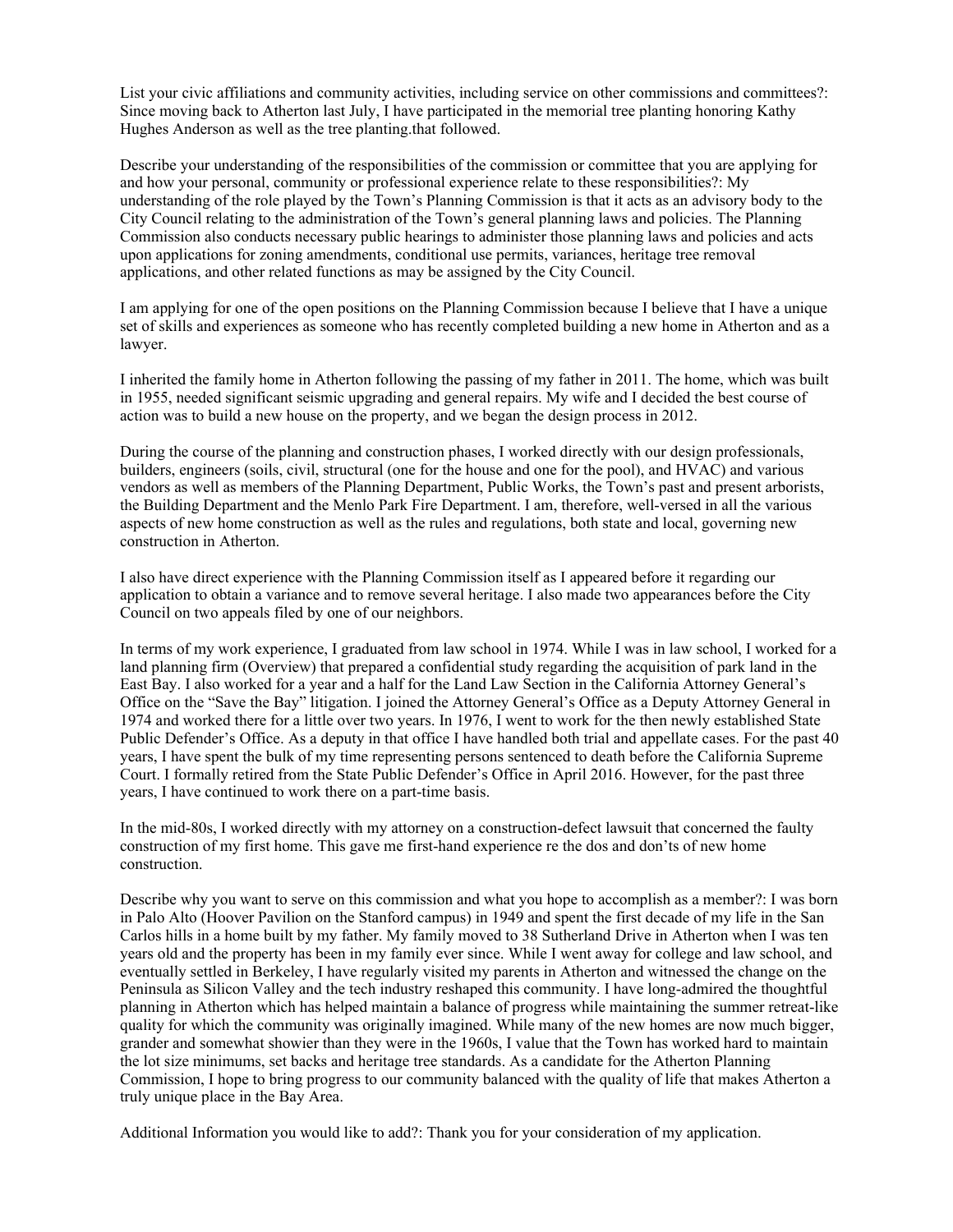| From:           | noreply@civicplus.com                                            |
|-----------------|------------------------------------------------------------------|
| To:             | Theresa DellaSanta; Judi Herren                                  |
| <b>Subject:</b> | Online Form Submittal: Application for Town Committee/Commission |
| Date:           | Sunday, May 6, 2018 5:15:36 PM                                   |

If you are having problems viewing this HTML email, click to view a [Text version](#page-35-0).

### **Application for Town Committee/Commission**

| Name*                                                                                              |  |
|----------------------------------------------------------------------------------------------------|--|
| Address*                                                                                           |  |
| <b>Phone Number*</b>                                                                               |  |
| Email Address*                                                                                     |  |
| <b>Commission/Committee of Interest*</b>                                                           |  |
| <b>Education</b>                                                                                   |  |
|                                                                                                    |  |
|                                                                                                    |  |
| List your civic affiliations and community activities,                                             |  |
| including service on other commissions and<br>committees?*                                         |  |
|                                                                                                    |  |
| Describe your understanding of the responsibilities<br>of the commission or committee that you are |  |
| applying for and how your personal, community or                                                   |  |
| professional experience relate to these                                                            |  |
| responsibilities?*<br>Describe why you want to serve on this                                       |  |
| commission and what you hope to accomplish as a                                                    |  |
| member?*                                                                                           |  |
| Additional Information you would like to add?*                                                     |  |
|                                                                                                    |  |
|                                                                                                    |  |

\* indicates required fields.

View any uploaded files by [signing in](file:////c/ca-atherton.civicplus.com/MyAccount) and then proceeding to the link below: http://ca-atherton.civicplus.com/Admin/FormHistory.aspx?SID=785

The following form was submitted via your website: Application for Town Committee/Commission

<span id="page-35-0"></span>Name: Walter Sleeth

| Address:      |  |
|---------------|--|
| Phone Number: |  |

Email Address:

Commission/Committee of Interest: Audit and Finance

Education: Economics A.B. from Harvard College in 1965; J.D. Law from Cornell Law school with specialization in International Law in 1968; Course in Corporate Finance from Rochester University in 1971

List your civic affiliations and community activities, including service on other commissions and committees?: I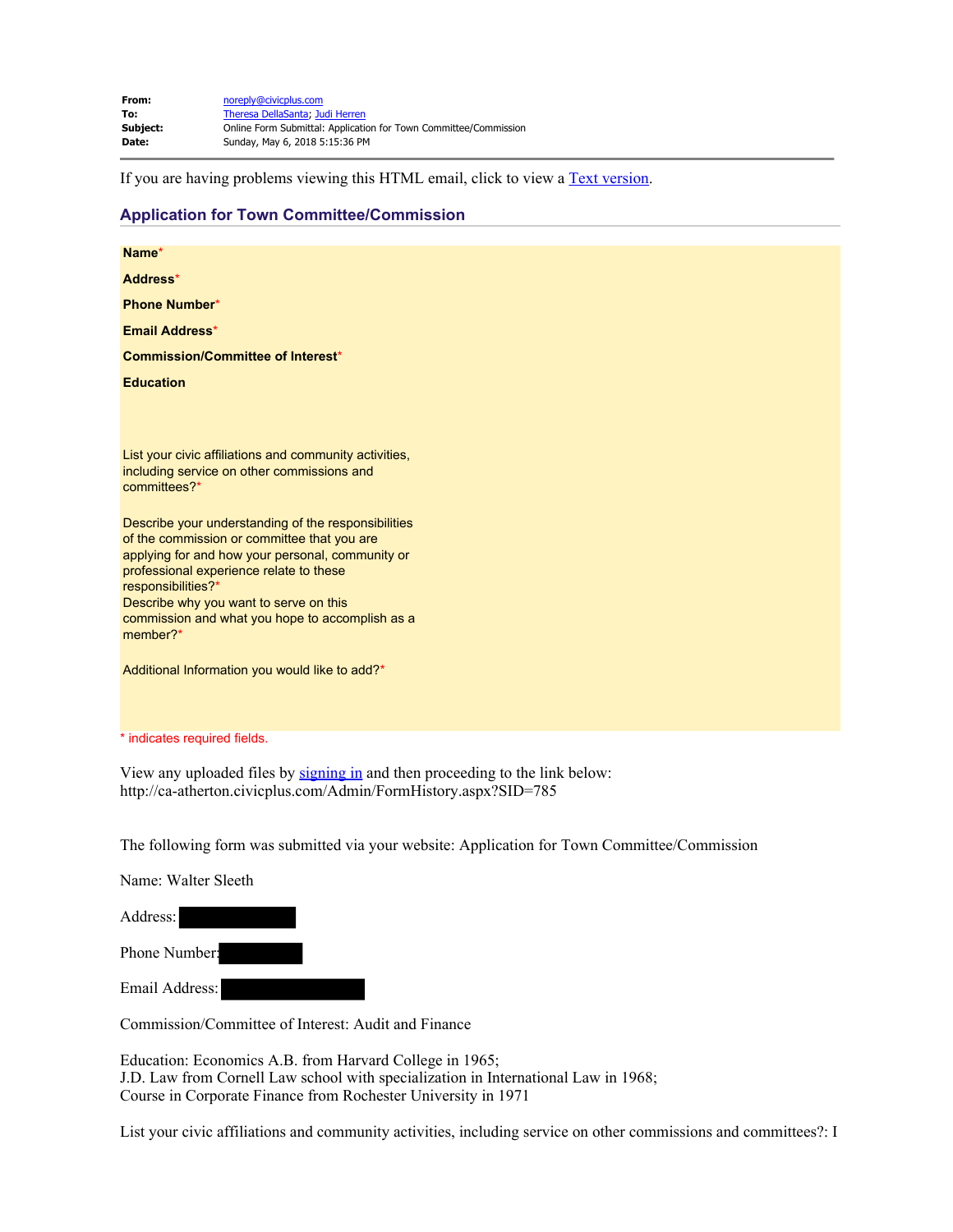am a Director of the Lindenwood Homes Ass'n and responsible for emergency planning for the 3 fire district Areas in Lindenwood. I am CERT trained and actively participate in the ADAPT work with the Atherton Police and the Fire District. I am also on the Atherton Friends of the Library Committee.

Describe your understanding of the responsibilities of the commission or committee that you are applying for and how your personal, community or professional experience relate to these responsibilities?: I see membership on the Committee as involving analysis of needs and the relative long-term values of the results of various uses of the Town Budget. Beyond the description on the Town's website of responsibilities, I want to reflect resident's direct views of the use of such funds.

Describe why you want to serve on this commission and what you hope to accomplish as a member?: I wish to serve because I believe with my involvement in other areas of the Town's 'structure', I will be able to add critical perspective to the decision process for financial and budget matters.

Additional Information you would like to add?: An aspect of my work in representing Pacific Telephone over several years involved helping to analyze and present business information concerning cost structures to the Cal PUC. I feel this experience goes a ways toward my lack of a CPA. I believe that at times the 'legal' side of an analysis can be just as important as a strictly quantitative analysis.

Additional Information: Form submitted on: 5/6/2018 5:15:32 PM Submitted from IP Address: 73.252.161.247 Referrer Page: No Referrer - Direct Link Form Address:<http://ca-atherton.civicplus.com/Forms.aspx?FID=90>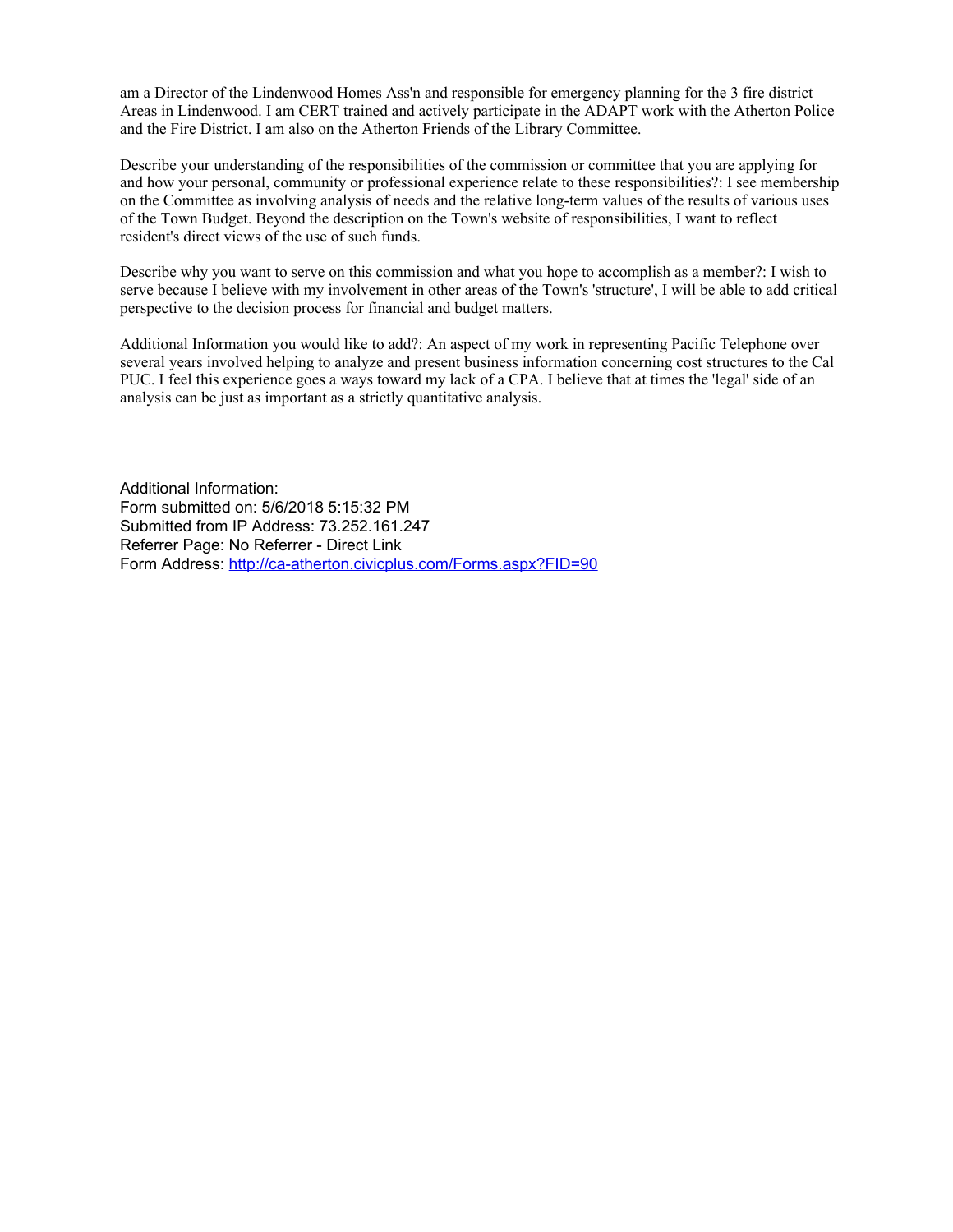| From:    | noreply@civicplus.com                                            |
|----------|------------------------------------------------------------------|
| To:      | <b>Theresa DellaSanta: Francesca Reves</b>                       |
| Subject: | Online Form Submittal: Application for Town Committee/Commission |
| Date:    | Thursday, March 7, 2019 11:18:29 AM                              |

If you are having problems viewing this HTML email, click to view a **Text version**.

### **Application for Town Committee/Commission**

| Name*                                                                                                                                                                                                                                                                                                                            |
|----------------------------------------------------------------------------------------------------------------------------------------------------------------------------------------------------------------------------------------------------------------------------------------------------------------------------------|
| Address*                                                                                                                                                                                                                                                                                                                         |
| <b>Phone Number*</b>                                                                                                                                                                                                                                                                                                             |
| <b>Email Address*</b>                                                                                                                                                                                                                                                                                                            |
| <b>Commission/Committee of Interest*</b>                                                                                                                                                                                                                                                                                         |
| <b>Education</b>                                                                                                                                                                                                                                                                                                                 |
|                                                                                                                                                                                                                                                                                                                                  |
| List your civic affiliations and community activities,<br>including service on other commissions and<br>committees?*                                                                                                                                                                                                             |
| Describe your understanding of the responsibilities<br>of the commission or committee that you are<br>applying for and how your personal, community or<br>professional experience relate to these<br>responsibilities?*<br>Describe why you want to serve on this<br>commission and what you hope to accomplish as a<br>member?* |
| Additional Information you would like to add?*                                                                                                                                                                                                                                                                                   |
| * indicates required fields.                                                                                                                                                                                                                                                                                                     |

View any uploaded files by [signing in](file:////c/www.ci.atherton.ca.us/MyAccount) and then proceeding to the link below: http://www.ci.atherton.ca.us/Admin/FormHistory.aspx?SID=949

The following form was submitted via your website: Application for Town Committee/Commission

Name: Randy Lamb

Address: Phone Number: Email Address:

Commission/Committee of Interest: Transportation

Education: Bachelor of Arts, UCSB, 1983

List your civic affiliations and community activities, including service on other commissions and committees?: Planning Commission - Current Commissioner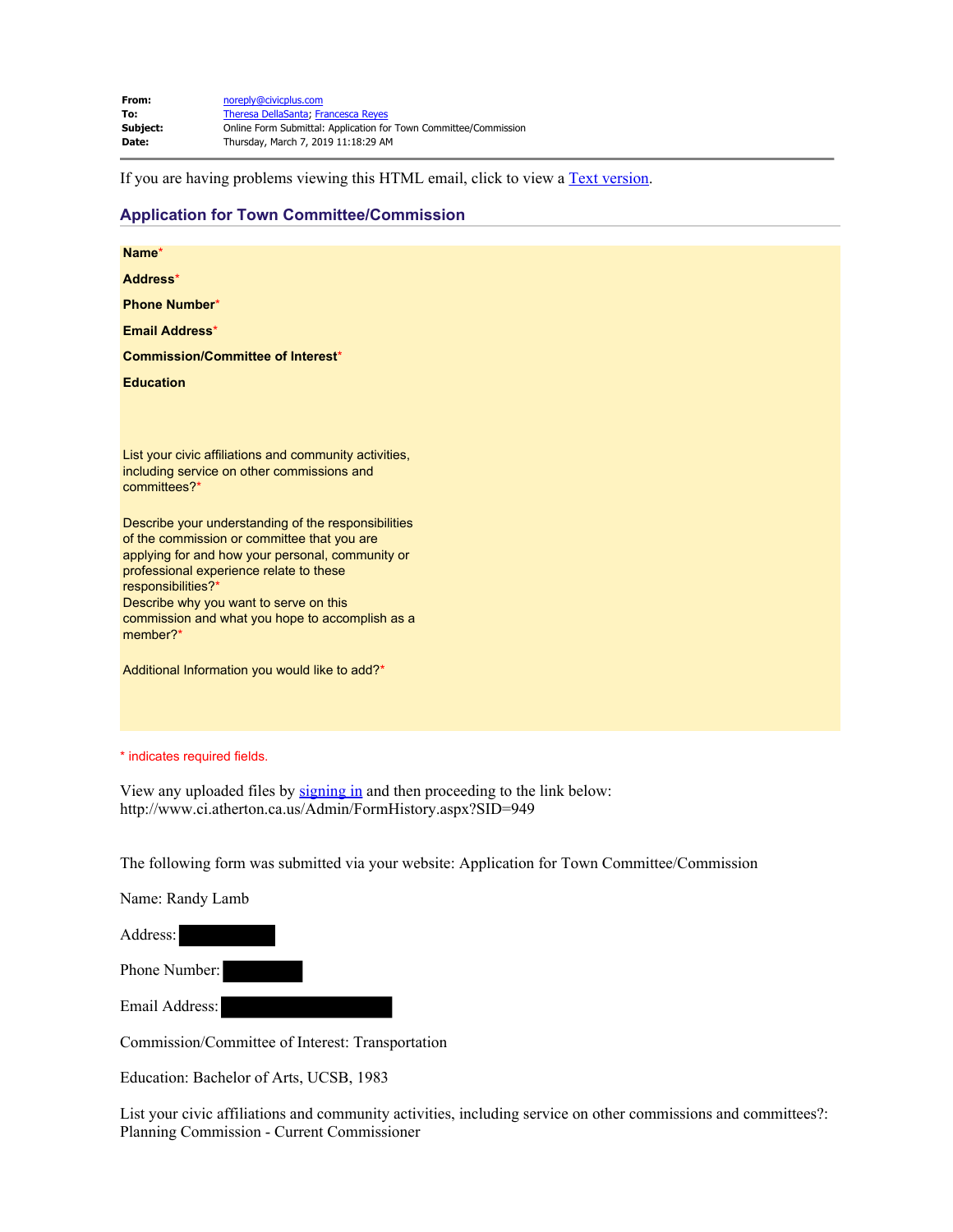General Plan Committee - 2 Term Prior Member Finance Committee - 1 Term Prior Member Sacred Heart Prep - Site and Grounds Committee - 15 Years so far

Describe your understanding of the responsibilities of the commission or committee that you are applying for and how your personal, community or professional experience relate to these responsibilities?: Town transportation issues and planning for future needs.

Describe why you want to serve on this commission and what you hope to accomplish as a member?: Transportation is such a huge issue for every town in the Bay Area, we need to be pushing for future solutions for both our residents and anyone who drives through Atherton each day.

Additional Information you would like to add?: Nothing

Additional Information: Form submitted on: 3/7/2019 11:18:24 AM Submitted from IP Address: 98.234.178.51 Referrer Page: No Referrer - Direct Link Form Address:<http://www.ci.atherton.ca.us/Forms.aspx?FID=90>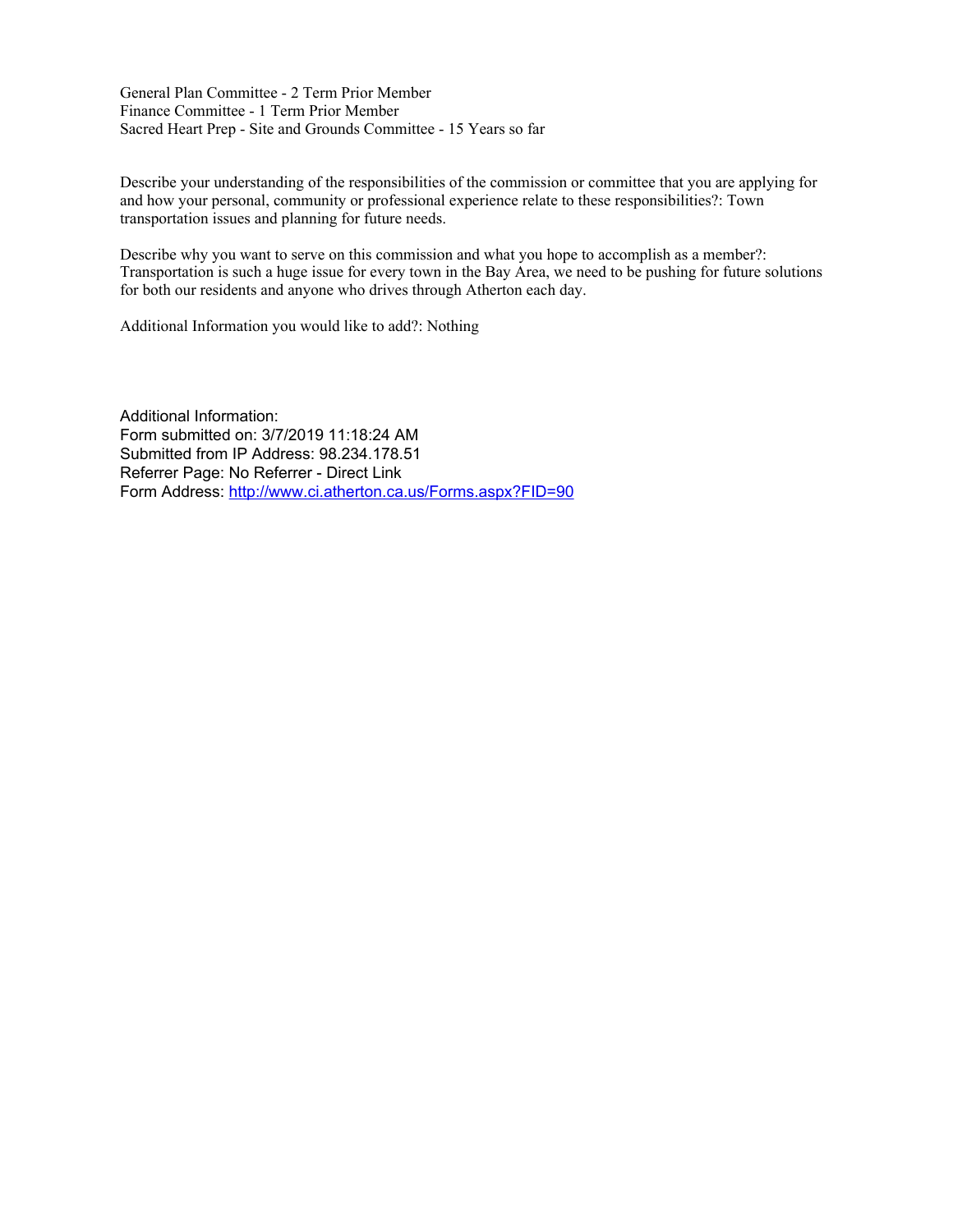| From:    | noreply@civicplus.com                                            |
|----------|------------------------------------------------------------------|
| To:      | <b>Anthony Suber: Francesca Reves</b>                            |
| Subject: | Online Form Submittal: Application for Town Committee/Commission |
| Date:    | Wednesday, May 15, 2019 2:23:24 PM                               |

If you are having problems viewing this HTML email, click to view a **Text version**.

### **Application for Town Committee/Commission**

| Name*                                                                                                                                                                                                                                                                                                                                                                                                                                                    |
|----------------------------------------------------------------------------------------------------------------------------------------------------------------------------------------------------------------------------------------------------------------------------------------------------------------------------------------------------------------------------------------------------------------------------------------------------------|
| Address*                                                                                                                                                                                                                                                                                                                                                                                                                                                 |
| <b>Phone Number*</b>                                                                                                                                                                                                                                                                                                                                                                                                                                     |
| <b>Email Address*</b>                                                                                                                                                                                                                                                                                                                                                                                                                                    |
| <b>Commission/Committee of Interest*</b>                                                                                                                                                                                                                                                                                                                                                                                                                 |
| <b>Education</b>                                                                                                                                                                                                                                                                                                                                                                                                                                         |
|                                                                                                                                                                                                                                                                                                                                                                                                                                                          |
| List your civic affiliations and community activities,<br>including service on other commissions and<br>committees?*<br>Describe your understanding of the responsibilities<br>of the commission or committee that you are<br>applying for and how your personal, community or<br>professional experience relate to these<br>responsibilities?*<br>Describe why you want to serve on this<br>commission and what you hope to accomplish as a<br>member?* |
| Additional Information you would like to add?*                                                                                                                                                                                                                                                                                                                                                                                                           |
| * indicates required fields.<br>View any uploaded files by signing in and then proceeding to the link below:                                                                                                                                                                                                                                                                                                                                             |

View any uploaded files by [signing in](file:////c/www.ci.atherton.ca.us/MyAccount) and then proceeding to the link below: http://www.ci.atherton.ca.us/Admin/FormHistory.aspx?SID=1010

The following form was submitted via your website: Application for Town Committee/Commission

<span id="page-39-0"></span>Name: Steve Meller

Address: Phone Number: Email Address:

Commission/Committee of Interest: Transportation

Education: BSc, BSc (hons), PhD

List your civic affiliations and community activities, including service on other commissions and committees?: None in Atherton. My wife, Colleen Haight, serves as VP for ADAPT and I'm involved through that source.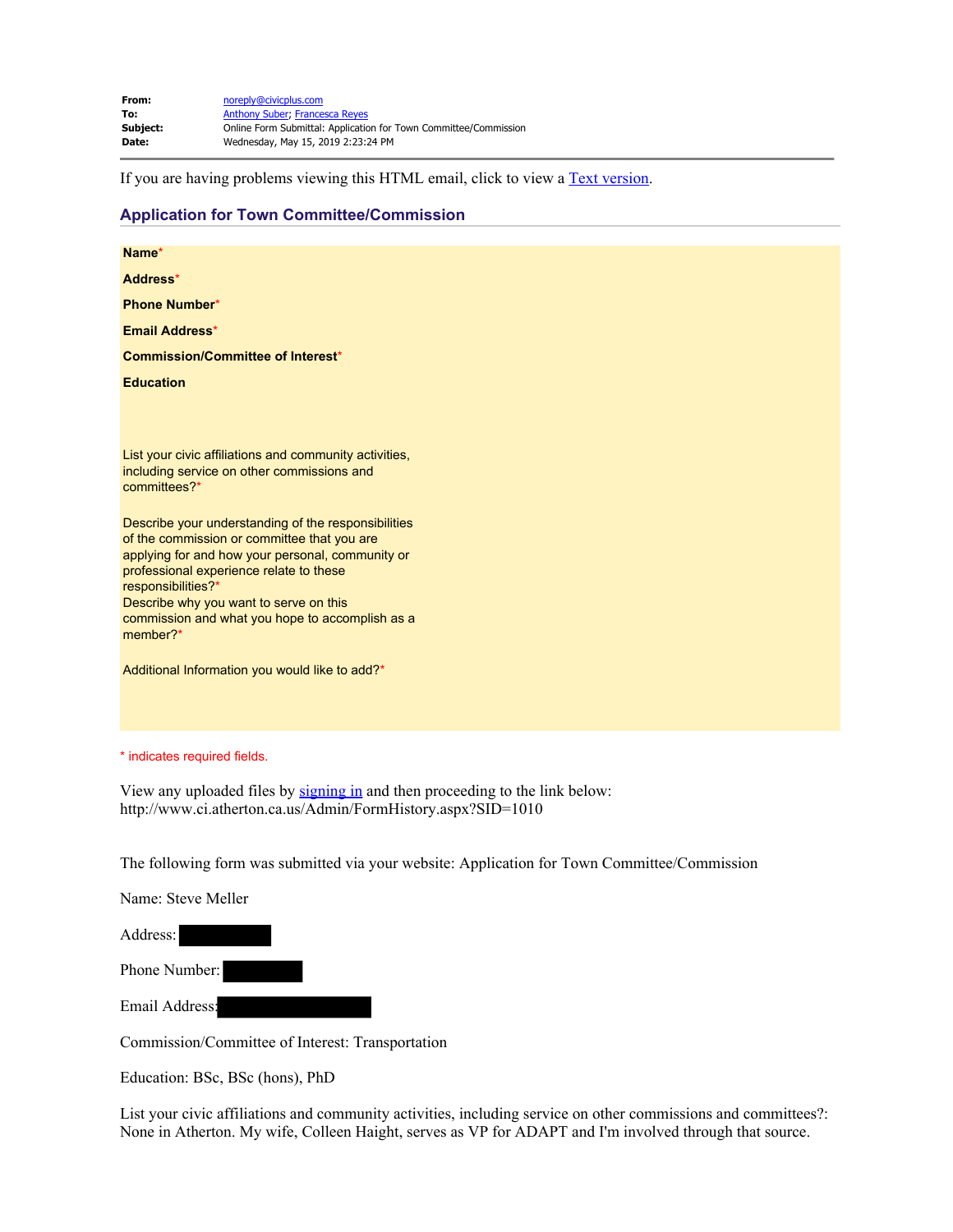Describe your understanding of the responsibilities of the commission or committee that you are applying for and how your personal, community or professional experience relate to these responsibilities?: The responsibilities are clear on the Atherton website: Act in an advisory capacity to make recommendations to the City Council upon request in all matters pertaining to transportation within the Town.

My experiences are many that will enable that role to be fulfilled: (1) I've traveled and lived in many parts of the world and have a well-rounded perspective on human behavior; (2) I've lived in close communities like Atherton in other states in the US (Ohio and Iowa) where the needs of the smaller community are critical to preserving its nature, character and culture and; (3) my analytical, business and management skills as a PhD trained scientist and an executive for a Fortune 50 company will allow me to interface and interact with the community, the Council, the Police and other relevant agencies to bring value to Atherton.

Describe why you want to serve on this commission and what you hope to accomplish as a member?: I'm a somewhat new to Atherton resident (about 2 years). I've attended several council and community meetings and have met with Chief McCulley a number of times in various settings. Through those meetings as with my wife's involvement with ADAPT, I've become more acquainted with the issues and needs of Atherton. My interest is specifically on transportation and traffic management in and around Atherton - it's getting worse in terms of congestion, speeding and the number of vehicles on these roads and I would look to use my skills to make a difference to my community through the committee.

Additional Information you would like to add?: I'm relatively new to the community, well-rounded, creative and inventive. These are skills that are needed, I believe.

Additional Information: Form submitted on: 5/15/2019 2:23:09 PM Submitted from IP Address: 108.233.44.18 Referrer Page: No Referrer - Direct Link Form Address:<http://www.ci.atherton.ca.us/Forms.aspx?FID=90>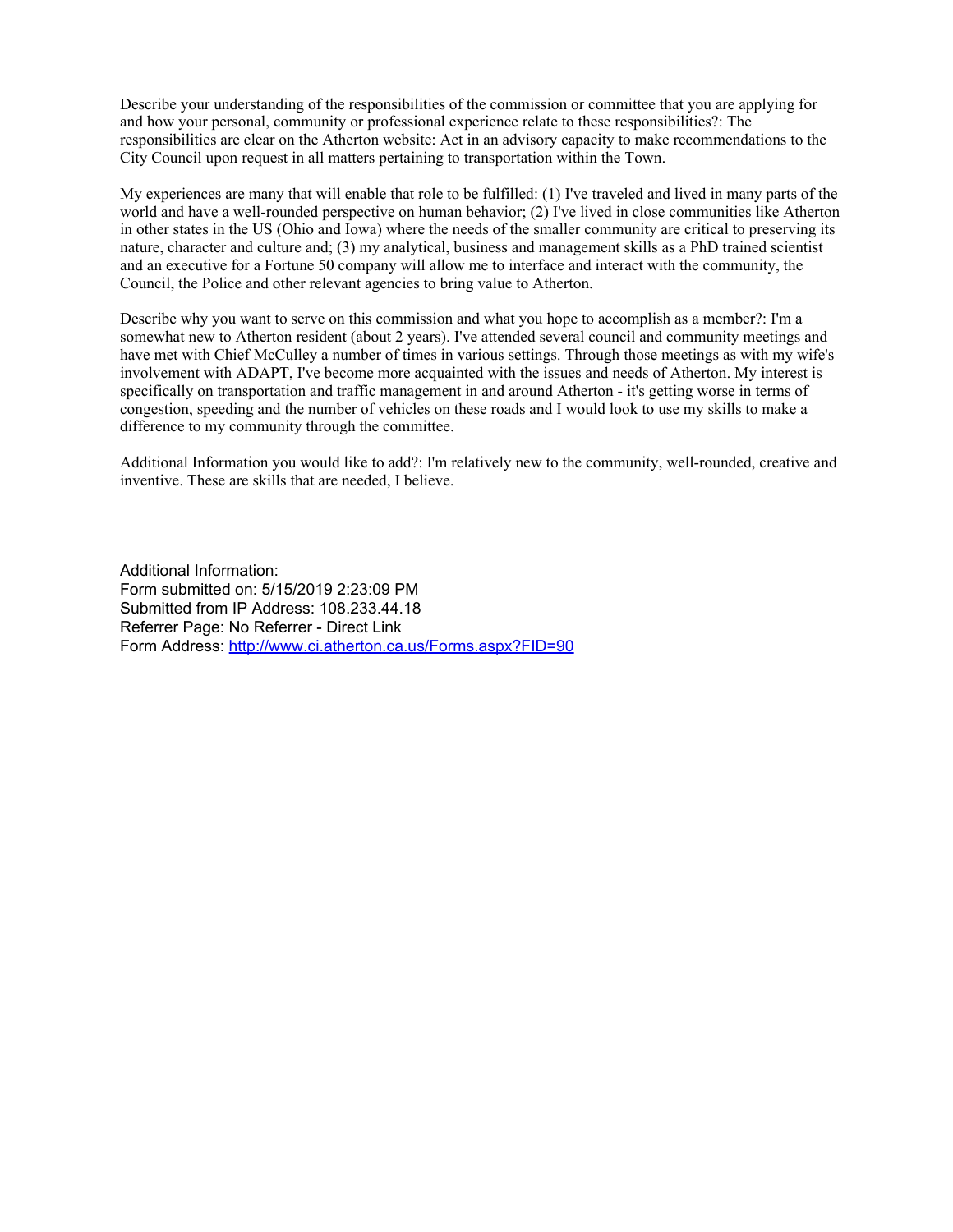## **RESOLUTION 19-07 RESCINDS RESOLUTION 15-10 A Resolution of the City Council of the Town of Atherton Establishing and Governing Town Committees Amended May 16, 2018 Amended May 15, 2019**

The City Council of the Town of Atherton hereby resolves as follows:

## **Section 1. Establishment of Committees**

The following committees are established for the Town of Atherton:

- 1. Audit/Finance Committee
- 2. Environmental Programs Committee
- 3. Park and Recreation Committee
- 4. Rail Committee
- 5. Transportation Committee
- 6. Bicycle and Pedestrian Advisory Committee

## **Section 2. Committee Principles and Rules of Procedure**

Principles: All committees shall follow the City Council Rules of Procedure, the Atherton Municipal Code, the Political Reform Act, and the provisions of the California Open Public Meeting Law (Brown Act). These resources may be found on the Town's website and/or via the City Clerk's Office. All members shall attend an education and training session hosted by the City Attorney and City Clerk upon appointment.

The responsibility and accountability for all work necessary to efficiently and cost effectively carry out the advisory functions of each committee shall rest exclusively with the Chairman or Council Member assigned to the committee.

A Town Department is assigned to each Committee. Each Department Manager is responsible for providing the necessary staff (in the most cost effective manner) to prepare for, and attend committee meetings. This includes but is not limited to meeting with the Committee Chair and City Council Liaison in advance of each meeting to create an agenda; prepare the agenda packet; take and prepare minutes; and conduct follow up from meetings.

Committee Agenda Preparation: In general practice, the staff liaison to each committee shall meet with the Committee Chair and the City Council Liaison in advance of each upcoming meeting to review the meeting agenda. Regular agenda items, such as approval of meeting minutes, followup staff reports, and general information reports shall be added to the agenda as needed. Other items shall be added through one of the methods described below.

One of the following methods may be used for *placing an item on a Committee agenda*: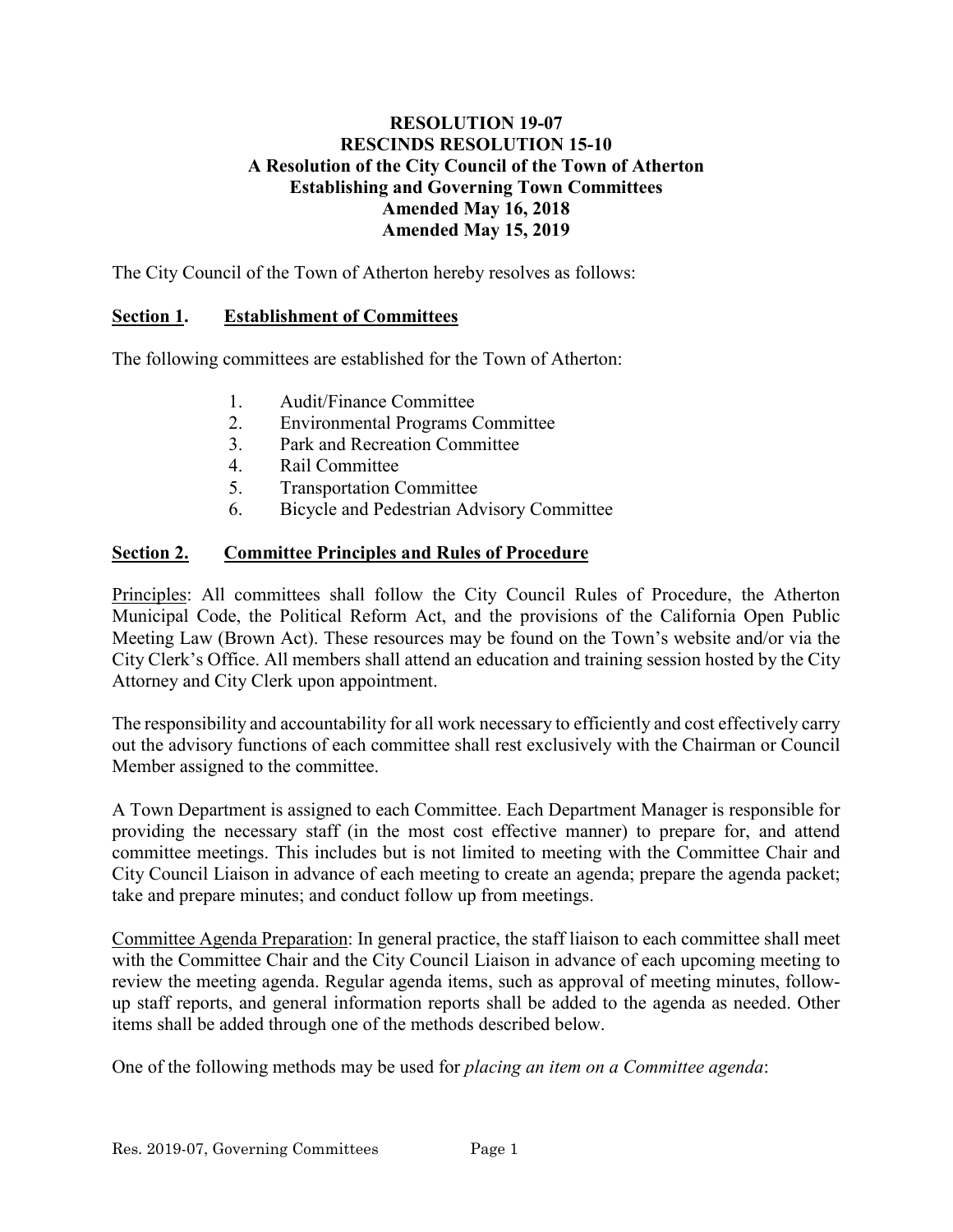- 1. Council: A majority vote of the Council may direct staff to add an item to a Committee agenda.
- 2. City Manager: The City Manager may receive requests for agenda items from the public, staff, a committee member or a Council Member. The City Manager will review the request with the Committee Chair and City Council liaison. The City Manager shall have sole discretion to refer the request to the City Council at the next available meeting, or schedule the item for the Committee agenda.
- 3. Staff and Committees: There may be a need for routine agenda items which may arise out of committee meeting discussions; are requested and agreed on by a majority of the Committee as part of Future Agenda Items; or items created from staff follow up of previous Committee and/or staff meetings. These items may be added to a future agenda following an agenda preparation meeting between the Committee Chair, Council Member liaison and staff liaison.
- 4. Colleagues' Memorandum: If at least two committee members prepare a colleagues' memo, the staff liaison shall place the item on the Committee's agenda under a Future Agenda Items Section. A colleague's memo is a written request, no more than two pages in length, presenting an item to be added to a future agenda. Upon review of the colleagues' memo, the Committee shall not discuss the merits of the item itself; but shall solely discuss whether to add the item to a future agenda for discussion. Upon majority vote of the Committee, the item shall be added to the next agenda or a specific designated Agenda.

Committee Procedures for *placing items on Council agenda*:

1. Committee Action: Any formal recommendation to Council taken by a Committee shall be placed on a City Council agenda within the next two regular meetings.

The City Clerk has overall responsibility for posting committee agendas.

Advocate: Collectively, committees are encouraged to advocate positions to the City Council on matters under the purview of their committee. Otherwise, no committee or any of its members shall represent itself or themselves as speaking on behalf of the Town, City Council, and/or committee without prior approval of the City Council. Individual members are not authorized to make public statements or comments on matters within the purview of their committee outside of the normal committee process. It could be perceived as using the member's position to indicate some special knowledge or understanding of the matter, or to confuse members of the public with respect to whether the comments are being made to improperly influence an agency decision. Committee members should refrain from using their title when addressing other boards, commissions, committees, or the City Council to avoid creating an appearance of special status to the public. Statements of previously approved City Council policy may be made without additional City Council approval. When there is a question, a committee member shall consult the City Attorney for advice. Members of committees may attend meetings of other committees and the City Council; however, members shall not present opinions of their own committee at such meeting unless the position is previously approved by their committee. A quorum of a committee may attend such a meeting, but they may not discuss among themselves Town business, nor comment or discuss the matter under consideration unless authorized to do so by the committee to avoid a possible Brown Act violation.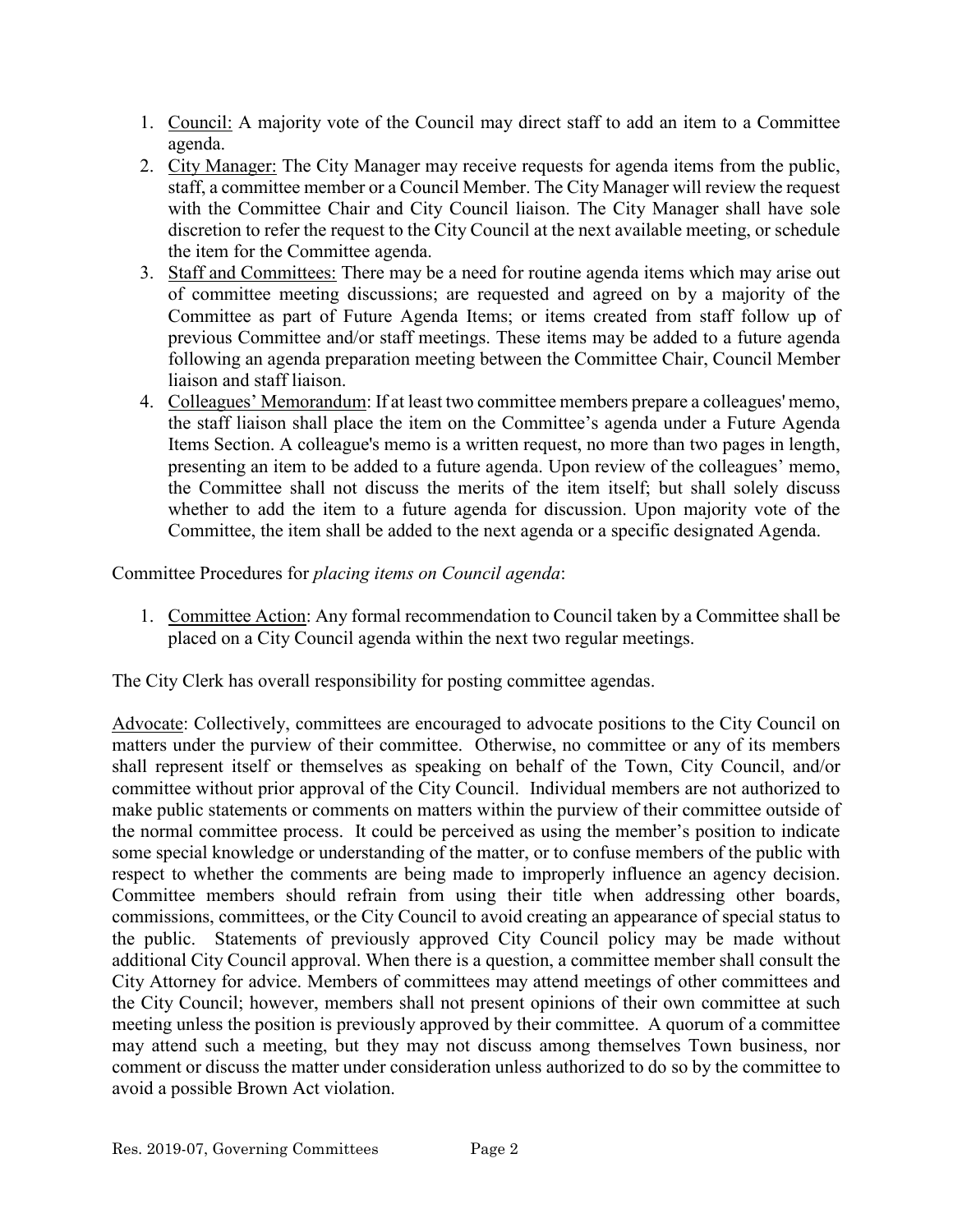Educational Materials: Committees may provide approved educational materials to the public regarding the functions and actions of the committee, but shall not engage in advocating to the public any particular position which is contrary to City Council policy. Any educational materials sent to the public shall be approved by the City Manager, and shall follow the Town's procurement process. It shall be the City Manager's discretion on whether or not the educational materials need Council approval beforehand.

Meetings: The Committee shall establish a regular meeting schedule on an annual basis in July. The Department assigned to the committee shall update the website to reflect the meeting schedule. Changes in the dates or time of meetings from the established schedule may be made by majority vote of the committee.

Minutes: Staff shall prepare action minutes for all committees. *Action* minutes shall be presented to the City Clerk within 7 days following the meeting or as soon as feasible if there is a reason not to produce them within that timeframe. Finalized minutes should be sent electronically to the City Clerk for posting, *after* the Committee has approved them. The City Clerk will share appropriate information received from the minutes with the City Manager and City Council.

Reports: If desired by the City Council, an annual report shall be created and approved by the Committee and provided to the City Manager, City Clerk and City Council of committee activities for the preceding year.

Special Meetings: The Chair or a majority of the Committee may call a special meeting at any time in accordance with the Brown Act.

Website: Any website created for a Committee by the Town shall be incorporated into the Town's website. If created, websites shall be developed in accordance with the "advocate" section of this resolution.

## **Section 3: Appointment of Voting Members to Committees**

Appointment: Members other than City Council Members shall be appointed following recruitment process set forth by the City Clerk and approved by the City Council. With the exception of the Bicycle and Pedestrian Advisory Committee as described, all appointed members shall be registered voters in the Town. Members shall serve at the pleasure of the City Council, or until the expiration of their terms set out below. Vacancies in any committee arising from any reason, including expiration of term, shall be filled by temporary appointment of the City Council, or by annual recruitment. The Committee Chairperson or staff assigned shall notify the City Clerk of resignations and vacancies. Each Committee which cannot fill at least 50% of its seats shall be postponed until the Town can recruit at least a quorum (50%+1). During that time, the City Council shall continually recruit qualified individuals and town staff shall continue to advertise periodically.

Term expiration dates shall end on June 30. Appointed committee members shall serve no more than two full consecutive terms on the committee to which they are appointed. A member may be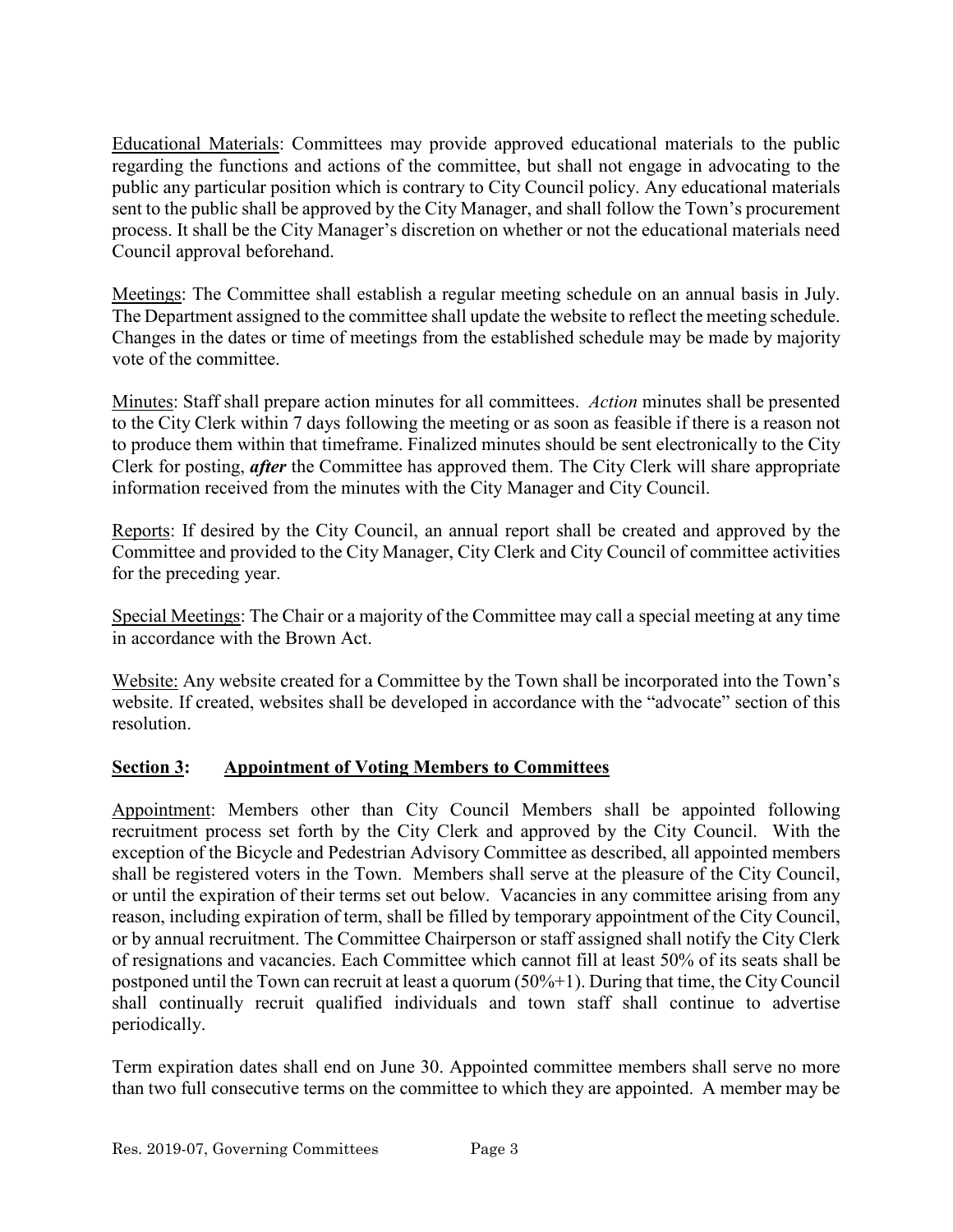reappointed to the committee following a minimum two (2) year hiatus. However, if a seat is vacant and no one applies, City Council may grant an exemption.

City Council representatives and any alternates on committees are selected by the Mayor and approved by the City Council to serve a one (1) year term. Appointed City Council Members and City Council Member Alternates shall serve as liaisons to Committees; but shall not serve as voting members to Committees. Alternates participate on committees in the absence of the appointed Council Members. For each Committee, unless otherwise directed by the City Council, one City Council member shall be appointed as a primary liaison and one as an alternate. Members shall coordinate attendance to ensure appropriate representation.

Members who intend to be absent from a meeting shall alert the chairperson and/or staff person assigned. The Chairperson shall state during the meeting, under roll call whether the member is excused (notification was given) or absent (no notification was given). Unexcused absences of members, other than City Council Members, from two or more consecutively scheduled meetings shall result in the automatic vacation of the member's office. The staff person assigned to the Committee shall work with the Chairperson to alert the City Clerk of consecutive absences. The City Clerk shall alert the City Manager who shall decide how to inform City Council. City Council has the authority to override this rule based on the information received.

Chairperson and Staff: Each committee shall have a Chairperson. The Committee shall select its Chair on an annual basis in July. Council Members shall not serve as Chair or Vice Chair of Committees. The Department assigned to the committee shall have the authority to appoint staff member(s) to serve Town committees. Any requests by a committee for staff work, information, or assistance from Town staff shall be made to the City Manager.

## **Section 4: Funding for Committees**

Committees do not have authorization to expend Town resources. In the event funding for a committee activity is desired, a budget shall be prepared and presented to the City Council for review and approval as part of the Town's regular budget process. The committee shall follow the guidelines set forth by the purchasing policy approved by City Council through Ordinance 595 and any expenditure policies developed and approved by the City Council. No Committee member shall use his or her own personal credit card. For items under \$150 a committee member may request a cash advance and then come back to the Town with itemized receipts. For items over \$150, a committee member shall complete a check request from the Town or have the Town purchase the goods/services.

## **Section 5: Committee Composition, Powers and Duties**

## **1. Audit/Finance Committee**

The Audit/Finance Committee makes recommendations to the City Council on issues related to the Town's audit and finances. The Committee typically meets every other month. Acting in an advisory capacity, the Audit/Finance Committee shall have the following powers and duties: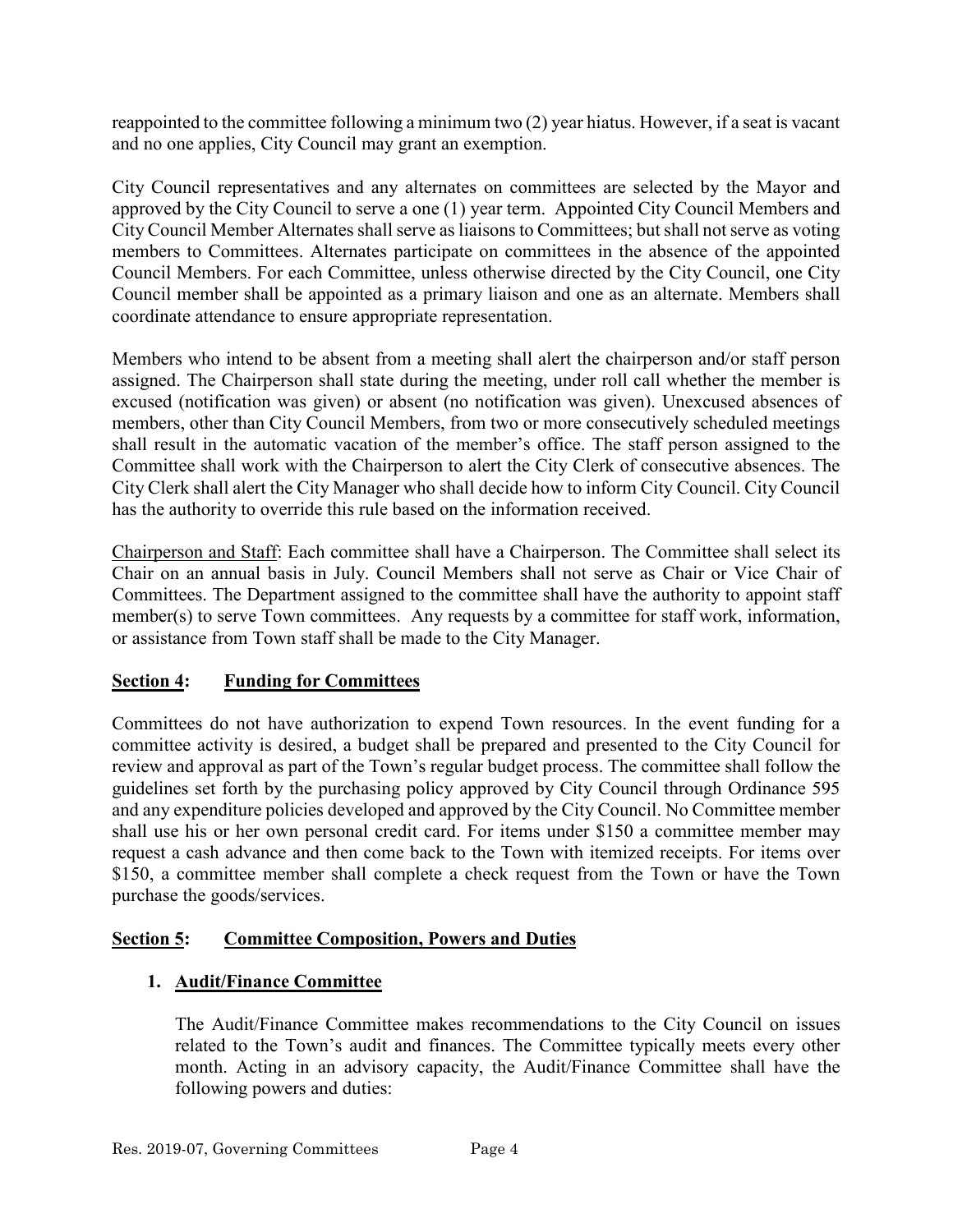- a. Make recommendations to the City Council in all matters pertaining to Town finances;
- b. Discuss and consult with the City Manager on any matter pertaining to the budget, capital spending plan and the long range financial plan for the Town;
- c. Upon request, make recommendations to the City Council in all matters pertaining to the Town's annual audit;
- d. Assist staff, as needed, in the provision of oversight to the annual audit process; and, assist in the presentation of the annual audit to the City Council with recommendations as to acceptance;
- e. Upon request, advise the City Council regarding appointment of outside auditors to complete the annual audit;
- f. Assist staff as needed in the review of the proposed audit scope prior to commencement of annual audit.

The Committee consists of the Mayor, Vice Mayor and five (5) appointed resident members. Resident appointed members shall serve a term of four (4) years. The Committee meets in the Council Chambers or the Town Administrative Conference Room.

The Finance Department is assigned overall responsibility of the Audit/Finance Committee.

To accommodate a distribution of staggered terms, in 2020, one member shall be appointed for an initial 3-year term. Subsequent terms of appointment shall revert to the standard 4 year term.

## **2. Environmental Programs Committee**

The Environmental Programs Committee provides the City Council with recommendations, outreach programs, and education on environmental issues facing the Town's natural and built environment. The Environmental Programs Committee typically meets every other month. Acting in an advisory capacity, the Environmental Programs Committee shall have the following powers and duties:

- a. Upon request, make recommendations (programmatic and legislative) to the City Council on all matters pertaining to the Town's natural and built environment and the Town's regional role and responsibilities as one of the communities on the San Francisco Bay Peninsula.
- b. Pursuant to established City Council programs and policy, assist staff in the creation of pro-active community engagement programs for residents, commercial and public enterprises active within the Town's jurisdiction.

The Environmental Programs Committee consists of five (5) appointed resident members and one (1) City Council Member liaison. Resident appointed members shall serve a term of four (4) years. The Committee meets in the Council Chambers or the Town Administrative Conference Room.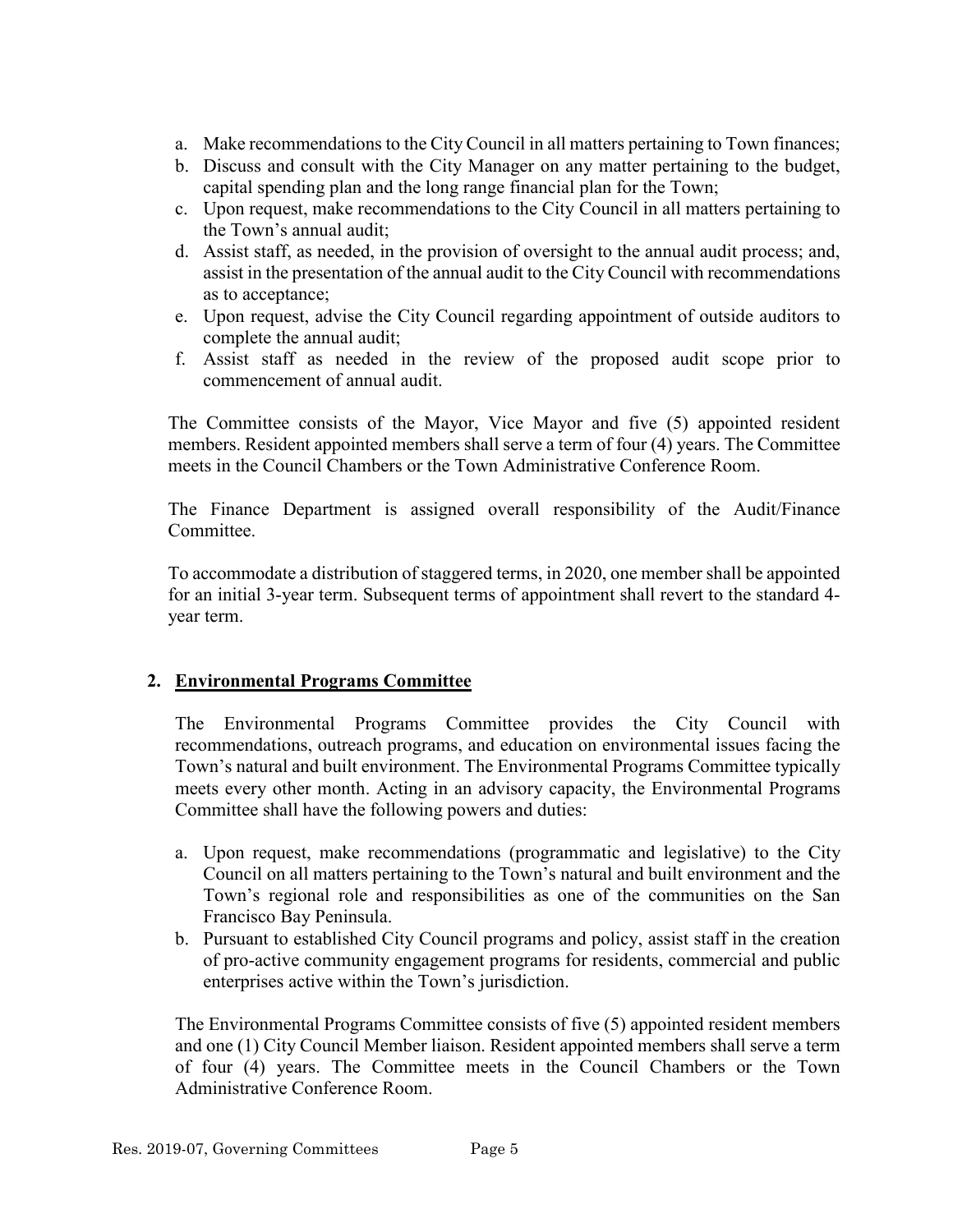The Planning Department is assigned overall responsibility of the Environmental Programs Committee.

To accommodate a distribution of staggered terms, in 2019, one member shall be appointed for an initial 1-year term. Subsequent terms of appointment shall revert to the standard 4 year term.

## **3. Park and Recreation Committee**

The Park and Recreation Committee makes recommendations to the City Council on issues related to Holbrook Palmer Park and any active or passive recreational space within the Town. The Committee typically meets monthly. Acting in an advisory capacity, the Park and Recreation Committee shall have the following powers and duties:

- a. Upon request, make recommendations to the City Council in all matters pertaining to the Town's active and passive parks and public recreation services;
- b. Work with staff, as needed, to assist other governmental agencies and public and private groups in the advancement of park and recreation planning and programming;
- c. Work with staff to develop and maintain a Master Plan for active and passive recreational spaces within the Town; and, annually, in the month of April, present a report to the City Council;
- d. Work with staff to review the annual budget for the Town's park and recreation programs and services during the budget process and make recommendations with respect thereto to the City Council.
- e. Assist staff with a review of fees and services within the Park and make recommendations with respect thereto to the City Council.
- f. Upon request, study and make recommendations on the acquisition and development of recreation areas, activities and facilities such as playgrounds, buildings, parks, open space and other centers of recreation;
- g. Assist staff in the planning of recreation programs for the community.

The Park and Recreation Committee consists of seven (7) appointed resident members and one (1) City Council Member liaison. Of the appointed members, two members shall be representatives of the Holbrook-Palmer Park Foundation. Each of the foregoing representatives shall serve a term of two (2) years. When a vacancy arises, the City Clerk will contact each organization to request a new representative. If the organization submits more than two candidates, the City Council shall select the candidate to serve as the representative.

Remaining resident appointed members serve a term of four (4) years. The Park and Recreation Committee meets in Holbrook-Palmer Park.

The Public Works Department is assigned overall responsibility of the Park and Recreation Committee.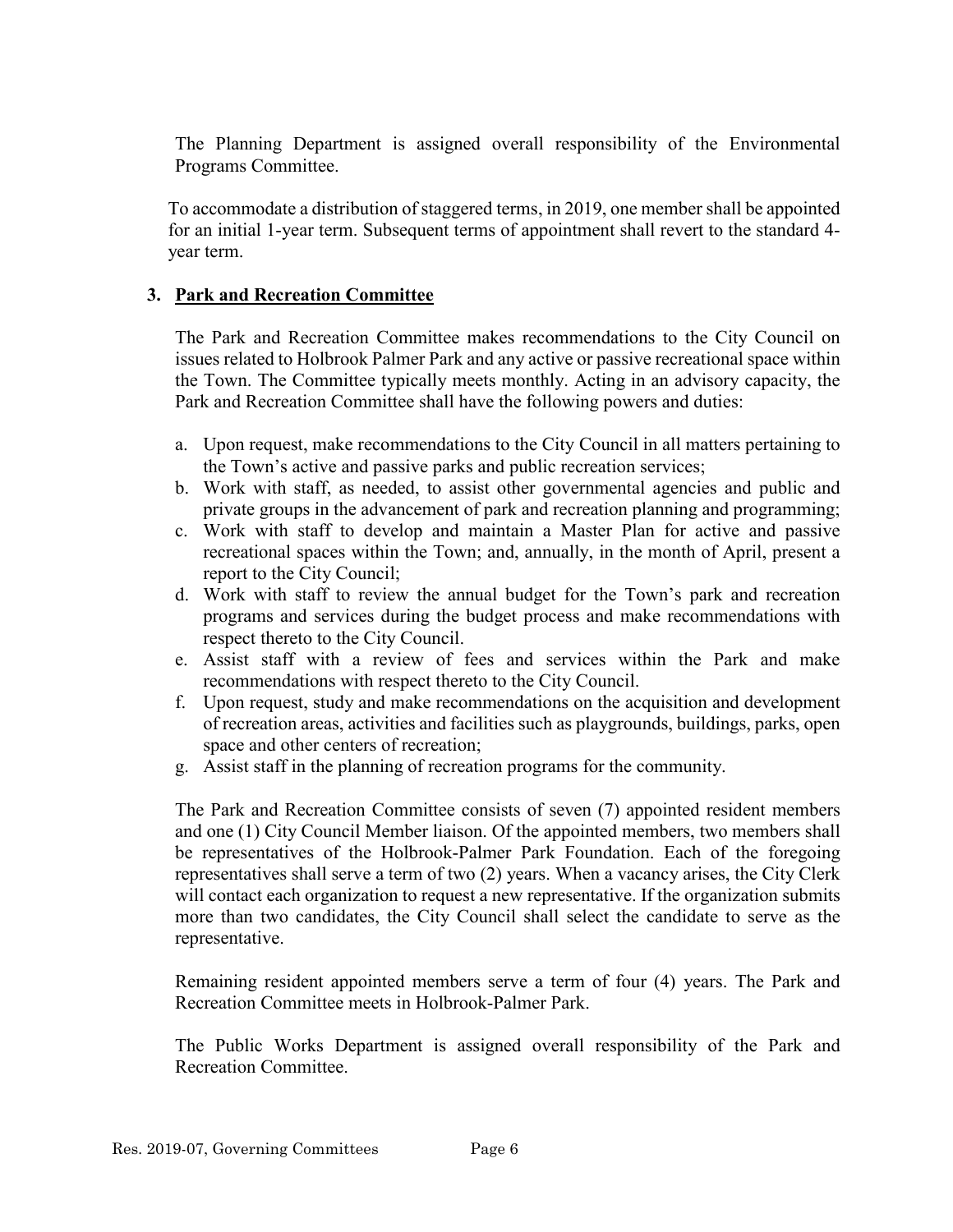To accommodate a distribution of staggered terms, in 2019, one member shall be appointed for an initial 3-year term. Subsequent terms of appointment shall revert to the standard 4 year term.

## **4. Rail Committee**

The Atherton Rail Committee makes recommendations to the City Council on issues related to the Town's Rail Corridor, High Speed Rail, and Caltrain consistent with the City Council's adopted Rail Related Policy Issues, attached hereto as Exhibit A. The Committee typically meets every other month. Acting in an advisory capacity, the Rail Committee shall have the following powers and duties:

- a. Advise the City Council on all matters pertaining to High Speed Rail (HSR), the Rail Corridor and Caltrain, consistent with the City Council adopted Rail Related Policy Issues.
- b. Assist staff in the research of specific impacts that HSR and other rail infrastructure and services may have on the Rail Corridor and the Town.
- c. Rail Committee members are authorized to act as spokespersons to articulate and advocate the Town's Rail Related Policy Issues as they pertain to Rail Committee matters to legislatures, HSR and Caltrain board of directors, regional organizations, press and other interested parties.

The Rail Committee consists of up to ten (10) appointed resident members and one (1) City Council Member liaison. Resident appointed members shall serve a term of four (4) years. The Committee meets in the Council Chambers or the Town Administrative Conference Room.

The Public Works Department is assigned overall responsibility of the Rail Committee.

To accommodate a distribution of staggered terms, in 2019, the City Council shall randomly select each member and assign that member to a staggered term. Three members shall be appointed to 1-year terms, three members shall be appointed to 2-year terms, two members shall be appointed to 3-year terms, and two members shall be appointed to 4-year terms. Subsequent terms of appointment shall revert to the standard 4-year term.

## **5. Transportation Committee**

The Transportation Committee makes recommendations to the City Council on issues related to transportation, traffic, and roadway safety. The Committee typically meets every other month. Acting in an advisory capacity, the Transportation Committee shall have the following powers and duties:

- a. Upon request, make recommendations to the City Council in all matters pertaining to transportation, traffic, and roadway safety within the Town.
- b. As needed, assist staff in the identification and review of traffic and roadway safety enhancements.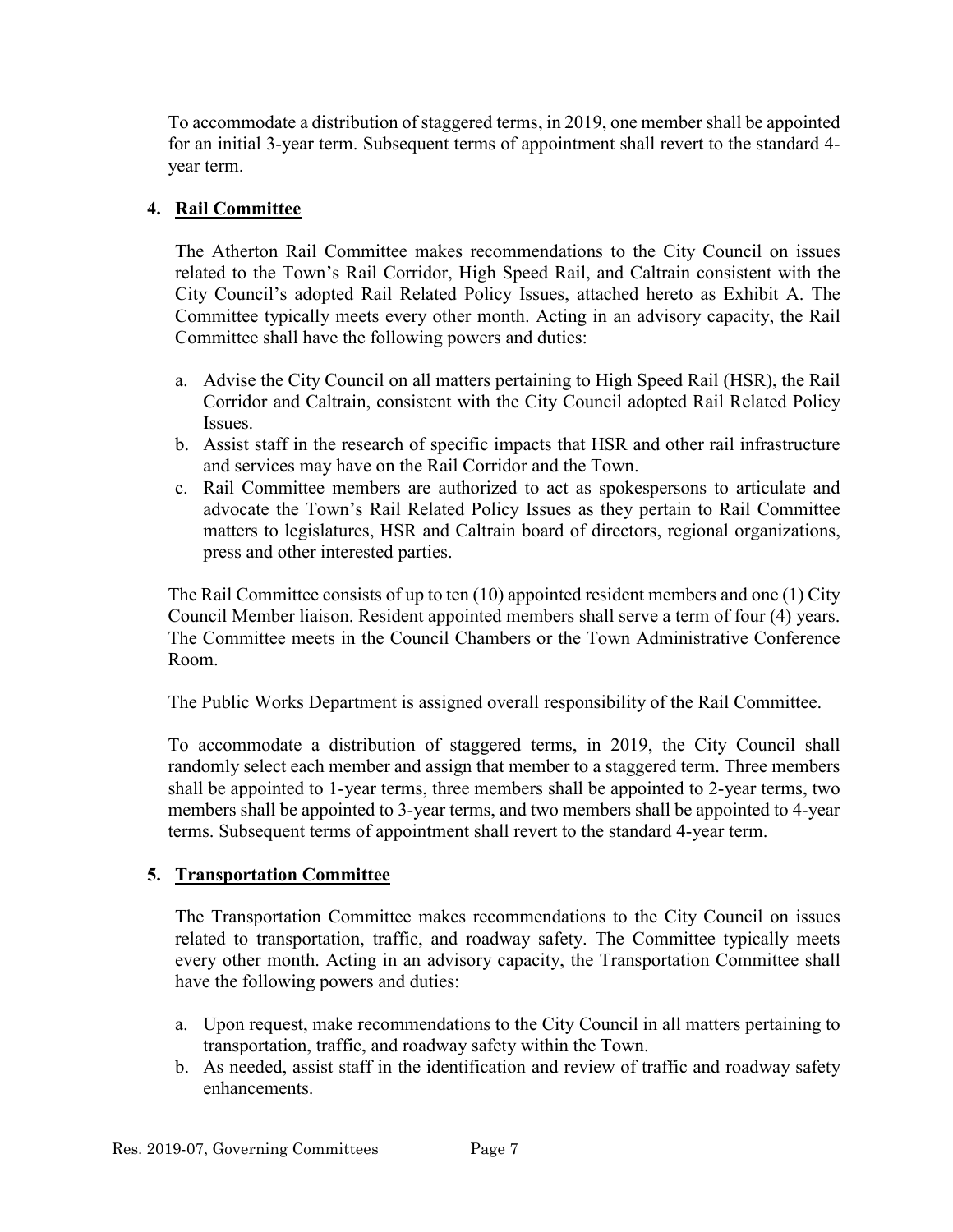- c. As needed, assist staff in the review of regional project impacts on local traffic and transportation corridors.
- d. As needed, assist staff in the review of traffic safety enforcement measures.
- e. As needed, assist staff in the review of Neighborhood Traffic Management Program requests.

The Transportation Committee consists of five (5) appointed resident members and one (1) City Council Members liaison. Resident appointed members shall serve a term of four (4) years. The Chair of the Transportation Committee also serves as a non-voting liaison to the Bicycle and Pedestrian Advisory Committee. The Chair shall select another member as his or her alternate. The Committee meets in the Council Chambers or the Town Administrative Conference Room.

The Police Department shall have overall responsibility of the Transportation Committee. The Chief of Police will coordinate with the Public Works Department when Public Works staff are needed for the meeting.

To accommodate a distribution of staggered terms, in 2020, one member shall be appointed for an initial 1-year term and one member shall be appointed for an initial 2-year term. Subsequent terms of appointment shall revert to the standard 4-year term.

## **6. Bicycle and Pedestrian Advisory Committee (BPAC)**

The Bicycle and Pedestrian Advisory Committee makes recommendations to the City Council on issues related to the Town's Bicycle and Pedestrian Master Plan and bicycle and pedestrian network. The Committee typically meets as needed. Acting in an advisory capacity, the BPAC shall have the following powers and duties:

- a. Work with staff in providing recommendations on issues related to the Town's bicycle and pedestrian network and Bicycle and Pedestrian Master Plan.
- b. Make recommendations to the City Council on the selection of bicycle and pedestrian projects to be submitted for state and federal funding opportunities.
- c. Work with staff to promote bicycling and walking as safe and healthy alternative modes of transportation.
- d. Assist Town staff in the planning, operations and maintenance of bicycle and pedestrian facilities in Town.

The BPAC consists of at least five (5) appointed members plus two non-voting liaisons, one (1) Transportation Committee Member and one (1) City Council Member. At least three (3) appointed members of the Committee must meet the requirements of the Metropolitan Transportation Committee and live or work in the Town of Atherton. Other members of the BPAC must be residents of the Town. Members shall be composed of both active bicyclists and pedestrians. The Chair and Vice Chair of the Committee shall be residents of the Town. BPAC appointed members shall serve terms of four (4) years.

The makeup of the Committee members is encouraged as follows: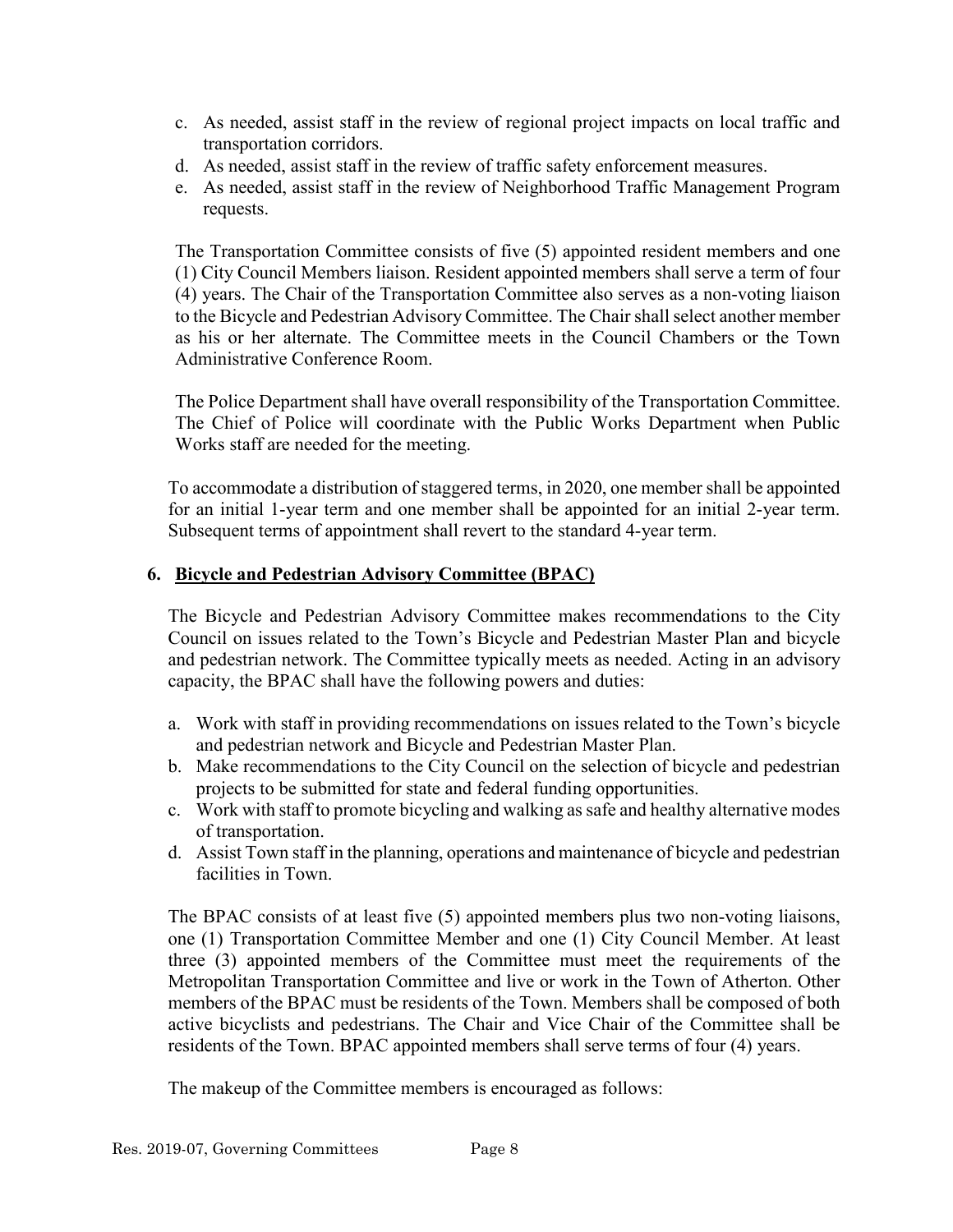- At least one member should represent schools.
- At least one member should represent an established bicycle and/or pedestrian related organization or coalition.
- At least one member should have knowledge and interest in Countywide pedestrian and bicycle facility planning and operations.

The Committee meets in the Council Chambers or the Town Administrative Conference Room.

The Public Works Department is assigned overall responsibility of the Bicycle and Pedestrian Advisory Committee.

To accommodate a distribution of staggered terms, in 2019, one member shall be appointed for an initial 1-year term, one member shall be appointed to an initial 2-year term, and one member shall be appointed for an initial 3-year term. Subsequent terms of appointment shall revert to the standard 4-year term. The remaining members shall be appointed for 4 year terms.

## **Section 6: Advice**

Appointed members of committees are encouraged to seek advice from Town staff when they are uncertain of the foregoing rules.

This Resolution shall be effective immediately upon adoption. All previous resolutions governing Town committees and commissions including Resolution No. 15-10 are hereby superseded and rescinded.

*I hereby certify that the foregoing Resolution was duly and regularly passed and adopted by the City Council of the Town of Atherton at a regular meeting thereof held on the 15th day of May, 2019, by the following vote.*

| AYES: 5 Council Members: Wiest, Widmer, Lewis, Lempres, DeGolia<br>NOES: 0 Council Members: |
|---------------------------------------------------------------------------------------------|
| ABSENT: Council Members:                                                                    |
| <b>ABSTAIN:</b> Council Members:                                                            |

William R. Widmer, Mayor Town of Atherton

 $\mathcal{L}$  , which is a set of the set of the set of the set of the set of the set of the set of the set of the set of the set of the set of the set of the set of the set of the set of the set of the set of the set of the s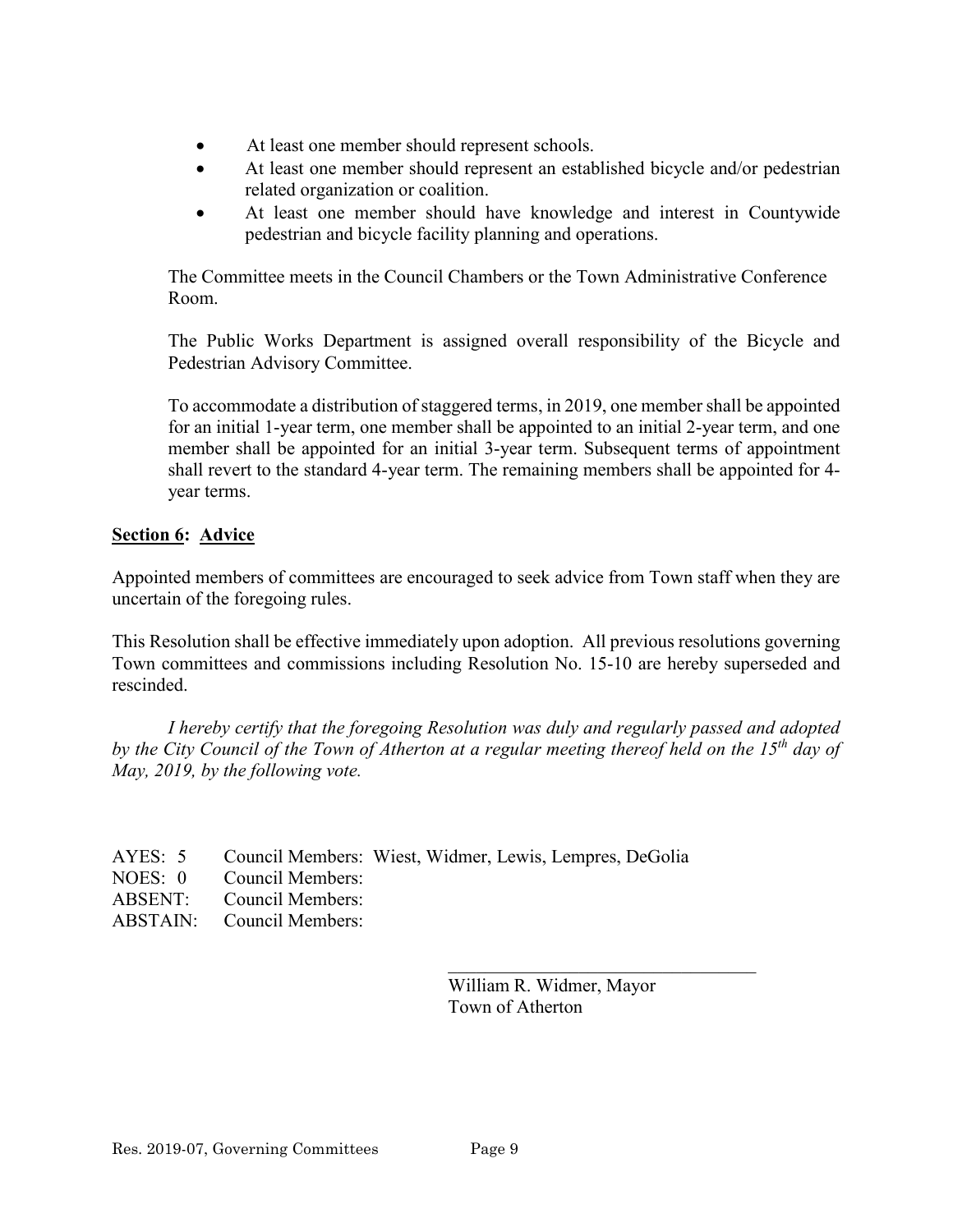ATTEST:

 $\mathcal{L}_\mathcal{L}$  , which is a set of the set of the set of the set of the set of the set of the set of the set of the set of the set of the set of the set of the set of the set of the set of the set of the set of the set of Anthony Suber, City Clerk

APPROVED AS TO FORM:

William B. Conners, City Attorney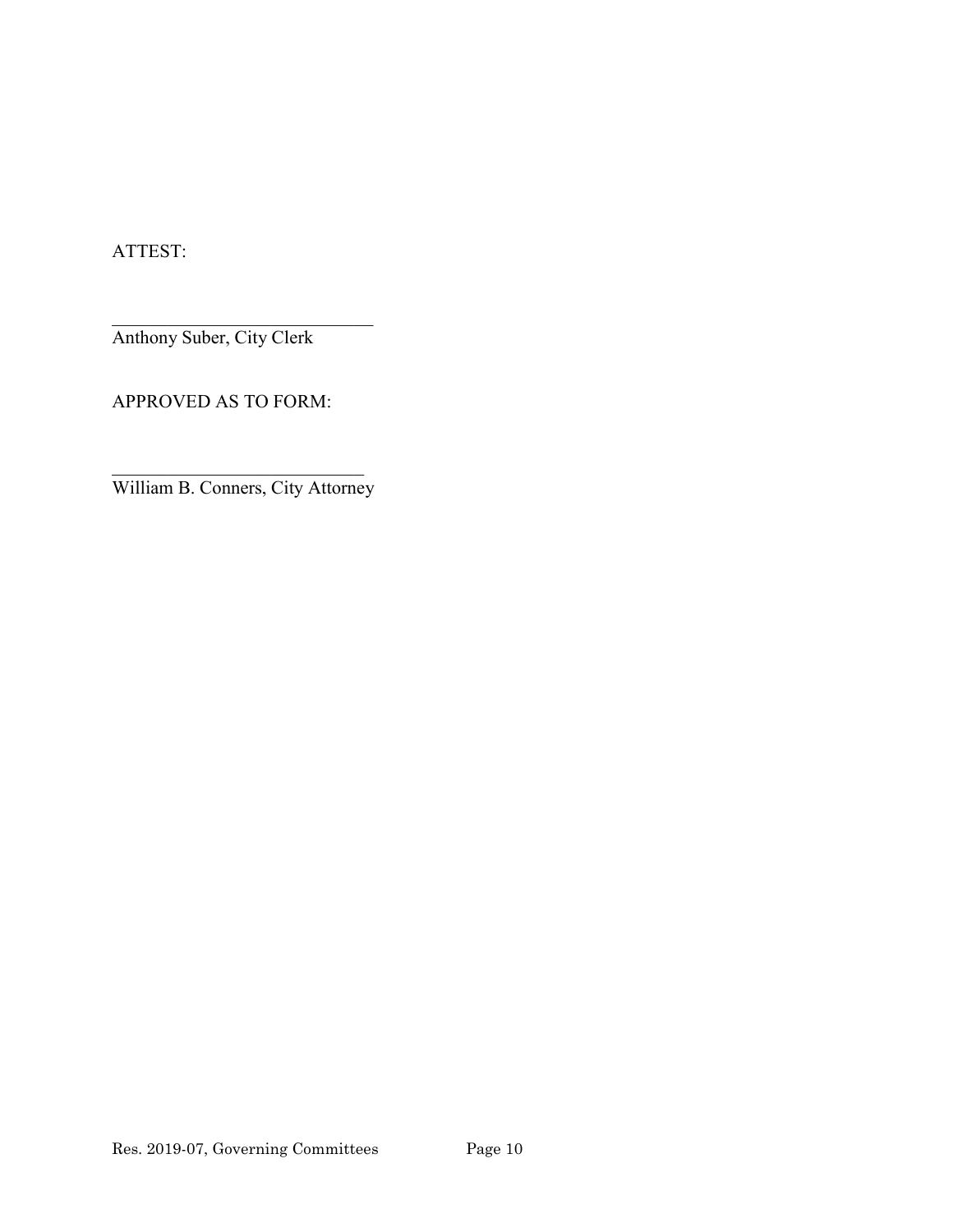### **EXHIBIT A RAIL POLICY ISSUES ADOPTED BY THE TOWN OF ATHERTON**

### **A. HIGH-SPEED RAIL (HSR)**

### Legislative

In 2008, the Town voters decided against Prop 1A which authorized the HSR project. At that time, Town Resolutions, passed unanimously by the Council, opposed the HSR project, including the Program Environmental Impact Report (EIR), Business Plan and use of the rail corridor by HSR.

Due to its opposition to the HSR project, the Town is opposed to the Memorandum of Understanding (MOU) between Caltrain, HSR, Metropolitan Transportation Commission (MTC) and other transit agencies which provides funding for electrification of Caltrain in exchange for allowing HSR to eventually use the rail corridor. In the event that the HSR project is not implemented, Caltrain will have to seek other means to upgrade its system.

*The Town remains opposed to the HSR project and supports legislative initiatives to prevent the implementation of the HSR project, in its current form, through the Town. If the HSR project moves forward, the Town fully expects that the project will minimize and fully mitigate environmental impacts to the Town.*

### Litigation

*The Town may take the position to use legal means, as deemed appropriate by the City Council, to delay, hinder or halt the implementation of Prop 1A which Atherton residents and the City Council voted to oppose.* 

### Lobbying

The Town has engaged a lobbyist, in conjunction with other communities, to represent the Town's interests on HSR matters.

*The Council encourages members of the Town's Rail Committee to advocate on behalf of the Town with respect to HSR in manners consistent with the above HSR Rail Policy*.

### **B. RAIL CORRIDOR AND CALTRAIN**

The Town was one of the earliest train stops on the rail corridor between San Francisco and San Jose. Families, and later commuters, used the Atherton station for rail service to and from 'the City' for over 100 years. Lloyden Park was developed for residents desiring easy access to public transportation provided by the train.

In years past, Caltrain provided the Atherton Station with weekday and weekend rail service until it declared its first "fiscal emergency" citing the need to reduce costs, including station stops. As a result, the number of weekday rail stops at the Atherton Station were reduced to zero while weekend service is still provided.

Atherton is the only city on the Caltrain line that receives no weekday train service.

*The Town deserves the restoration of train service on the basis of "geographical fairness" and being treated equitably in being provided with weekday rail service. Caltrain must complete a capital project to*